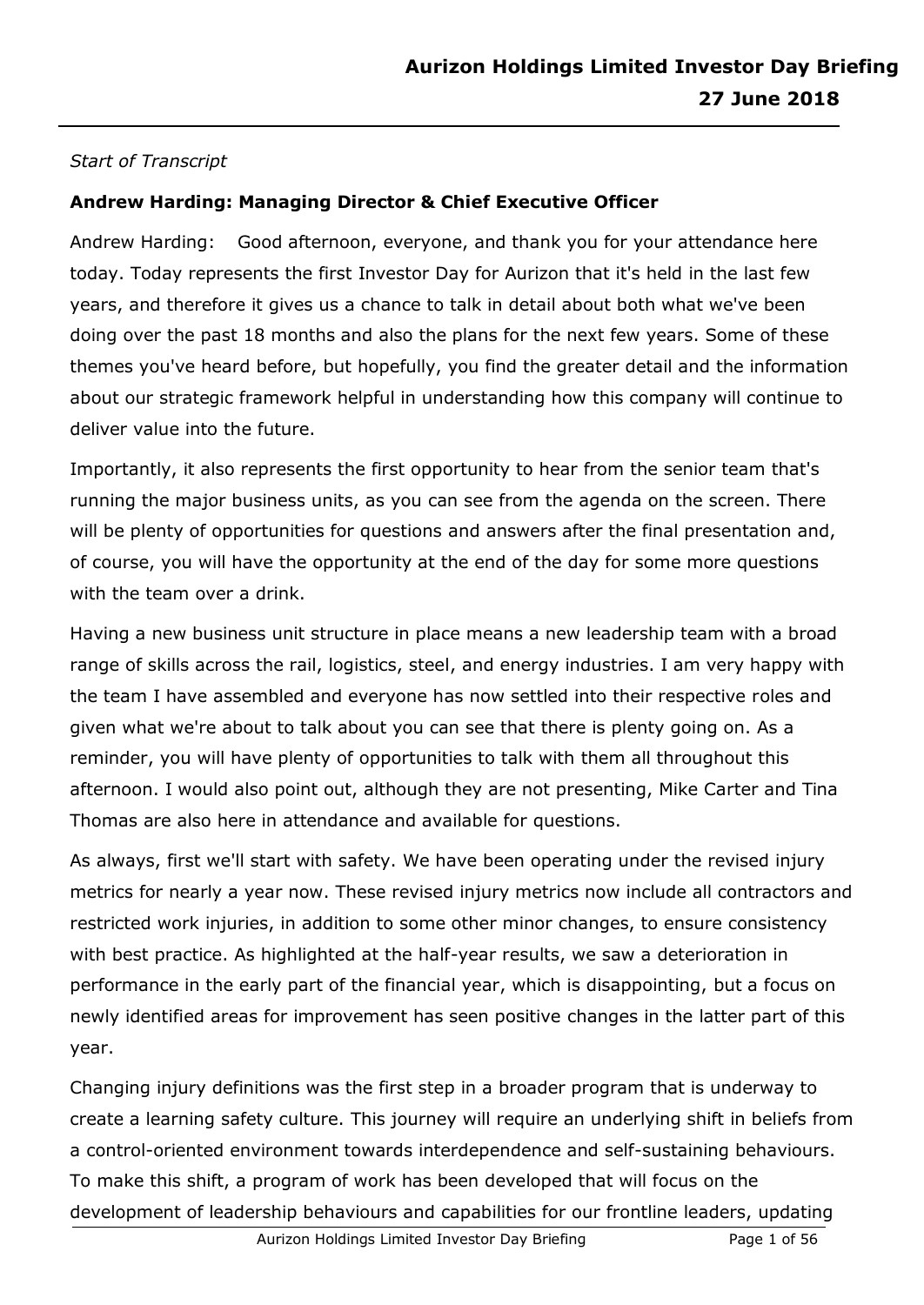our systems, processes, governance and tools to better support frontline operations, and the clarification of accountabilities for operational and support roles.

I wanted to spend some time initially setting the context as a number of factors have influenced my actions to date and the development of the strategic framework, and this will be referenced throughout today's presentation. Firstly, the underlying coal market conditions are strong for our customers, and this has improved in the 18 months since I joined Aurizon. Whilst you may think a growth rate of around 2% is small, this is 2% each year for 10 years and represents a very significant change in mindset and operating environment compared to volumes that were flat at best, and declining at worst, when I first started.

We have very good visibility of this growth based on the work we do around understanding the demand for coal. In particular, tracking construction of thermal coal-fired power generation in Asia and steel capacity growth, especially in India, a country expected to be the single largest driver of seaborne demand for metallurgical coal over the next decades. In South East Asia there are 17 gigawatts of coal-fired capacity currently under construction. Over 95% of all Australian thermal exports are delivered to Asia. For metallurgical coal, India reached over 100 million tonnes of crude steel production for the first-time last year, which is noteworthy given India will be the number one export market for Australian metallurgical coal this financial year.

While coal markets are strong, there is competition in the rail haulage market, and this is placing some pressure on prices as we noted earlier in the year. This reinforces the need for Aurizon to focus on our cost-base in order to maintain margins and returns. The regulatory environment is also influencing the way we operate, but not in a good way. I believe the regulation should provide a framework that protects various stakeholders but also enables businesses to sustainably grow, rather than restricting growth through unnecessary processes and uncommercial returns. Michael Riches will talk through, in his presentation, how he would like to see the regulatory framework evolve in Queensland.

Finally, technology is important today and will continue to be tomorrow for all companies, including railroads. Technology investment will be at the forefront of our journey from transformation to continuous improvement. The internal landscape, as you can see on this slide, is a reflection of where the efforts have been prioritised since I have joined, which I will go through in detail on the next slide.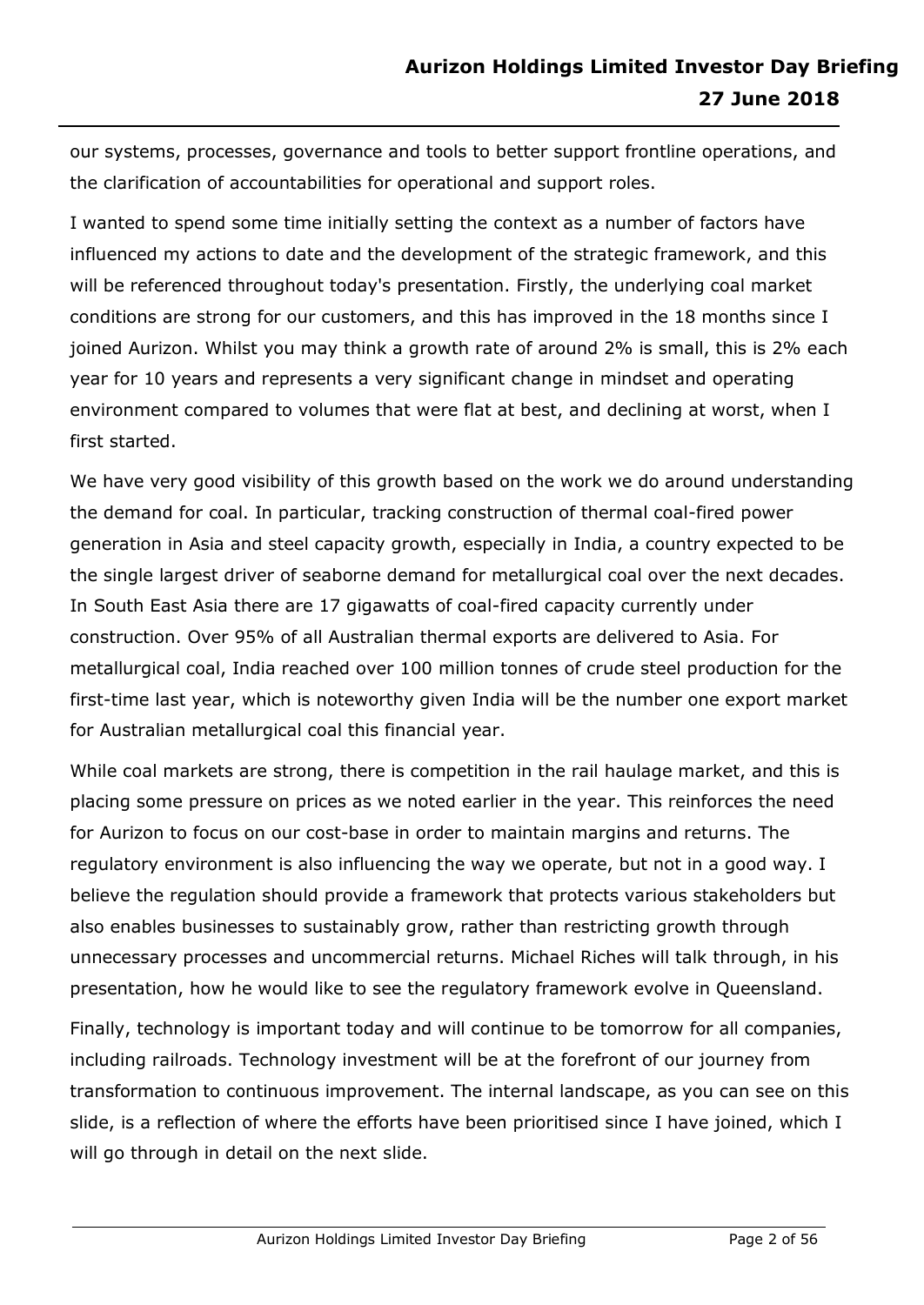The truth is we have been delivering this strategy progressively after the past 18 months through action. There were a number of immediate actions that were required when I started to get the business back on a footing for the next phase of performance improvement and growth. I wanted to demonstrate a clear pattern of behaviour to investors. First, you identify the issue, second, you develop the solution, and third, you execute. Very simple but very effective, and a clear way of showing that you can trust when we identify a problem we will determine the solution and then we will execute.

Some of these we have moved quickly on, such as the move to the business unit structure, but the process around regionalising our staff so they're closer to the customers and the operations has only just begun. Likewise, with the freight review, the first part of the promise to exit Intermodal happened according to plan with the shutdown of Interstate. The sale of the Queensland business and the Acacia Ridge remains subject to ACCC approval, which is now expected on 5 July. But as we have noted previously, if this does not happen the Queensland Intermodal business will be closed.

Dividends have been paid at 100% of underlying NPAT for three years now, something which the Board will continually assess. Pam will later go through our thoughts about how we prioritise capital allocation, noting that we are committed to returning surplus capital when it is available. I hope you agree we are true to our word, given that we have distributed over \$1 billion to our shareholders through dividends and share buybacks since March 2017.

On transformation, I will talk to you shortly about the future direction, but we have continued to make good progress across the business but there is more than can be done.

So, what is the strategy? The strategy needs to start with a clear articulation of our purpose and vision for the future. A vision of what type of business we want to strive to be. It's important to be clear about our purpose, our vision, and our values as they define our reason for being and how we aim to serve all our key stakeholders. A clear purpose guides the strategy and being purpose-led means we are united behind a common cause that goes beyond profit.

Aurizon's purpose is the why. It engages our employees at all levels behind a common cause and states the role we play in Australia's regional communities as this is where our operations and most of our people are located. It also recognises our important role in a global bulk supply chain. Although our operations are focused in Australia, we have a vital role to play in supply bulk commodity markets and building Australian prosperity.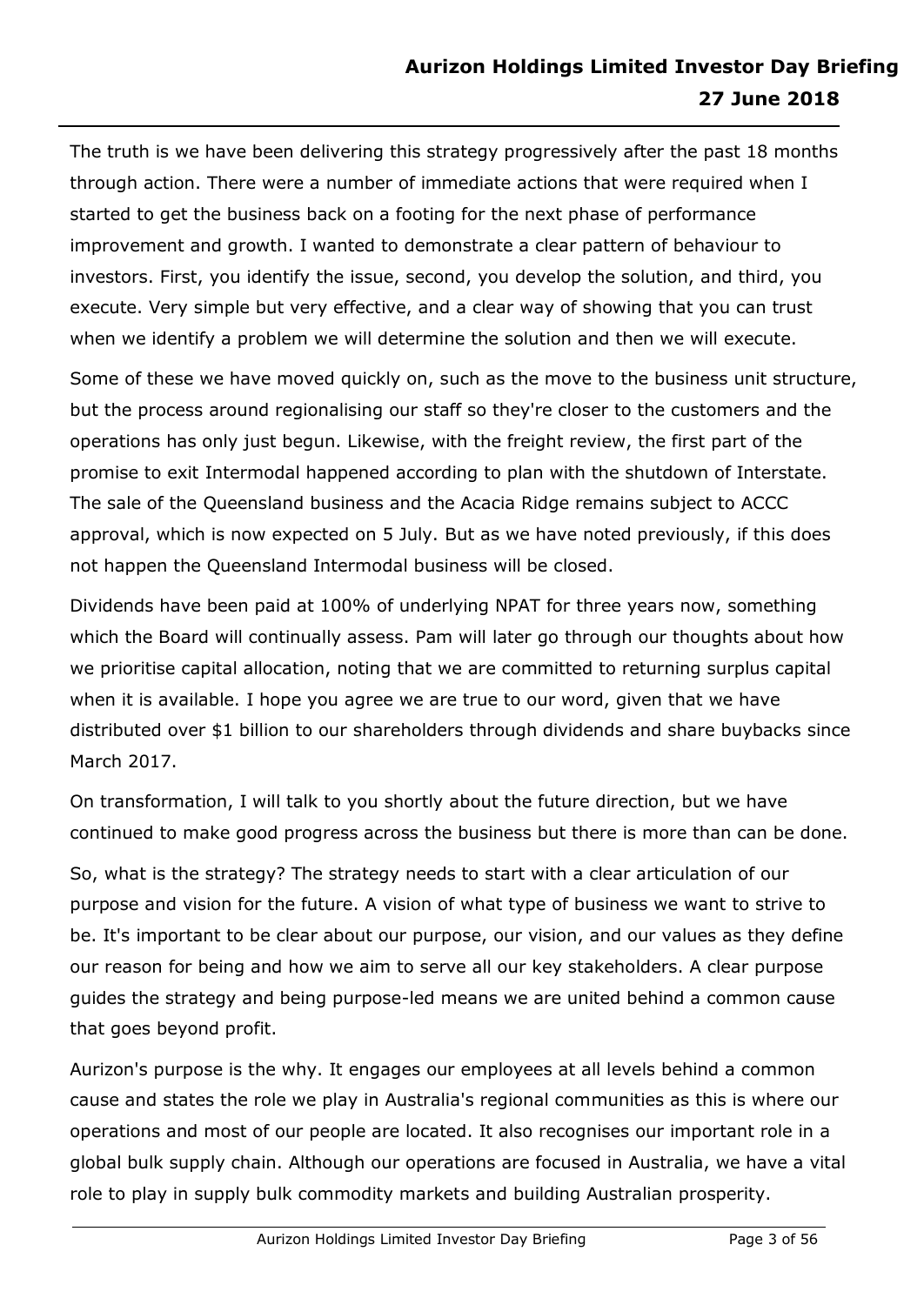Our vision is the what, the aspiration, the market we operate in and our role. Being first choice is a marker for our customers and our aspiration to be the leading provider. It highlights the fact that our strategy is to retain and grow our business, our customer base, and volumes by focusing on delivering best outcomes for our customers. This might mean different things to different customers, whether it be low cost or the most flexible, we aim to provide a better, reliable, and customer-focused solution than our competitors. Our vision also defines our role and ambitions in our market of bulk commodities and is broader than just providing rail. We aim to provide supply chain solutions.

Aurizon's values have not changed, and this is very deliberate as they determine the principles by which we operate.

The levers available to help achieve this vision are grouped into three categories and that is how each business unit will achieve its goals. The majority of time, effort, and resources will be focused on Optimise and Excel and these are the major near-term value drivers. Extend is the lever for long-term growth, which is incremental to what the current core business can deliver.

Optimise. Simply put, this is optimising what you already have, which is a great collection of people and assets, but we need to keep refining this to continue to be cost-competitive for our customers.

Excel. This is about taking what you have optimised to the next level through investments in technology, reform of the regulatory environment, and embedding a safety and performance culture that will continue to innovate. This should enable you to stay ahead of the competition and further improve returns.

Extend represents Aurizon's ability to grow and create value beyond what we have today. This is not easy given there is not an abundance of options available, but we do have a small team accountable for searching out these options. While it important to have a focused list of opportunities that are of interest, of equal importance is what we rule out. As you would expect, we analyse the various markets we could operate in, of which there are many. However, we are only interested in where we see alignment between the growth of those markets and our strengths, which is why we have ruled out markets like Intermodal, passenger rail, and anything outside our geographic core. This means no international expansion.

Amongst other things we will be looking at over the next year, there will be a review of the value to the business of our vertically integrated structure. A great deal of work was done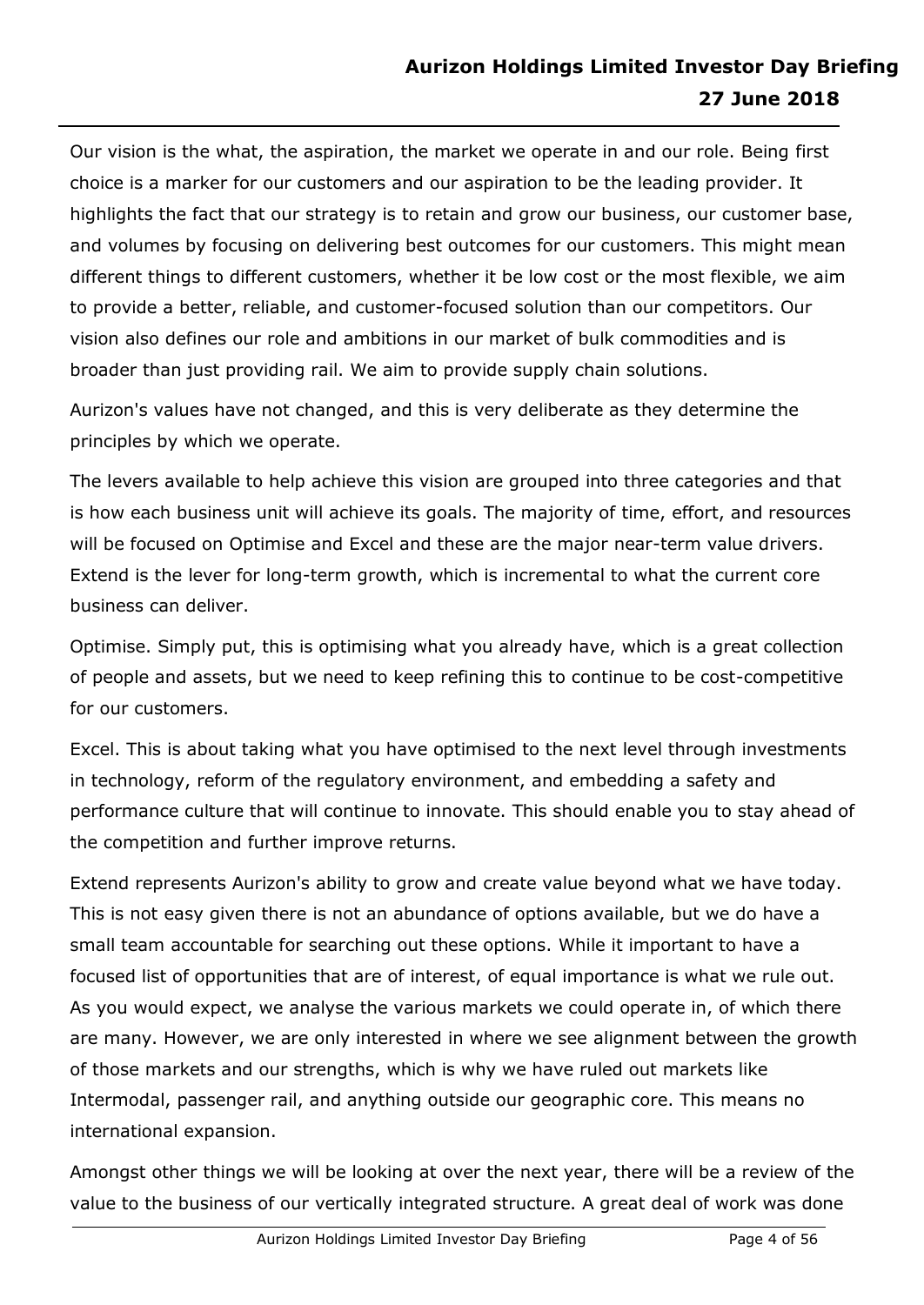a decade ago to validate that this was the best outcome at the time. It is incumbent upon us to review this assumption as a decade has passed and the industry and environment may have changed.

On transformation, we expect to reach our three-year transformation target of \$380 million. During the last three years, significant work has been undertaken to streamline and optimise the operation. We are now more productive, both in terms of our physical assets and our workforce. For example, we have seen a 28% improvement in labour productivity from June 2015 to December 2017. While we are not providing a new multiyear cost out target, this is not where the story ends for transformation. As you have heard from me earlier, transformation will continue to underpin our strategy going forward and is central to the Optimise and Excel levers.

We need to ensure that the business is competitive now and into the future. The next stage of our transformation journey across the enterprise will focus on developing a safety and performance culture that is agile and innovative, and leveraging technology and data to drive further productivity improvements. Today Ed, Michael, and Clay will be taking you through their individual plans and key transformation initiatives. There are also two key enterprise-wide initiatives that I will talk to you about in more detail shortly, being the renegotiation of our Enterprise Agreements and precision railroading operations.

Transformation will not only be centred on Coal, Bulk, and Network. There is further work to be done in our central areas to support the business by providing innovative, flexible, and lower cost services. We've commenced work around restructuring TSP, which will involve a reduction of roles during the course of FY19, further footprint consolidation, and will also see the transfer of certain functions into the business units where it makes sense to do so. We would expect these actions will deliver around \$20 million in cost reductions by FY21.

As you would expect, in addition to what we will go through today there's a large number of smaller initiatives being driven by our frontline employees. It is here where we begin to move the dial from transformation to continuous improvement, where it's everyone's role to drive improvement in order to create ongoing sustainable value.

One of the key objectives under the Optimise lever is the renegotiation of the Enterprise Agreements, which cover around 80% of our employees. We will either commence or conclude bargaining for all of our EAs in 2018. As you are aware, the majority of our existing EAs provided a very generous wage increase of 4% per annum. In an external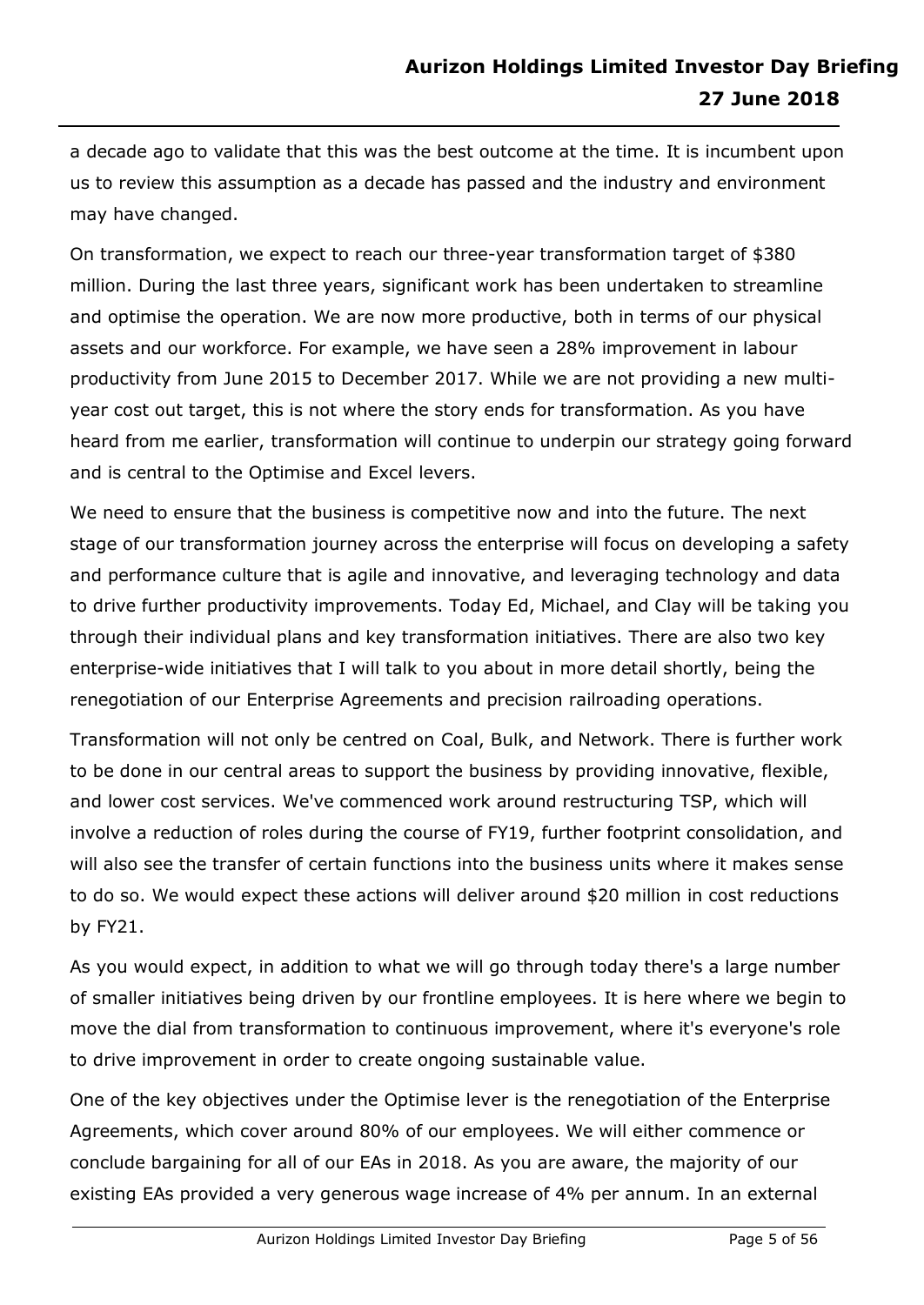environment where current wage growth is subdued, there is a significant opportunity to better align our EAs with the market. We have already seen this with the successful conclusion of bargaining for the WA rolling stock maintenance EA earlier in the year, which resulted in a wage uplift of 1% to 1.75% per year over four years.

In addition to aligning wage increases to the market, we will also be looking to removing the barriers to productivity and simplify and standardise processes and conditions to enable each business unit to be fully accountable for its operation and, recognising the particular differences between the Bulk and Coal businesses, we will be pursuing separate EAs for Coal and Bulk train crew in Queensland. Bargaining in relation to the Queensland construction and maintenance EA and Queensland train crew EA, which accounts for about 50% of staff covered under an EA, is expected to commence next month.

At its heart, precision railroading operations is simple. It's about driving precision planning and disciplined delivery with a goal to improve on-time departure and the arrival of our services across CQCN. Aurizon's trains and infrastructure sit at the centre of this and there is an opportunity to deliver greater value for our customers and broader supply chain. I am leading this initiative, being in the unique position of overseeing both the above- and below-rail businesses. The initiative is centred around three principles, plan with precision, disciplined delivery, and continually improve.

Train delays have impacts across the whole supply chain. For example, through demurrage costs, crew costs for above-rail operators, miners slowing down production when stockpiles reach maximum limits. So, improvement to our on-time performance will have a tangible productivity benefit for all supply chain participants. The value proposition is significant and, as you can see, this initiative is targeted to deliver at least \$50 million in financial benefits by FY21. This will not be a one-off initiative. We will be taking a multi-year journey to continuously improve our on-time running performance in CQCN. Ed and Michael will run through shortly what they are doing in their businesses to drive this initiative.

In conclusion, before I hand over to Pam I want to indicate to you what execution of this strategy means to Aurizon's financial performance over the next years. First of all, FY2018 is shaping up to be a strong performance with results comfortably within our guidance range of \$900 million to \$960 million EBIT, delivering an operating ratio of around 70%. Coal volumes are expected to be within the guidance range, albeit towards the lower end.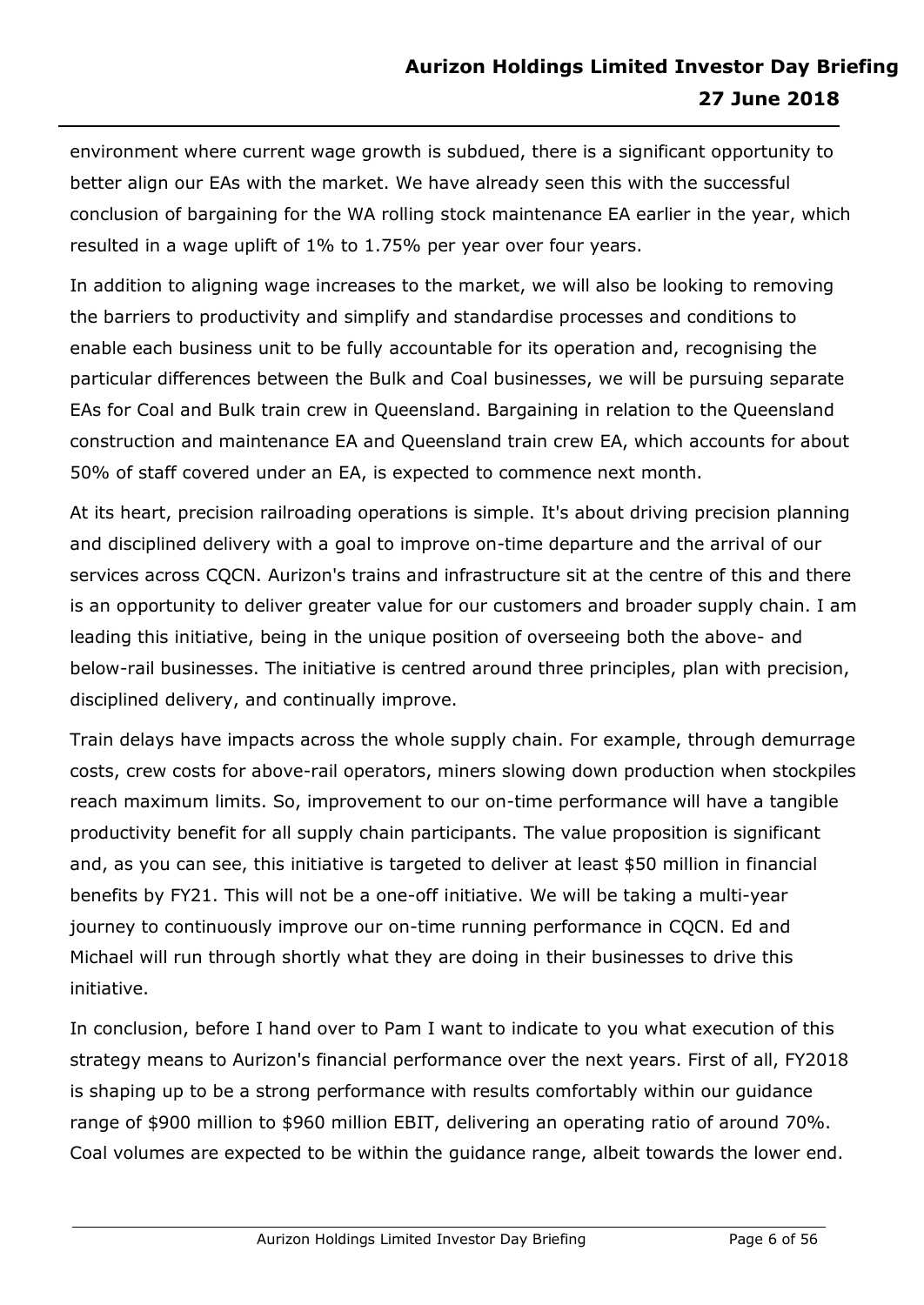When we look at the expected financial performance over a longer, four-year timeframe, there are different dynamics for our below-rail and above-rail businesses. For our belowrail business network, the earnings profile remains uncertain given the UT5 process underway and the draft decision that currently sits in front of us. The range of potential outcomes for 2019 is \$130 million when comparing the transitional tariffs to the draft decision, which Pam will go through in more detail shortly.

For Coal and Bulk, our above-rail businesses, the long-term story is more certain despite near-term earnings headwinds in FY2019 which Pam and Ed will talk about in more detail. We expect EBIT growth over the next four years from higher coal volumes, the execution of our turnaround plan in Bulk, and the continued delivery of benefits from transformation initiatives across the enterprise.

With that, I will now hand over to Pam.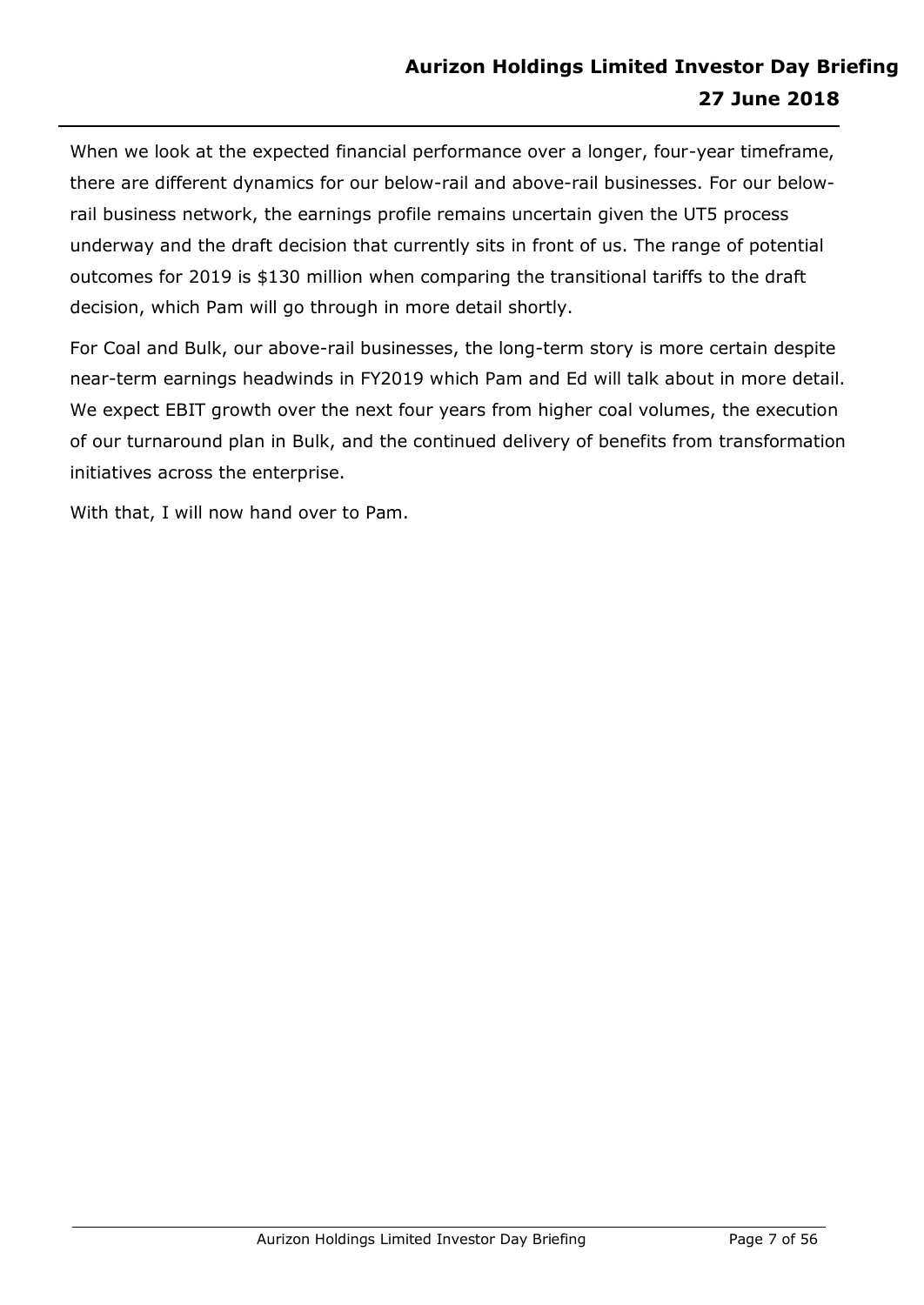# **Pam Bains: Chief Financial Officer & Group Executive Strategy**

Pam Bains: Thank you Andrew and good afternoon everyone. Great to see you all here today. Today I am going to talk about the key areas I am focused on as CFO to support the strategic framework. This includes appropriate capital structure, effective allocation of capital, as well as interest rate management and funding. But first, let me start by providing some context around our performance to date.

FY18 is a year where we have delivered on our promises. We expect to end FY18 comfortably within our earnings guidance range of \$900 million to \$960 million. We also expect to deliver on our three-year transformation commitment of \$380 million and end FY18 with an operating ratio of around 70%. As a reminder, back in FY14, we had an operating ratio of over 77%, hence we have delivered significant improvement over the last four years.

We have also improved the rigour around capital and expect to end the year with capital expenditure under \$500 million. This reflects a strong, disciplined approach to capital management.

During the year we have had contract success in both Coal and Bulk, and Ed and Clay will go through this in more detail, but we have been successful in securing two greenfield coal contracts on the market during FY18, being MACH Energy and Qcoal Byerwen. The team is now working to operationalise these new contracts, which includes recycling locomotives from the loss-making Intermodal Interstate business into the Hunter Valley region, which has been a growth region over the last few years, and also bringing back into service rolling stock in Queensland.

The draft decision that was released by the QCA in December of 2017 was extremely disappointing. This potentially presents an earnings challenge for FY19. If there is no change between the draft and the final decision then EBIT impact of UT5 will be in the order of \$130 million for FY19, and I will take you through this in more detail shortly.

In addition, in the iron ore business, Cliffs will end its operation this month and Mt Gibson iron ore contract will be concluding, as expected, mid-FY19. Both mines are near end of mine-life and, as they were profitable contracts, there is an EBIT impact in the order of \$50 million in FY19. It is also worth noting that when contracts end there is a lag between when the revenue ceases and when costs can be removed. In particular, costs like real estate and IT. It is a priority for the business and myself as CFO to ensure that these costs are removed as soon as possible. Due to the timing of contract end dates and the timing of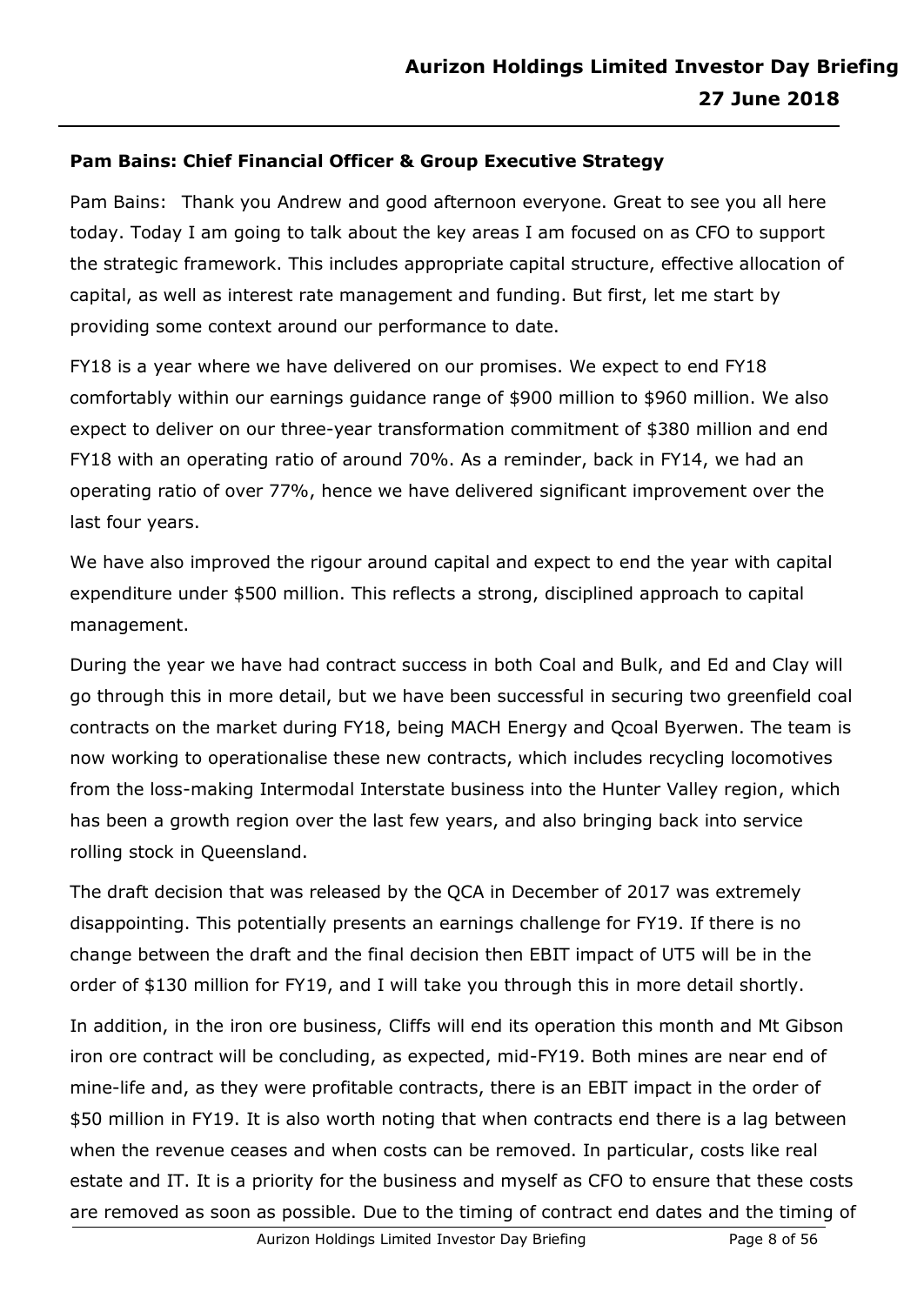key decisions such as the Intermodal exit, the full annualised benefit of overhead cost reductions will be seen in FY20.

The volume growth in the Coal business has been very pleasing. As I outlined, the Coal team is working through operationalising the new Qcoal contract during the ramp-up period and work continues in setting up the resources and assets required in the Hunter Valley in advance of first railings for MACH Energy. With any new contract, there is an implementation period where costs will be incurred in advance of first railings. This occurred in Coal in the second half of the year and will continue into FY19. We will be bringing back old rolling stock in Queensland to support volumes in CQCN and new wagons have been purchased for our Hunter Valley growth.

As a result, maintenance has increased in the back half of this year and into FY19, both because of increasing loco and wagon numbers, but also due to additional works required to restore older rolling stock into service. This does, on the positive side, avoid capital spend on new rolling stock to support volumes in Queensland. This is not expected to continue beyond FY19, and therefore you will see earnings benefit in FY20. In addition, we will also see an increase in depreciation in the Coal business with the transfer of locomotives from the Intermodal business and the increased number of rolling stock, as I outlined.

You will recall that we reduced Coal volume guidance at the First Half 18 results for the remaining period of FY18 by 5 million tonnes due to the likely impact of implementing revised maintenance and operating practices in the Network business to align with the UT5 draft decision. The change in practices will continue to impact Coal above-rail volumes into FY19. As a result, we expect the coal volume growth and continuing transformation to be generated in FY19 in the Coal business to be largely offset by the headwinds I have outlined today. However, the work that we are doing now which Andrew has highlighted, and further plans that Michael, Ed, and Clay will take you through shortly, build a strong foundation, and we expect to see above-rail earnings growth into FY20 and beyond, and increased coal volumes and benefits from the next wave of transformation initiatives driving value across the business.

The next slide, this slide is the Network bridge which details what we believe to be the absolute low-case and high-case scenario for Network EBIT, assuming the final decision is the same as the draft, or transitional tariffs are applied to the end of June '19. This is not guidance, but it provides an indication of potential impact or range of impacts for UT5.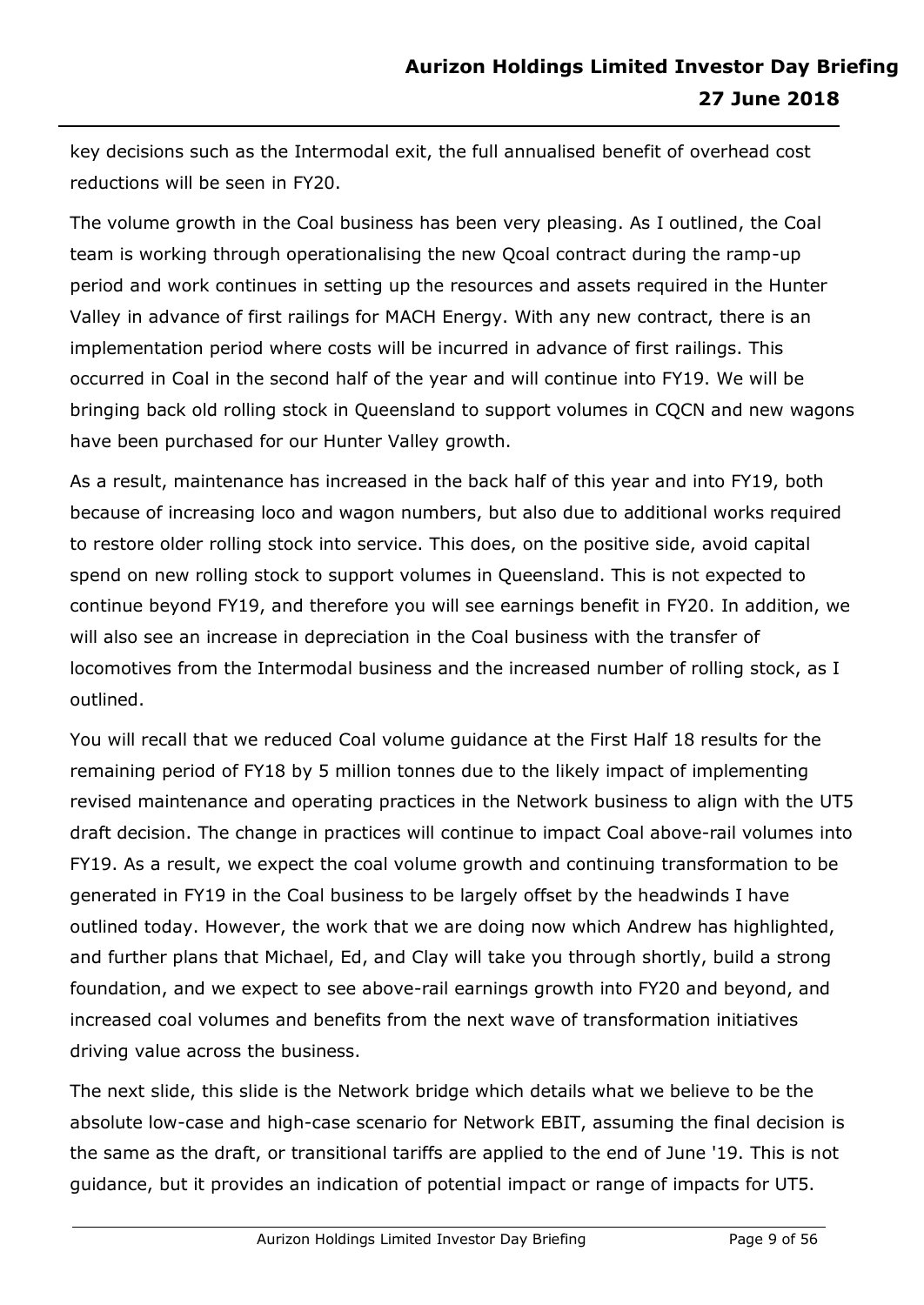If I step through the bridge, starting on the left-hand side, FY17 to FY18, noting that transitional tariffs have been confirmed by the QCA for all of FY18, the major movements including firstly the reversal of the UT4 final draft decision true-ups, one-offs from FY17. The net impact, as you can see on the left, is \$64 million. You will see \$90 million impact to revenue offset by \$26 million decrease in costs, representing the UT4 corporate cost true up.

In FY18 we had to pay customers \$22 million, being the FY16 revenue cap, which was an overcollection of tariffs in that year due to higher volumes. This is offset by volume-related increase in volumes in FY18, due to the comparative period being the period when we had Cyclone Debbie. So, we under-collected revenue as volumes were lower in FY17. The \$19 million represents the flood recovery costs. Again, these are a one-off, being collected through tariffs in the second half of FY18. Other relates to lower operating costs for Minerva and Blackwater power systems and a reduction in maintenance costs, as well as a wash up of bank guarantees collected over FY17 and FY18 in relation to WIRP contracts.

This gives you an indicative earnings range of \$470 million to \$490 million for FY18. This is consistent with our \$900 million to \$960 million guidance range for group EBIT.

Moving to the right-hand side of the slide, so FY18 through to FY19, the first thing to call out is that, assuming UT5 final equals the draft and this is applied to all of FY19, we would expect to see a decrease in revenue of circa \$130 million. \$100 million of this represents the decrease in maximum allowable revenue from the transitional tariffs to the UT5 draft decision tariffs. Then the additional \$30 million represents a true-up of the over-recovery in FY18, noting that we are on transitional tariffs in FY18, so the \$100 million, which is assumed in this bridge to be spread equally over the last three years of the undertaking. This, of course, is an assumption and would need to be agreed by the QCA.

In addition, we will see a further \$19 million earnings impact for the reversal of the one-off flood recovery cost that I mentioned for FY18. This is offset by a positive revenue cap of \$66 million. This represents the reversal of the FY16 revenue cap of \$22 million, which was a payment to customers, and the FY17 revenue cap, \$44 million, which will be collected from customers in FY19 and represents the shortfall from Cyclone Debbie in FY17. Other, a large proportion of this relates to depreciation and reversal of the Caledon bank guarantee from FY18.

So, this provides an indicative EBIT range for FY19 of \$340 million to \$370 million, noting that this is based on UT5 draft decision tariffs being applied for all of FY19. If, however,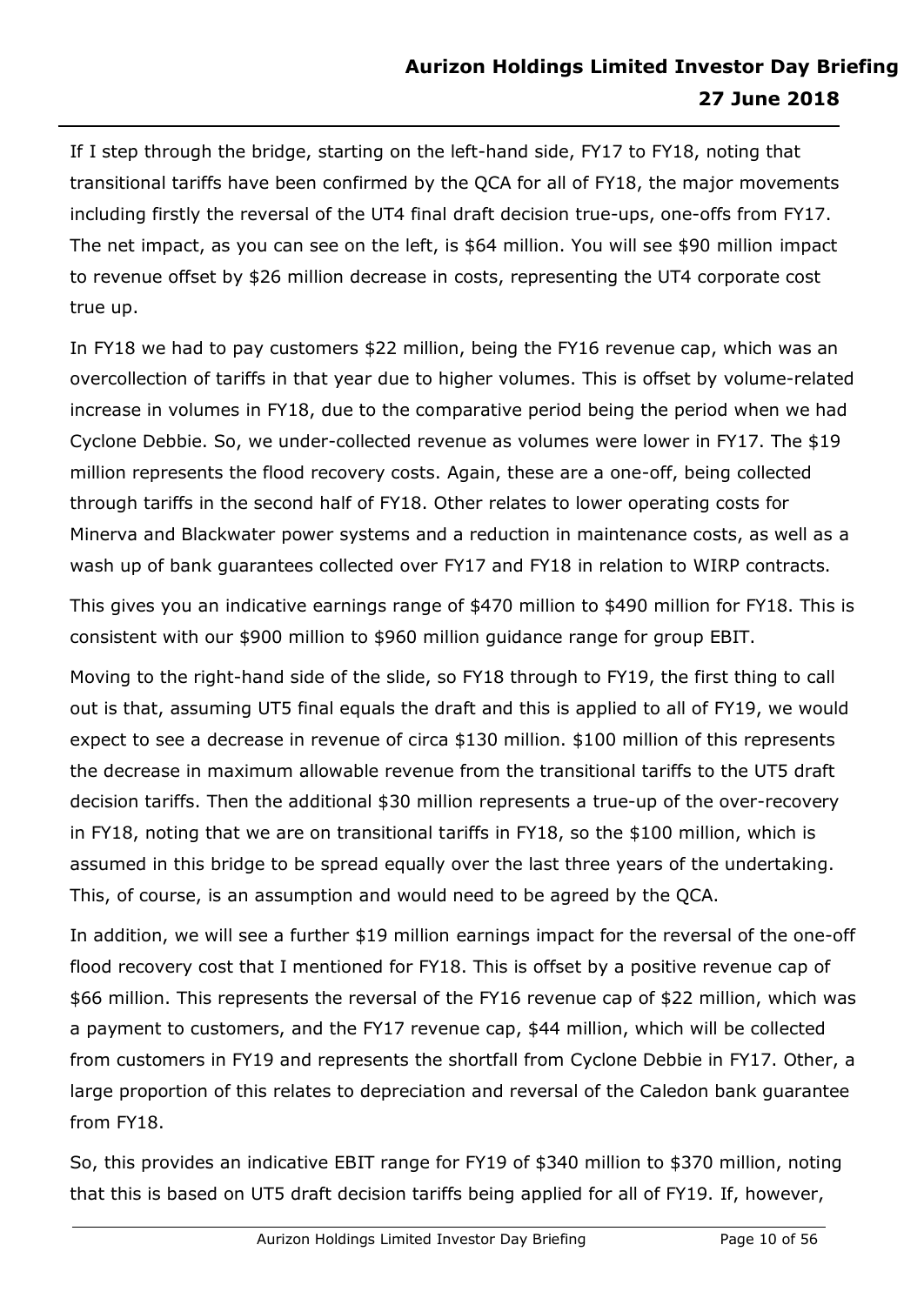transitional tariffs stay in place for all of FY19, expect earnings to be \$130 million higher. The other point to note is if transitional tariffs are in place in all of FY18 and FY19, there will be a \$200 million true-up required over the remaining two years of the undertaking period, assuming draft equals final. Also, it is important to note that this is based on volumes of 244 million tonnes, so any change in actual volumes will impact earnings.

The indicative EBIT bridge has been provided in the context of UT5 only and will apply for the period FY18 through to FY21. UT6 will commence in FY22 and at a minimum we have seen an increase in bond yields over the last couple of months which would improve revenues in a UT6 environment, assuming the same parameters against those in the UT5 draft decision.

So, moving to capital structure, the objectives of Aurizon's capital structure are simple. This needs to be optimised to enable the appropriate balance of shareholder returns, capital investment, and providing balance sheet strength. The objectives are all interrelated and need to be considered together rather than viewed independently.

Satisfying all these objectives then determines the appropriate leverage. A way to demonstrate this is with cash flow sustainability. Although Aurizon's cashflows through the cycle would imply it can sustain a high level of gearing, this would not provide sufficient flexibility to reflect changing market conditions or reflect the appropriate level of business risk. It also provides a buffer for future earning shocks such as weather-related disruptions which happen and can make material short-term impacts to cash flow. Therefore, flexibility is a key determinant of the appropriate level of gearing.

Minimising the cost of capital is important as it facilitates lower-cost access to capital from a broad range of debt capital markets. This relationship between the cost of debt and the cost of equity, and different ratings and different gearing levels, also need to be considered in order to minimise weighted average cost of capital.

As discussed previously, Aurizon has targeting a BBB+, Baa1 credit rating. In an environment at the current gearing level, we are unable to meet Moody's Network credit metrics. At a minimum, Aurizon will continue to target an investment grade credit rating but will await the final decision on UT5 before making a decision around target gearing and credit rating.

Moving onto capital allocation, you will recall last year we detailed to investors how we prioritised capital allocation, as shown on the slide, on the left-hand side. This remains unchanged despite the implications of the UT5 draft decision. Capital will be prioritised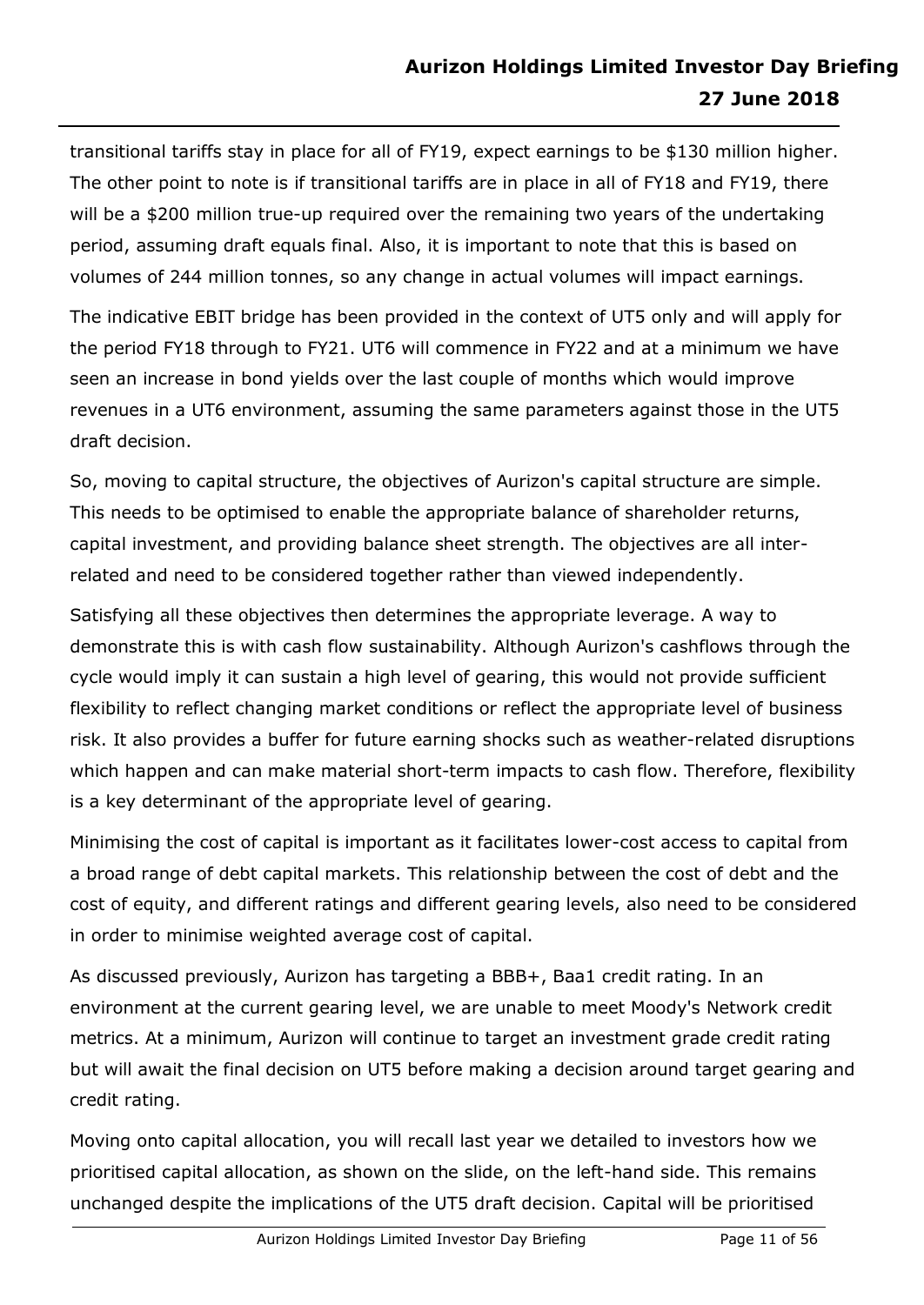firstly to non-growth capital. That's our sustaining and transformation capital. Secondly, to dividends, noting that our current policy is a payout range of 70% to 100%. Thirdly, surplus capital will be returned to shareholders or invested in growth projects. We would only look to invest capital in growth projects ahead of returning it to shareholders where it maximises shareholder value.

At that time, we also determined the appropriate credit rating, and therefore gearing, which was set at BBB+, Baa1, and approximately 40% leverage. The leverage target has enabled the distribution of \$300 million in the form of an on-market buyback during the year, in addition to dividends being maintained at 100%. However, after the UT5 draft decision the credit rating could change, not through Aurizon's actions but because the cash flows contained within the draft decision do not meet Moody's Baa1 credit metrics, despite the fact that the regulatory assumptions are the same. Therefore, if the final decision equals the draft, Moody's could downgrade Network, which may also result in a downgrade for Aurizon Holdings.

There is no such impact for S&P, given they have a 13% FFO to debt threshold level for Network, compared to Moody's at 16%. In addition, there is no impact on the Holdings ratings at face value as both agencies have a threshold of 30%. If there was a downgrade by Moody's for Network and Holdings, funding costs would marginally increase, but this could also provide additional funding capacity, which would be applied in accordance with the prioritisation framework. Given the uncertainty, any decision around ratings, and therefore gearing, will be made once the UT5 final decision is released.

As you can see, we have shown consistently over the last few years that where capital is available we will distribute it back to shareholders, both through dividends and capital returns. Aurizon targets a payout ratio of 70% to 100% and has maintained a payout ratio of 100% since it paid its final dividend in FY15. We expect the dividend policy to remain unchanged, irrespective of the final landing on UT5. However, where it sits within the range remains subject to Board consideration at each reporting period, taking into account an assessment of current earnings, current liquidity, and cash flow requirements.

Capital expenditure. As I mentioned earlier, capital spend for FY18 is expected to be below \$500 million for the year, with some capital being deferred into FY19. Capital is forecast to increase slightly from FY18 to FY19 at the top end of range by approximately \$25 million. In growth, we continue with our investment in wagons in the Hunter Valley as we ramp up to the commencement of railings for MACH Energy later in the year, which has been delayed and is expected to commence later in this calendar year.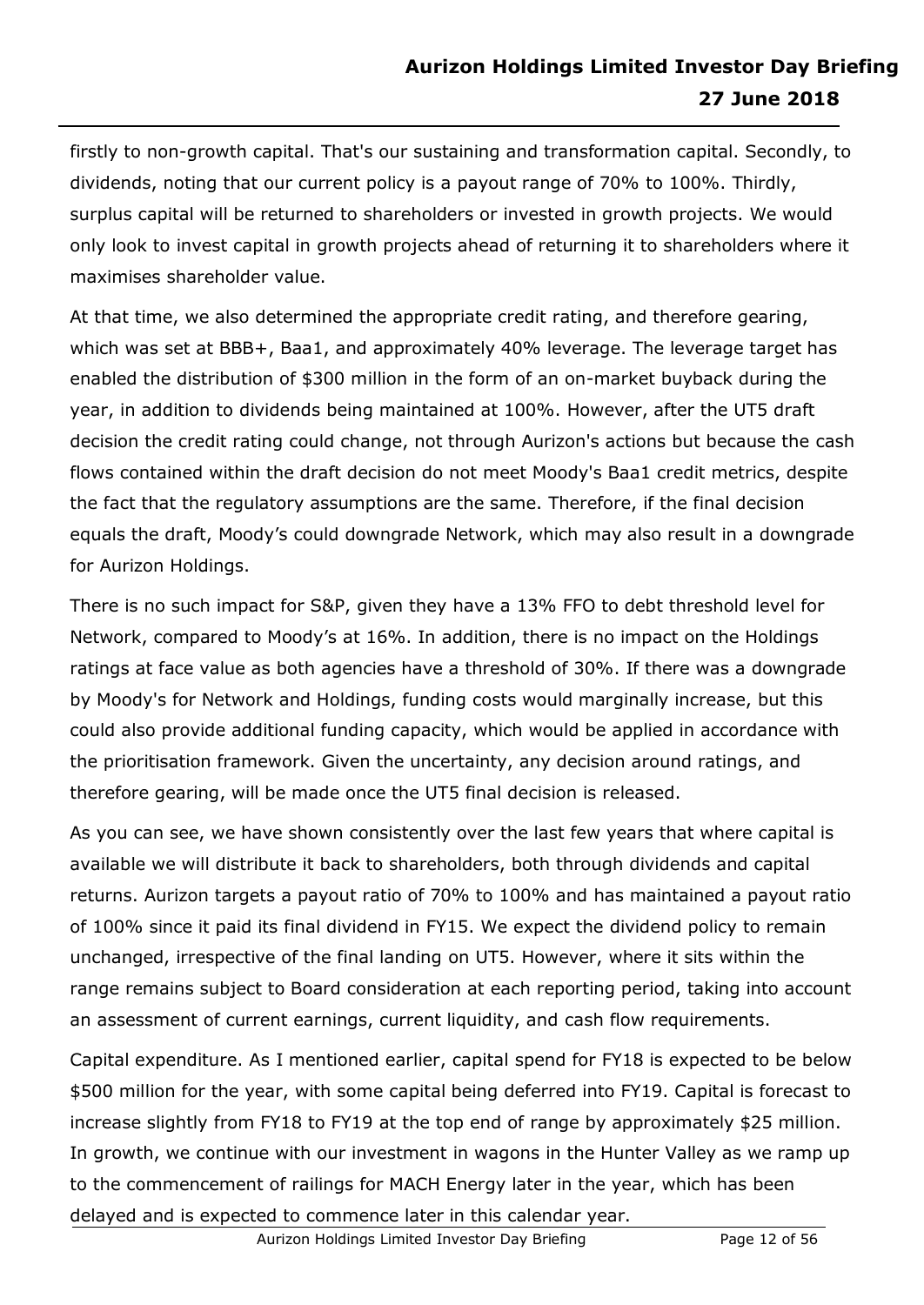# **Aurizon Holdings Limited Investor Day Briefing 27 June 2018**

At the top end of the guidance range for non-growth capital is forecast to increase compared to FY18 [sic]. As we discussed at the half, we have reviewed the pipeline of capital for the Network business, given the returns assumed by the UT5 draft decision. The decrease in Network capital spend for FY19 is offset by an increase in capital for the Coal business, firstly because we're moving forward with trials for the ETCS, a technology transformation project that Ed will talk you through shortly. Jilalan wagon shop upgrades this is part of the Rockhampton exit strategy, and we will see the transition of the 106 wagon overhauls from Rockhampton to Jilalan. This project will facilitate improved wagon movements in the maintenance area and result in the reduction in time and cost of undertaking overhaul activities against what was previously done in Rockhampton.

There are increases in overhauls within Coal and there are three parts to this. Firstly, some capital has been deferred from FY18 to FY19. Secondly, we are bringing back stored rolling stock in the CQCN. These locos and wagons had their overhaul and maintenance activities suspended while they were stored. Accordingly, the overhaul and maintenance activities now need to be undertaken. Thirdly, given the nature of our business, we often buy rolling stock in large tranches. There are procurement benefits from doing this, and new contract tonnes may necessitate the purchase of whole consists. This will mean that the overhaul cycle and maintenance cycle for large tranches of our rolling stock will fall around the same time. Accordingly, there will be some peaks over the cycle, and Ed will provide more detail on this later in his section.

Other capital spend is also expected to increase relating to the potential acquisition of a rail grinder in support of a 12-year contract renewal of the ARTC rail grinding contract in the Hunter Valley. A cost of \$40 million, split between FY19 and FY20.

You may ask why I am talking about the capital approval process today. I am doing this to demonstrate that there is a robust and rigorous capital approval process that is applied to all investment decisions. What does the Aurizon capital approval provide? Firstly, it ensures that investments are aligned with our strategy and vision. It also provides a framework for making commercial decisions to achieve sustainable financial performance whilst taking into account risk. It ensures investment decisions are made on a consistent basis, and also on a whole of Aurizon perspective. Post-implementation reviews are an important part of the process and allow Aurizon to learn from its investments and continually improve the framework for managing investment opportunities.

We have also reduced our capital delegations to ensure the majority of capital is scrutinised by the Aurizon Investment Committee, or the AIC. All investments over \$5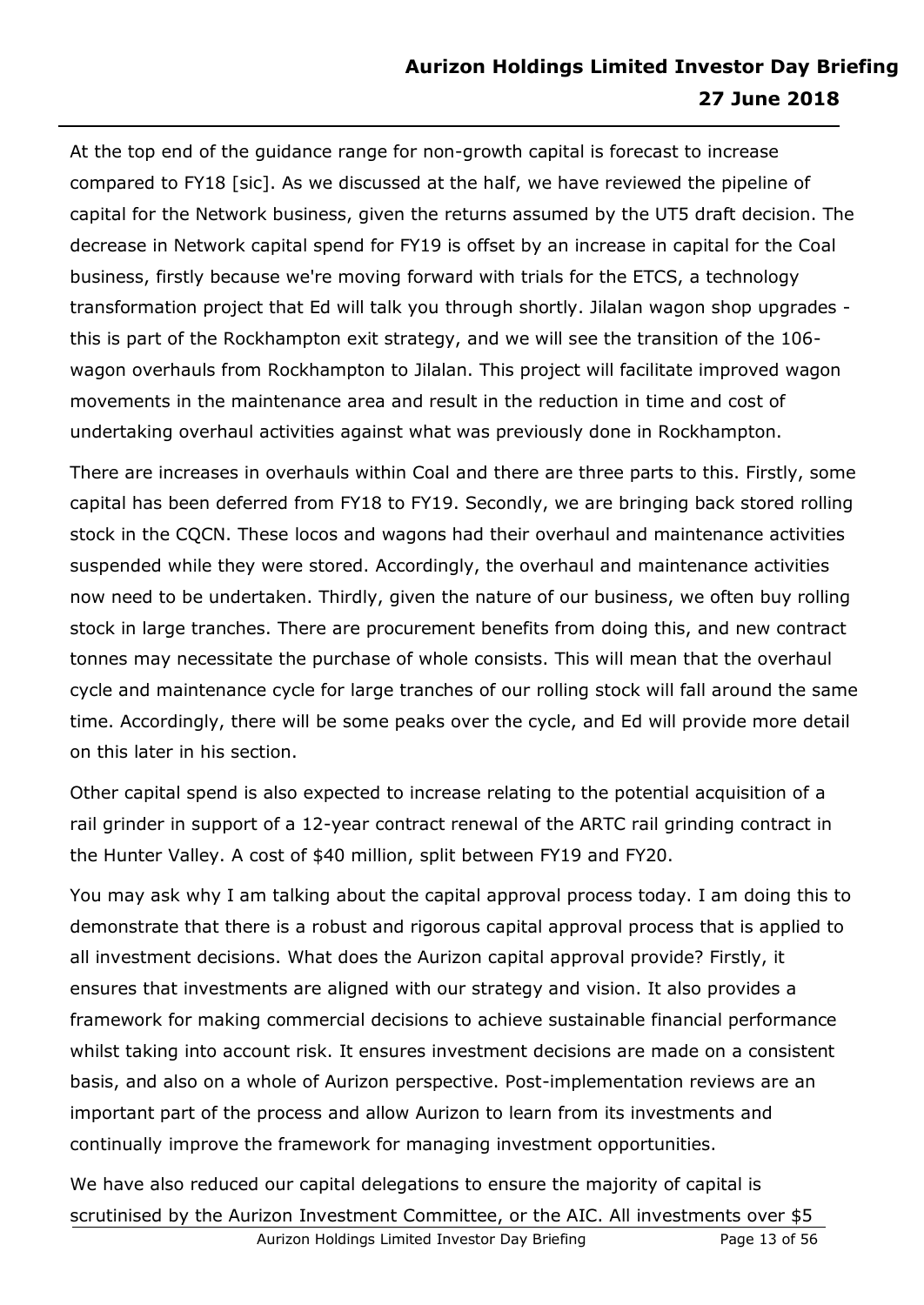million require the endorsement of the AIC. Chaired by myself, the AIC membership includes the CEO and the Group Executives. In addition, any investment greater than \$50 million requires Board approval at feasibility. Our objective is to ensure capital is deployed in the most productive and highest yielding activities. Since making the changes to the delegations and changing the membership of the AIC, robustness and rigour around investment cases within the Group have improved but there is always opportunity for further improvements.

Finally, on financing risk, Aurizon currently has approximately 70% of funding sourced from debt capital markets, and the balance being bank debt. Our objectives are to transact in the most advantageous markets, bank or debt capital markets, based on pricing, size, tenor, liquidity, timing, and execution risk, and maintain sufficient liquidity for the Group. During the next six months we will be looking to re-finance the Group's FY20 and FY21 revolving bank debt facility, and in relation to interest rate risk, as you would expect with a below-rail regulated business, Aurizon typically maintains a high level of hedging in line with the regulatory undertakings.

Currently, Aurizon's debt is 84% hedged for the period FY18-20. Aurizon is not materially exposed to interest rate risks over the next three years. Whilst market conditions contribute to this strategy, the hedging objective is biased towards creating certainty for the Group. From FY22 debt is currently unhedged. It's important to note that Network debt risk is offset by future UT6 debt allowance.

So, on that, I will finish there and hand back to Chris, and I think we will be going to a break.

# **BREAK**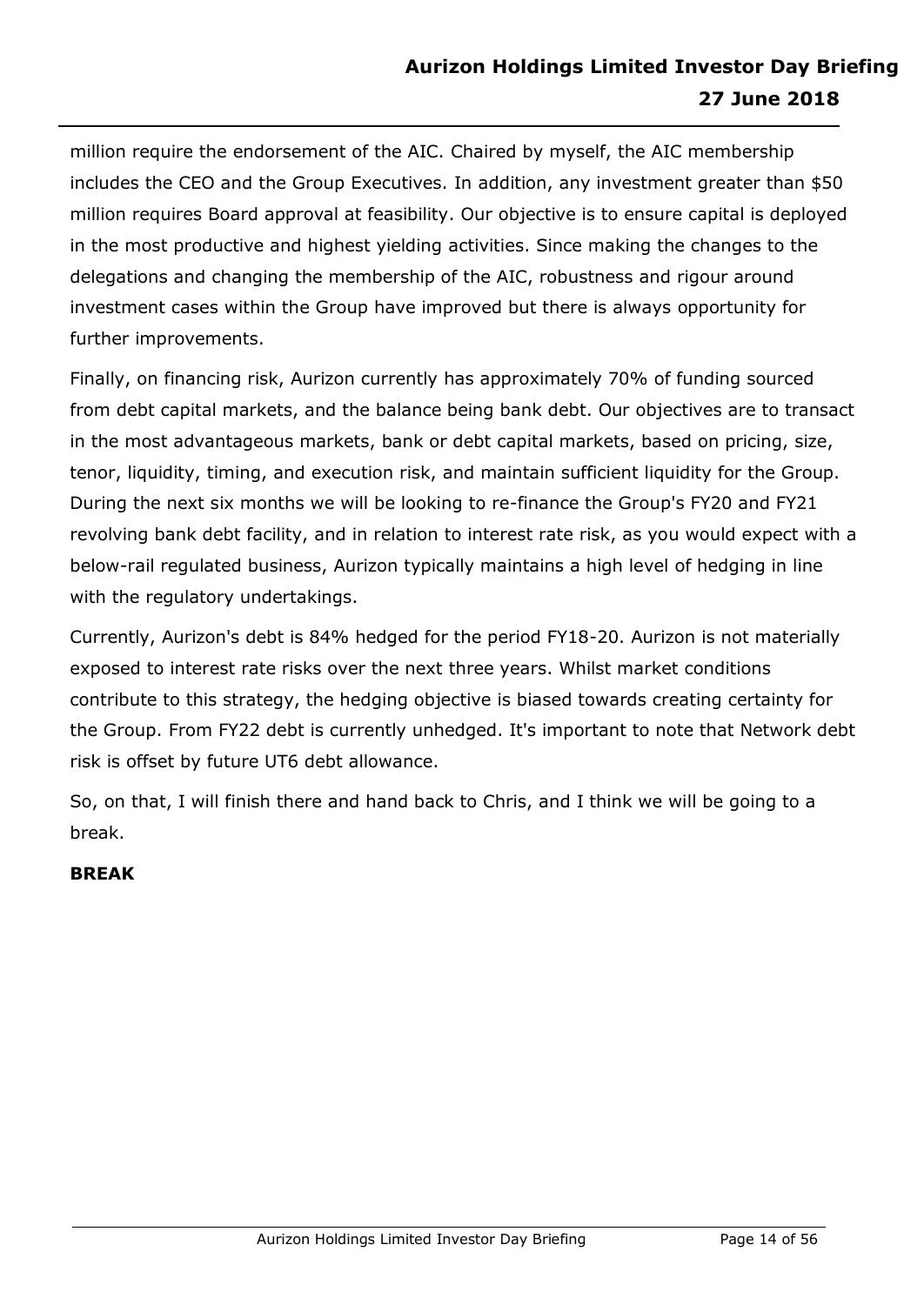#### **Michael Riches: Group Executive Network**

Michael Riches: Thank you, Chris. Michael Riches is my name. I've now been with the Aurizon Group as Group Executive for Network for almost 12 months. Prior to that, I spent almost six years in the electricity and gas industry working with Alinta Energy. I had a variety of roles with Alinta from Head of Regulation and Government Relations through to Head of Retail and finally the Head of the Flinders Closure Program which closed power stations in South Australia.

I also led the sales process for Alinta during 2016 when the business had a private sale, and IPO dual process. Prior to joining Alinta I spent 17 years in legal practice with 10 years as a partner of both Minter Ellison and Clayton Utz.

Clearly, the biggest issue in the Network business at present is the outcome of UT5. Network has a three-pronged strategy to achieve a better outcome than UT5 draft decision which we consider is fundamentally flawed. The strategy involves on the regulatory front we will continue to promote our position through the normal regulatory process.

The QCA has recognised in the recently issued consultation paper that the maintenance allowance proposed in the draft decision was inadequate and that the allowance proposed by Aurizon was reflective of the appropriate costs of maintenance. We consider that the position put by Aurizon in our submissions in relation to operating costs is just as compelling.

There is a change to the QCA Board composition recently whereby we have a new Chair, a new Deputy Chair and a new Board member. Aurizon will continue to articulate to the Board that amongst other things the position taken on WACC is unreasonable and unsupportable. Without regard to any other component of WACC, the position on the riskfree rate is incomprehensible.

The average real risk-free rate determined by other regulators in the eleven most recent final regulatory decisions across the electricity, gas and rail infrastructure assets is a positive 0.33%. The real risk-free rate applied by the QCA under the draft decision is negative 0.46%, a difference of almost 80 basis points. This fact alone demonstrates, in our view, how out of step the WACC applied in the draft decision is with the return allowed for other regulated entities. We will continue to impress upon the QCA the need to overlay any theoretical formula with commercial reality.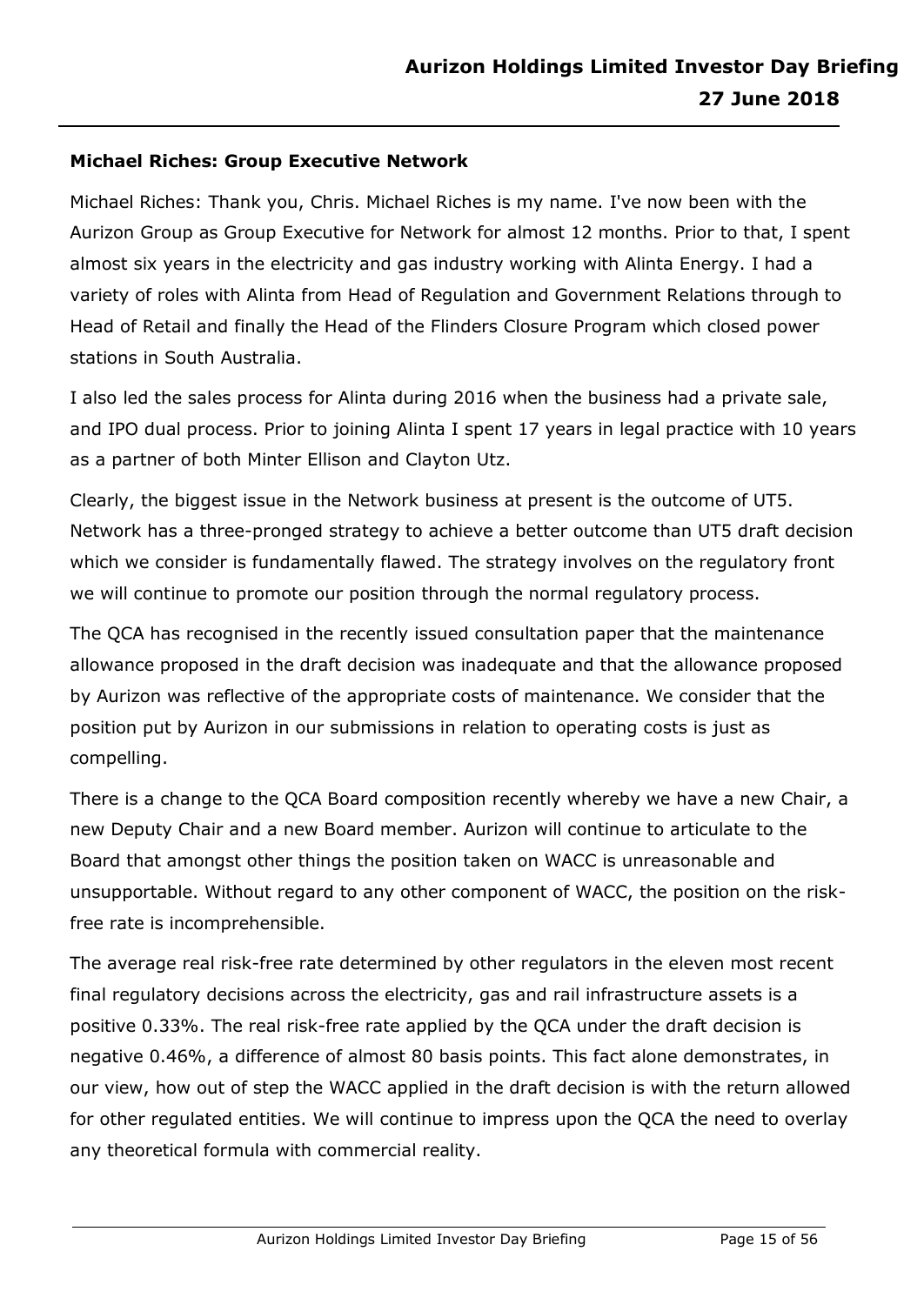We have similarly made strong submissions that the introduction of additional obligations as proposed in the consultation paper on maintenance is at best outside of reasonable process and at worst outside the QCA's powers under the Act. We will strongly resist any additional obligations unless there is a proper and fulsome consultation on those matters in the context of all components of the maximum allowable revenue.

If additional obligations were to create value for the supply chain, it would need to be balanced against increased allowances or a higher WACC that would be required by Aurizon for taking on additional risk. Any additional obligation imposed in the final decision, without proper consultation on how the other elements of the maximum allowable revenue need to be adjusted, would be strongly resisted.

In addition to the regulatory approach we will continue to engage with our customers. Engagement is clearly challenging but despite the QRC's positioning there is a clear recognition in our mind by industry that a resolution is required. We will continue to seek to find a way to engage with industry on a resolution of UT5.

Aurizon has made two reasonable and genuine offers to cease its operating practice changes to permit a discussion to occur. The QRC has rejected both offers and indicated that if Aurizon were to cease implementing its change practices for a period until UT5 is resolved, which could be an extended period, industry would enter into discussions.

This offer is made without any recognition that Aurizon has no certainty on receiving allowances or a return to recover the additional costs and additional risk assumed by Aurizon during this period. QRC's offer is disingenuous and purely seeks to have Aurizon subsidise the coal industry.

Unless an appropriate environment for discussion can be created and an acceptable resolution reached, Aurizon will continue to align its operating practices and risk tolerance to reflect the best view of what a final decision may contain. At present that is the draft decision. Should an opportunity for engagement arise Aurizon is prepared to negotiate and has a proposal prepared for industry's consideration.

Finally, we will, if necessary, have to continue our legal strategy. Ultimately if neither a regulatory or commercial outcome can be achieved Aurizon will exercise its legal rights to the fullest extent. We will continue to progress the judicial review of the draft decision and we will also consider judicially reviewing any final decision depending on its terms.

I thought it might be useful to refresh the dollars that sit behind some of the statements made on UT5. You will see those on the slide. To provide some further perspective on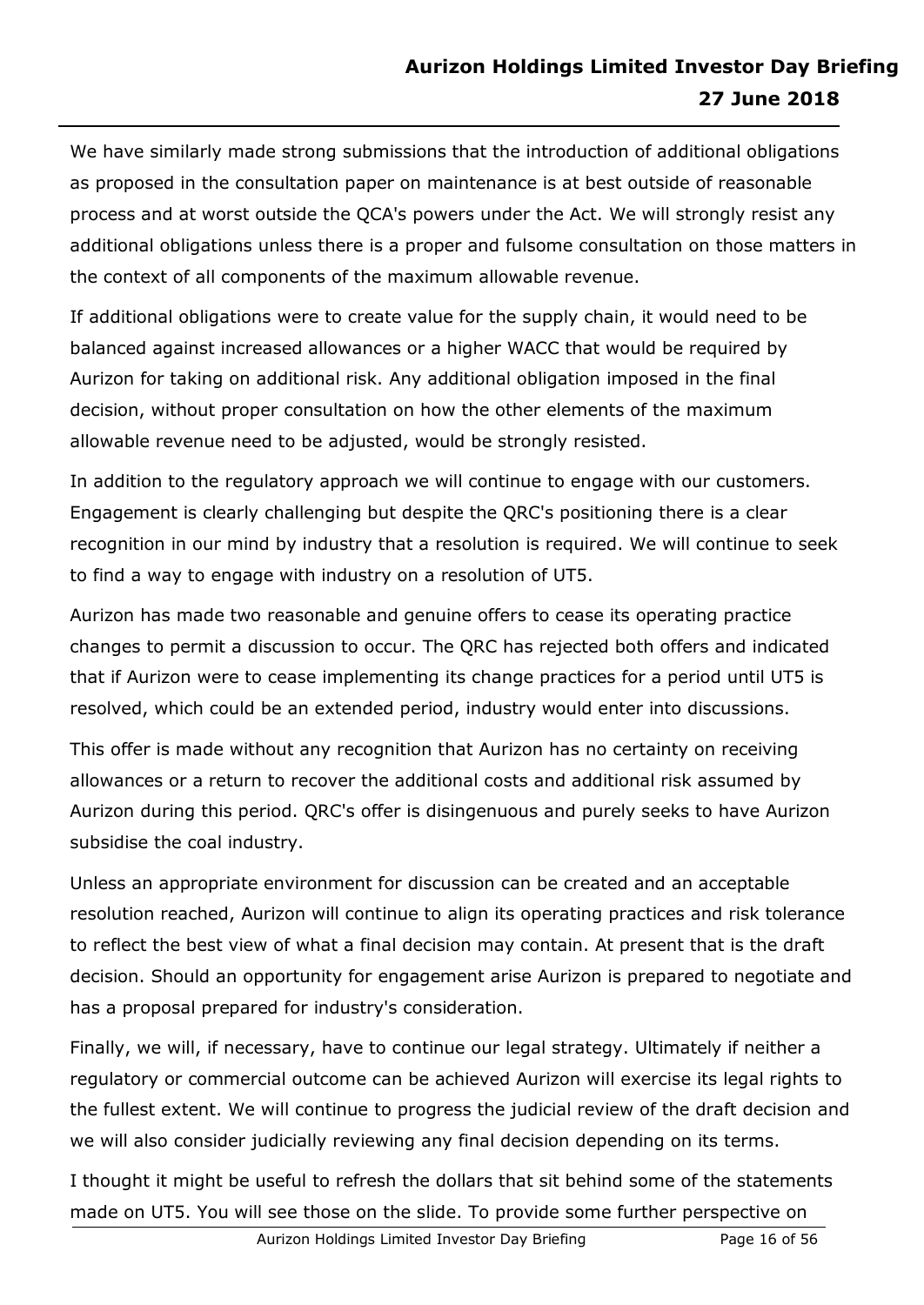those numbers the UT4 tariff is approximately \$4.60 per net tonne at a regulated asset base of circa \$1 billion less than the regulated asset base that the QCA have indicated should apply for UT5. We are not that far away, it would seem, from where customers are currently paying.

In FY18 there's been a strong focus by Network on managing our costs which has accelerated since the draft decision. We will continue to manage costs as if the UT final decision reflects the draft decision. Many of our initiatives, including those I will discuss a little later, were initiated and are being implemented independently of the UT5 situation.

At the draft decision WACC, capital investment at previous levels cannot be supported. We will continue to assess and review our capital expenditure but fundamentally at a return of 5.41% there will be a significant reduction in capital spent on the network. In the shortterm and the long-term this will result in increased reactive maintenance and the potential for further adverse impacts on throughput.

I note that reliability of the network is directly related to investment. The time gap between lower investment and reduced reliability is never certain. Suffice to say that with a network carrying 230 million tonnes of coal per annum the time period is likely to be relatively short.

Accordingly, any reduced investment will likely have an impact on reliability relatively quickly. This reinforces the uncommerciality of the QCA draft decision which fails to recognise this fundamental connection. This reduces reliability, increases reactive maintenance at a higher cost and with greater impacts on pathing for coal services as greater track time is taken up in maintenance positions.

As mentioned, there is an inherent linkage and interdependence between capital investment driven predominantly by return, maintenance and operational support. We have firmly stated that no component of the final decision can be considered in isolation of the other components. They are all interdependent and it is critical for the sustainable operation of the supply chain that there is an appropriate balance of these elements.

Aurizon will always look to invest where it is economically rational and prudent to do so and of course where necessary to meet safety requirements. Ultimately, however, investment at a WACC that does not recognise the risks associated with our business cannot be supported. In a low capital investment environment, driven by low returns, reliability and the efficient operation of the Network can only be achieved by higher reactive maintenance and an operating regime that requires additional resources.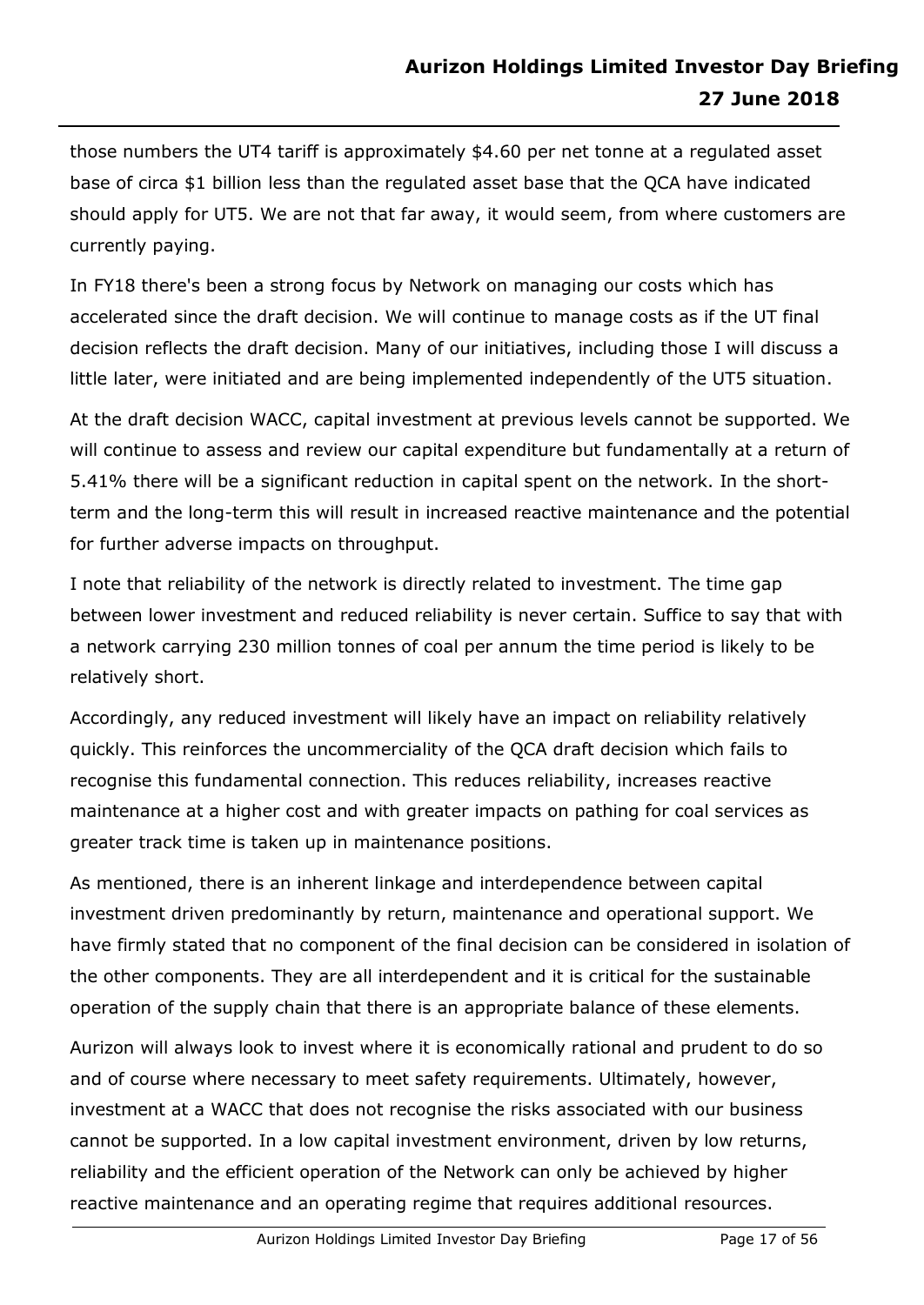Aurizon's UT5 submissions have been developed recognising this interaction. The approach adopted delivers the right balance between investment for the long-term, maintenance activities and operational effectiveness. The QCA consultation paper on maintenance fails to recognise this fundamental interdependence and we will continue to highlight this connection.

Whilst we obviously will recognise and welcome the QCA's position on the inadequacy of its draft decision as to the maintenance allowance it is not appropriate regulatory practice to just consider one element. An appropriate response on the revised maintenance allowance can only be given with an understanding of the return on capital and operating allowances that will also apply.The revised maintenance allowance would only be supportable where the WACC and operating allowances reflected Aurizon's March 2018 submission in response to the draft decision.

Finally, on UT5 I thought it useful to briefly reiterate the practices we have adopted to align to the draft decision. Having regard to all of the factors I've just discussed and the retrospectivity of any UT5 final decision Aurizon continues to reluctantly have no option but to implement changes to its operating practices and business decisions to align with the draft decision and any final decision. In doing so we continue to comply with our regulatory and contractual obligations.

Without explaining each of the above changes in detail in essence the changes involve developing the most efficient operational plan and minimising risk and then sticking to that plan and risk tolerance. Ultimately this translates into undertaking activities that prioritise maintenance and renewal activities over train services.

It remains extraordinary that with one quarter of the regulatory period gone we still have no final decision. The QCA has made over 300 requests for information from Aurizon, mostly on maintenance to now come up with a decision that would appear to support Aurizon's position on an appropriate maintenance allowance. A system that seeks to be so prescriptive does not create the right incentives to deliver the best outcome across the supply chain.

The regulatory approach and process adopted by the QCA is symptomatic of a broken system. On that matter industry and Aurizon do agree. We expect post to UT5 final determination to able to have a constructive engagement with key stakeholders on substantial reform of the regulatory framework. I'll expand on that a little later.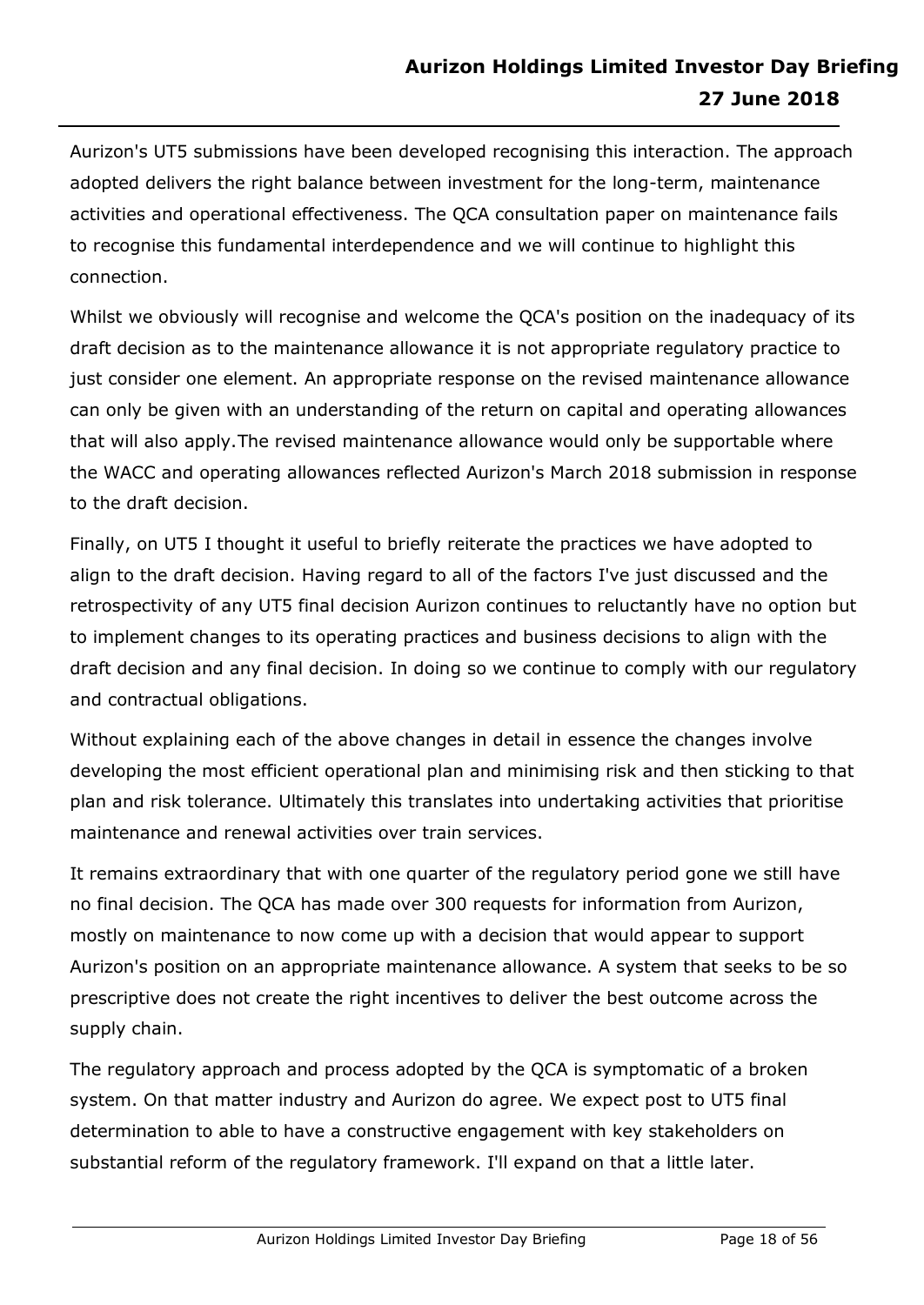Now that I have UT5 out of the way hopefully, I'll move on to the longer-term strategy as to how Network delivers value for Aurizon. We have a regulatory system today that creates misalignment between customer and Aurizon outcomes. Aurizon has the levers to create value for the supply chain but limited, if any, incentive to do so under the current system and the approach of the QCA.

Necessarily this leads to customers being concerned that they are not achieving optimal performance of the supply chain and the costs are not reflective of value. We need to break the shackles of a system that is designed around confrontation to one that is focused on collaboration. There is a clear pathway to a solution that has been followed by numerous other industries.

At its core is a clear understanding by Aurizon of customer requirements so as to create an environment for the development of a value proposition to customers focused on mutually beneficial outcomes. Creating the right incentives to align operational performance and additional value from Network to customer expectations is critical.

Whilst UT5 has strained customer relationships at a senior executive level, at an operational level our engagement continues to be positive as we develop solutions for a continually diversifying customer base. When the UT5 issue is resolved and there is clear motivations on the part of Aurizon and the coal industry to achieve better outcomes. My team's focus would be on developing a reform regulatory environment that will deliver greater value for customers and commensurate earnings uplift for Aurizon.

We are already working constructively across the customer base in establishing opportunities to create joint value including with new customers, looking to bring mines out of care and maintenance quickly and with existing customers on major projects around overall resilience of the Network. Supported by regulatory framework that encourages collaboration and creates the right incentives there is significant mutual value that can be created.

Andrew discussed earlier the key strategic levers for our business of Optimise, Excel and Extend. For Network the key focus is on the Optimise and Excel levers. Those levers can be translated into the following key actions. On the Optimise front there are three key components for Network. One is to align our resources to the UT5 draft decision and any final decision. I've already touched on this but critical for us is ensuring we resize the costbase to reflect the worst-case environment and look for opportunities to continuously improve.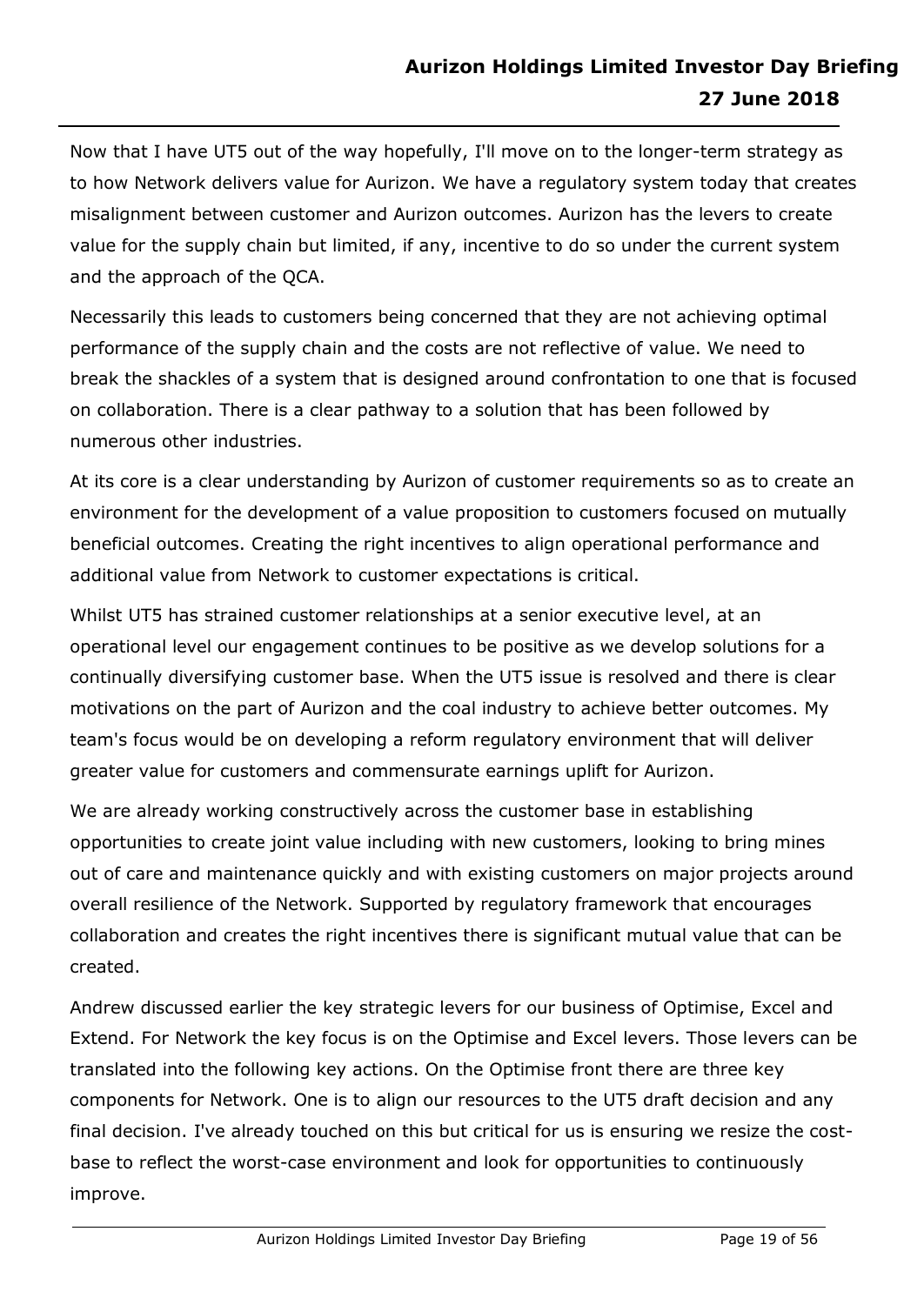Secondly, we will look at improvement in supply chain productivity. A key component of this will be the implementation over the next 12 months of our advanced planning and scheduling software. This will be a key part of the precision railroading initiative that Andrew mentioned.

Thirdly, there will be a strong focus on Network cost efficiencies. I'll cover this in a little more detail but broadly this covers depot rationalisation, a restructure of our maintenance teams and program and a renewed customer focus that is orientated to value.

In the Excel space we'll be focused on regulatory reform which I've touched on. We will look at developing tailored solutions and products for a diversifying customer base particularly focused on optimising capacity utilisation and management within and across the coal systems in the CQCN.

Finally, we will invest in a fit for purpose network, focusing on our customers' requirements and investing or not investing to achieve the appropriate balance of investment, maintenance and operational support that fit with customer expectations and short and long-term objectives.

In relation to transformation of costs in Network, in addition to driving cost reform to align to the draft decision, Network has been focused on initiatives that will deliver long-term and lasting value to customers regardless of the regulatory environment. In particular, we have a project to rationalise our depot footprint. The intention is to substantially reduce our real estate footprint from 32 sites whilst continuing to deliver service at the levels required by our customers.

In conjunction with this, regardless of the UT5 outcome, we are refining our closure strategies bringing fewer closures over longer periods and putting more work into those closures to achieve greater efficiencies. We are restructuring our maintenance teams to ensure planned possessions are utilised most effectively.

We remain committed to reducing electric traction costs which have grown significantly in recent years due to the rise in wholesale electricity prices. We are working hard with our suppliers that constitute a key component of the electric traction cost-base to create value for our customers. We expect to see a substantial reduction in charges for electric traction over the next two to three years.

As I referred to before the essence of the best regulatory systems are ones that are focused and drive collaboration not confrontation. The current process adopted by the QCA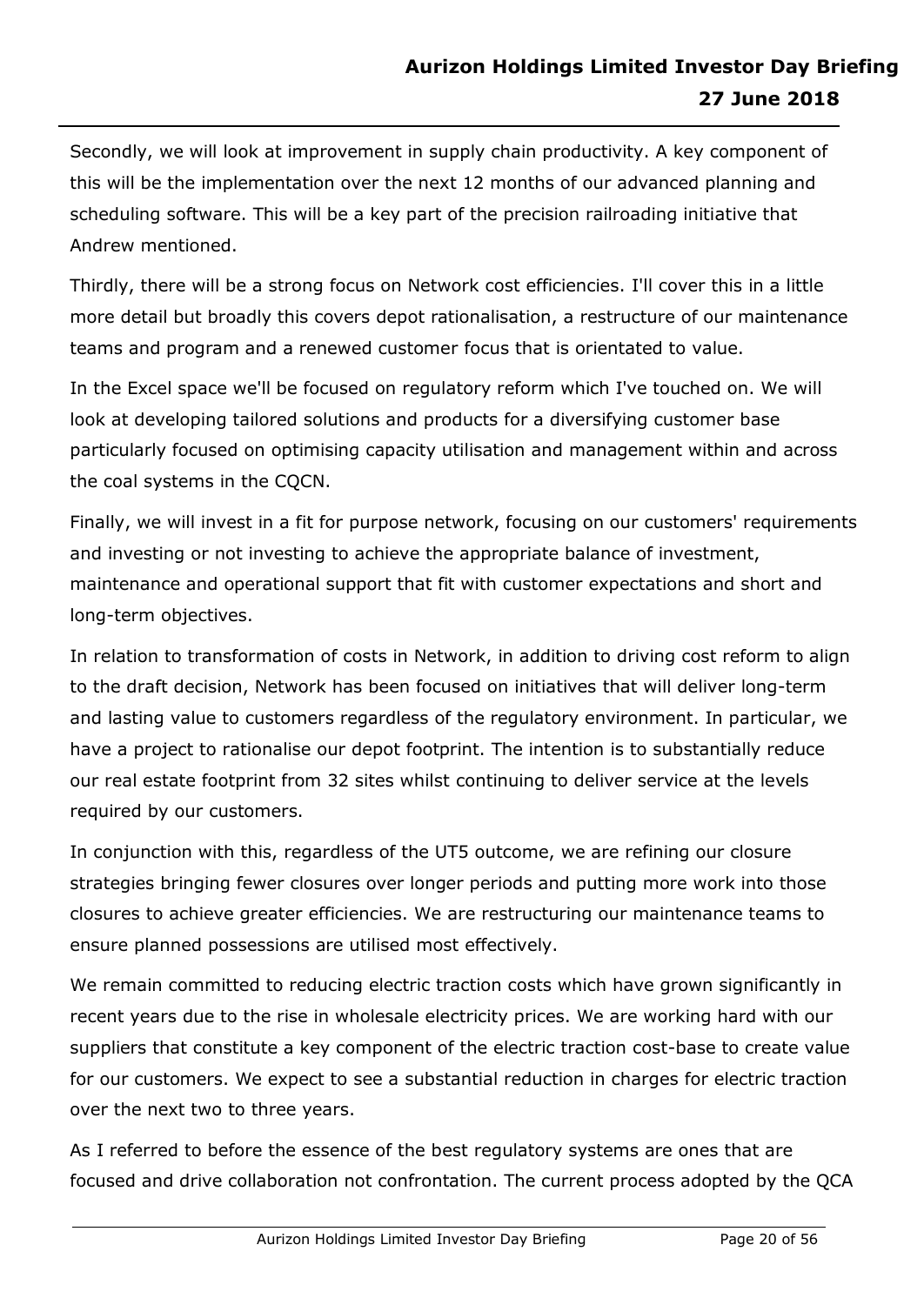revolves around prescriptive formulaic outcomes that fail to have regard to the commercial realities and customer and regulated entity desired outcomes.

Best practice regulation is predominantly focused on three key elements. The customer is at the heart of all regulatory objectives. This will require a substantial shift within both the regulatory process and legislation but it is fundamental to the design of a system that encourages cooperation.

There needs to be a cooperative engagement with limited regulator involvement but with appropriate oversight and regulatory protections. This model is used very effectively in other industries where you have sophisticated customers facilitating cooperation drives the market to effectively assess where value can be created and outcomes are driven to that end.

Finally, you require timely decisions. Certainty encourages greater dialogue to drive joint value. At present, as I said, we are already a year into the regulatory process and we have no final decision and that follows a UT4 process where we were over three years into the regulatory period before we had a final decision.

Finally, in the longer-term and thinking about the Extend lever there is a clear shared opportunity to create a collective benefit through improved supply chain alignment. Underwritten by regulatory reform Aurizon's capabilities in better utilisation of capacity and a focus on initiatives like precision railroading combined with working more effectively with other components of the supply chain will deliver real mutually beneficial value.

Today, we work within multiple supply chain forums and collaborate with each of our customers, rail operators, port operators and other adjacent infrastructure providers to align major maintenance activities for the benefit of the supply chain to maximise throughput.

In the future, we think there are significant opportunities to optimise capacity utilisation and therefore capital expenditure across the supply chain. Through more effective alignment of capability there is an opportunity to generate enhanced availability and utilisation of infrastructure through all parts of the supply chain creating more effective use of capital.

In conclusion, Network although facing some immediate challenges through UT5 has clear opportunity to deliver value for Aurizon and its customer base through regulatory reform, cost and efficiency transformation and supply chain alignment. In achieving those elements, we will also create the licence for the Network business to be well-positioned to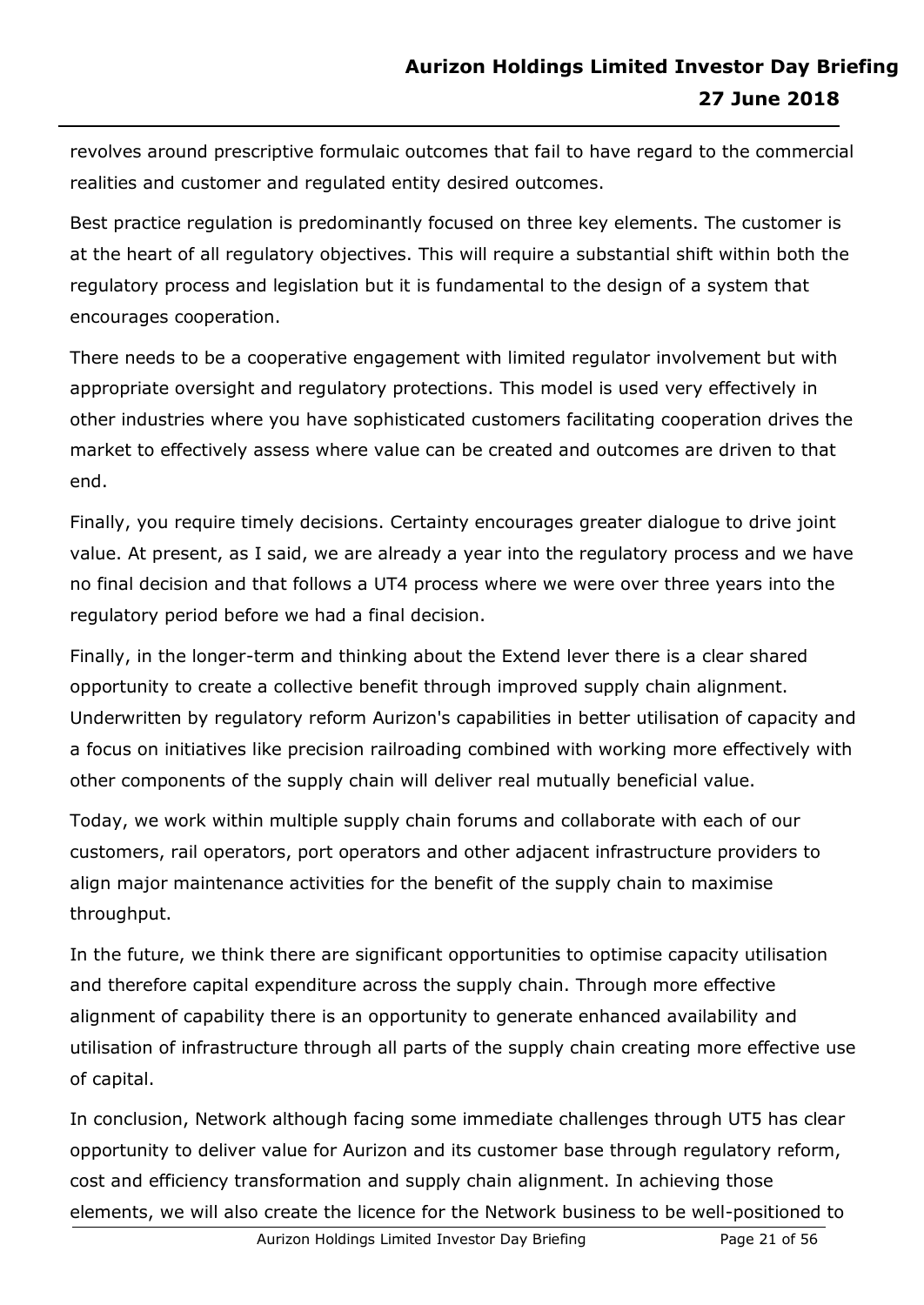take advantage of opportunistic expansions of the CQCN or rail developments in other regions in Queensland or elsewhere in Australia and to be a leader in supply chain alignment. Thank you.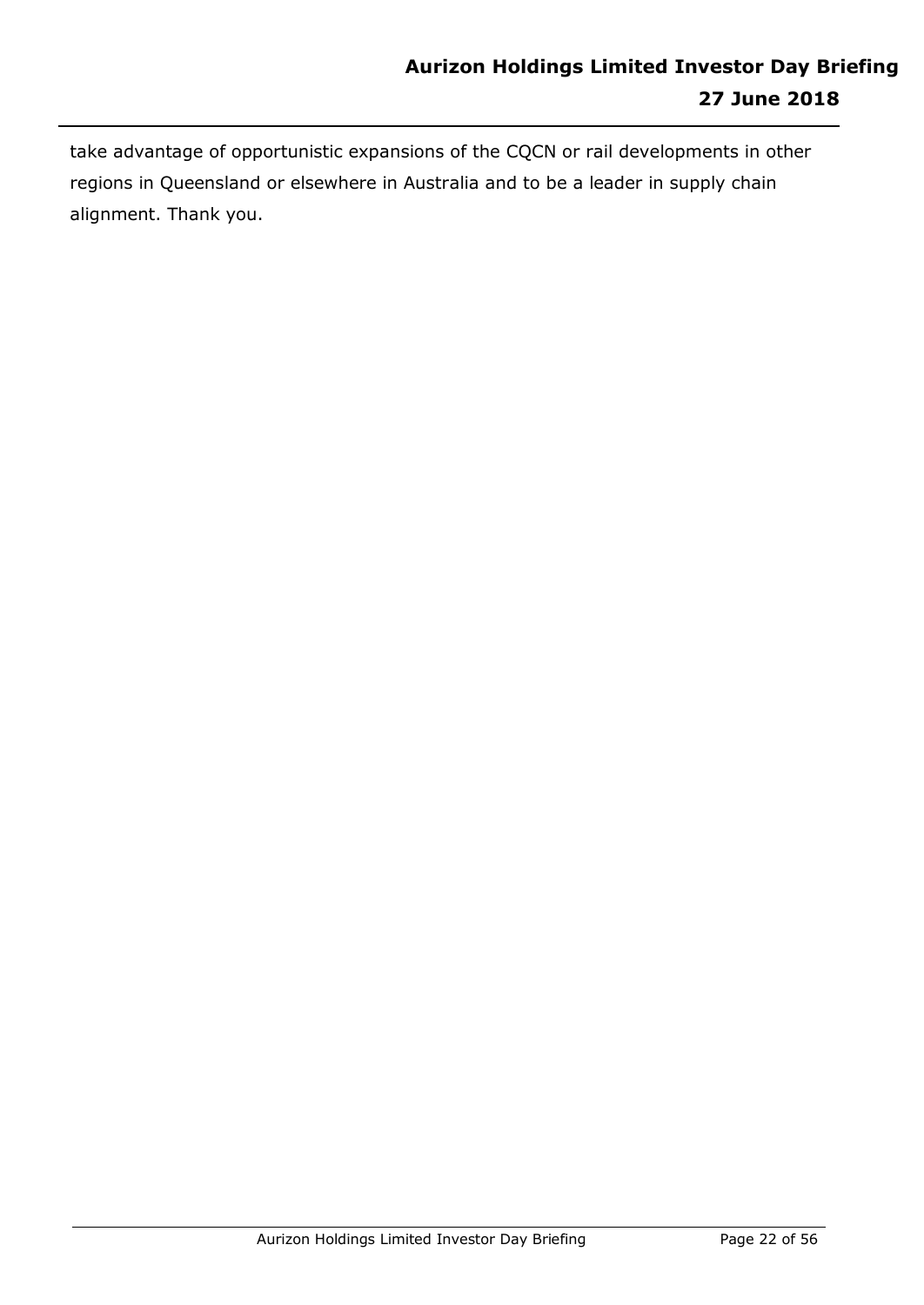# **Ed McKeiver – Group Executive Coal**

Ed McKeiver: Thank you, Michael. Good afternoon, everyone. My name is Ed McKeiver and it's my pleasure to present to you today. I joined the company at IPO, seven and a half years ago following a 16-year career with the steel industry. Prior to my current appointment I was fortunate to rotate through three executive roles with the company, firstly as a Group General Manager Rollingstock Workshops where I was responsible for heavy haulage overhauls.

Secondly, as the Vice President for Service Delivery for four years where I drove the transformation integrated operating plan outcomes in coal. Finally, as the Vice President of Coal Commercial and Customers where I managed the commercial portfolio for almost two years and built business and built relationships. It's in this way that I learned the business, I learned the industry and I learned the market that we currently operate in.

Today it's my privilege to lead the Coal business with almost 100 trains and 1700 dedicated men and women that show up and do their best every day. We deliver almost 600,000 tonnes of coal to the Eastern Seaboard every day for our customers. At this scale we're Australia's largest coal hauler with just more than 50% of the market share. We're the only operator that has railed coal into all nine deep sea coal ports on the Eastern Seaboard.

Today, I'm going to talk about three things, firstly the focus and results of our first year as a business unit. Secondly, what it takes to win in today's market and tomorrow's market. Thirdly, how I'm pulling the strategic levers that Andrew spoke about to preserve and grow value in the Coal Haulage business.

We've had a solid first year or almost first year as an integrated coal business and we're on-track to deliver within our guidance. In fact, we're on-track for a new record in coal volumes albeit at the lower end of our guidance range. I can talk about that in a little more detail.

That's despite the headwinds of a difficult start to the year following a winter and Cyclone Debbie fallout in Q1 and second-half headwinds of UT5. The latter remains a drag on our performance which we're working hard to mitigate every day. It certainly impacted our customer satisfaction and earnings in FY18 and will continue to do so into FY19 until resolved.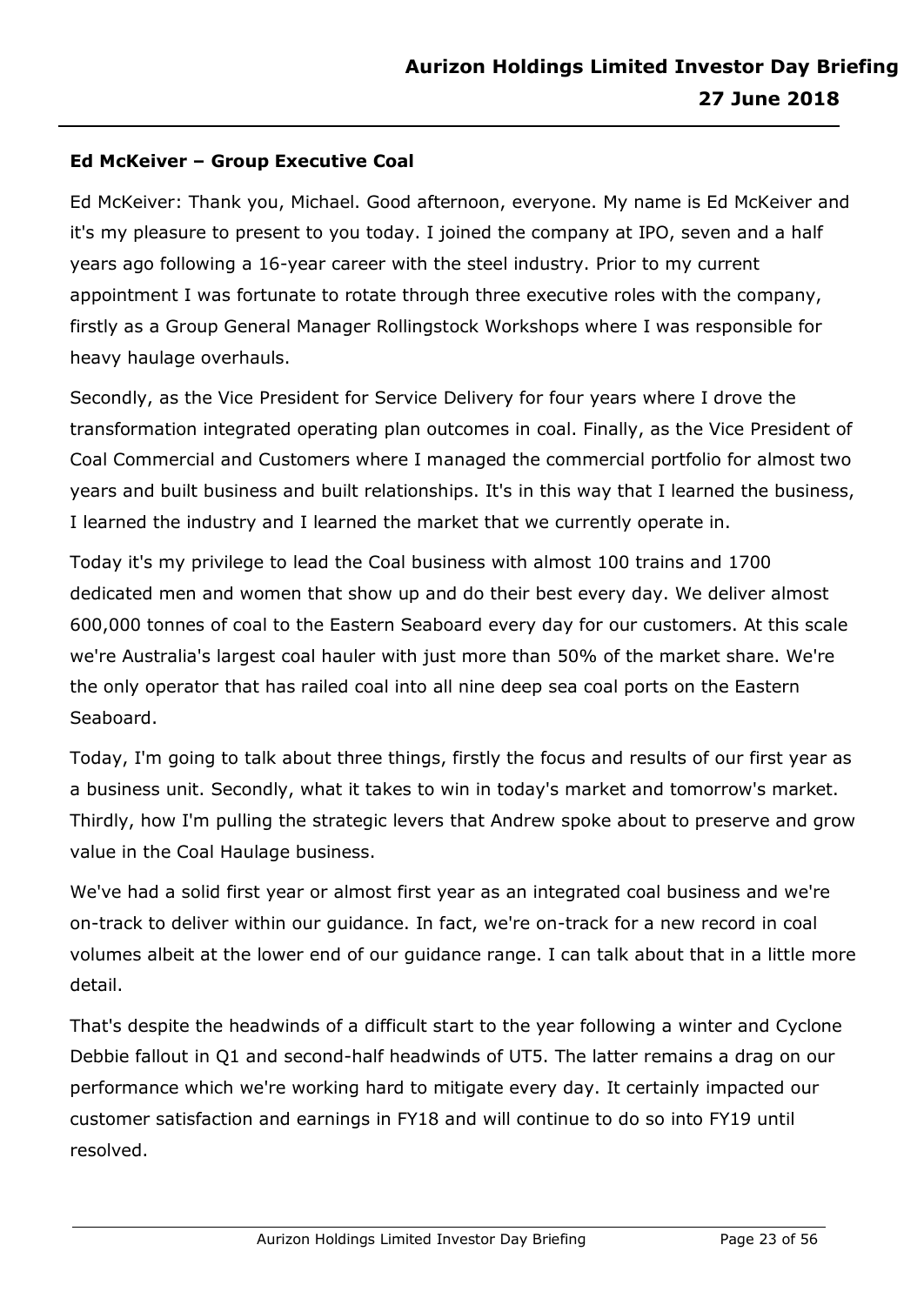During the year we've established the Coal BU in Mackay adjacent to Australia's second largest coal port and one of the world's largest coal ports. I've moved there myself with my family and have been there almost a year. We've rationalised the previously functional operational and commercial planning processes of the business. We can now - we're in a better position to harmonise demand and capacity and take advantage of the supply in the corridors where the coal is flowing.

We've secured 10% growth in our contracted volumes including a new contract I'm announcing today that we've secured for Bounty Mining which is a mining company that's producing in the Blackwater corridor. We've made essential investments in equipment capability as I'll come to talk to. I have a detailed slide on equipment reliability and performance later in the pack.

As FY18 closes we look forward to volume growth in FY19 and earnings growth in FY20. We continue to absorb the one-off investments in equipment through FY19, push through the CQCN capacity constraints which are the response to the UT5 which Michael and Andrew have referred to.

Thirdly, the costs we've incurred as a result of bringing on trains and [as in] people particularly in the New South Wales business ahead of the growth and the ramp-up of MACH Energy's Mount Pleasant Mine. We have one train landed, the crew employed and being trained, another train about to land and a ramp-up that looks - a start-up that's about October or November later this year.

There's no doubt the market is more competitive than ever. As I mentioned earlier we retained 50% of the market share and there are now four competitors competing above rail haul providers competing for the remainder of the market share. Our recent contract wins have helped de-risk our contract portfolio. Our first contestable contract is up in FY20. You can see the profile in the image on the slide.

Our weighted average contract life is now 9.2 years. Our ongoing transformation of performance and our cost-base has been critical in our success with winning these contracts despite the downward pressure on price that Andrew and Pam spoke about we managed to find a pathway to ROIC accretive returns. It's a relentless focus on transformation and cost and finding better ways to do what we do.

We also know what it takes to win in the market. Having picked up several of the contestable contracts over the last 18 months we certainly understand that you have to be there on price and you have to listen to the customers and you have to respond to their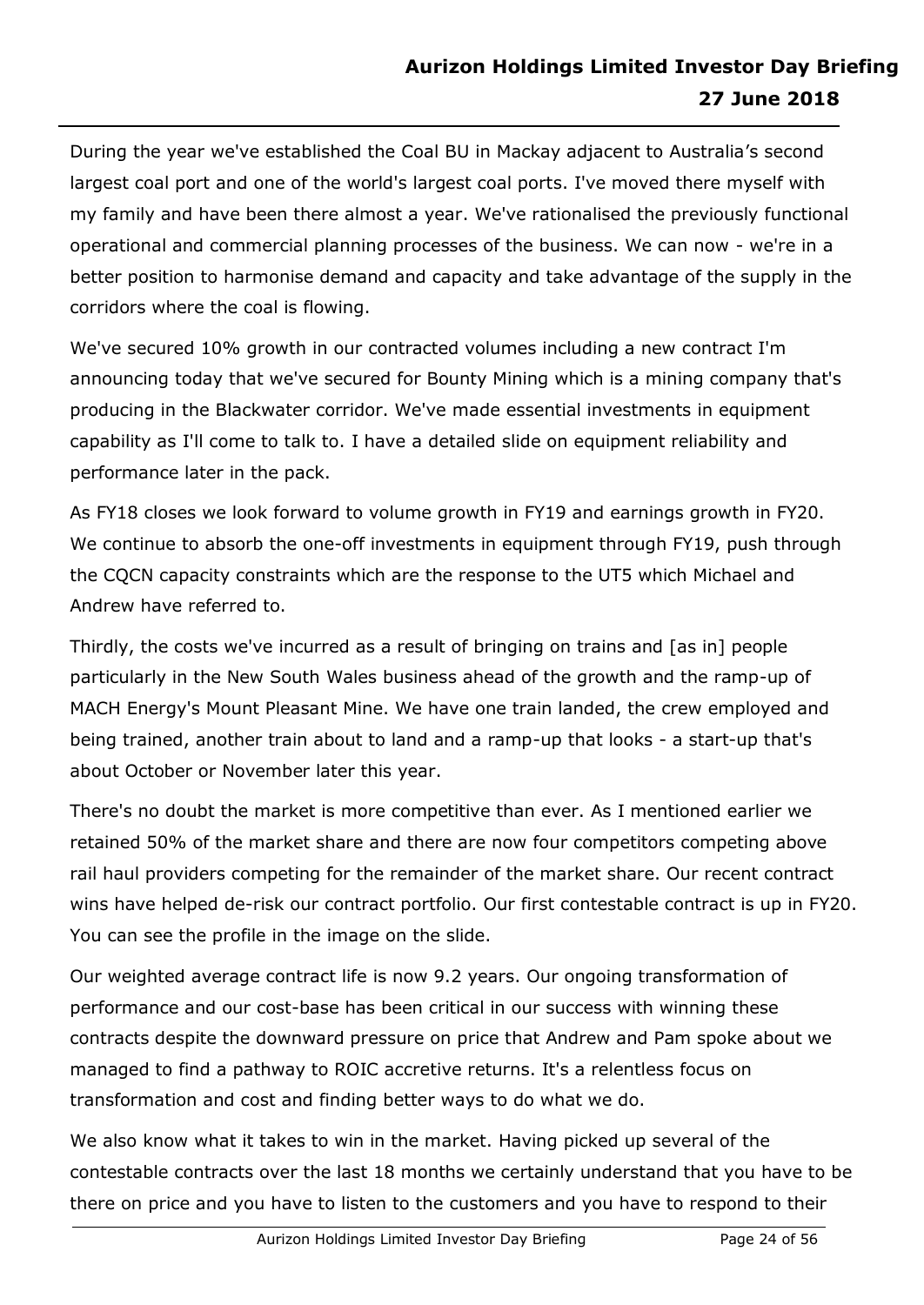needs. You also have to have good delivery performance which underpins everything we do and is a segue into the conversation about equipment reliability and performance later.

On this slide I'll just talk for a minute about how I'm pulling the strategic levers of Optimise, Excel and Extend in the Coal business. My priorities are to optimise the current business in FY19, further build out our integrated planning and scheduling processes which is seeing us better able to be agile and respond to demand flows particularly in Central Queensland where we can cascade consists from one corridor to another and take advantage of surge. Also take advantage of sometimes unplanned capacity constraints that are becoming a feature of the world we operate in today in that region.

We're progressing our fleet reliability program throughout the year. Some exciting things going on there. We're improving our asset productivity and our customer service is king, service delivery and delivery performance.

As we move into Excel we're commencing this year with target investment in the right technologies, technologies that will drive our asset utilisation, the performance of equipment, the performance of people. I'll talk to those a little later on as well. We continue to work through our reliability programs and cascade our condition monitoring and our predictive maintenance technologies into New South Wales.

The way I think about Extend is once having established a foundation of efficiency and customer centricity in regards to delivery performance and value we continue to target ROIC accretive growth at the right price and de-risk our contract portfolio further.

I'd like to talk a bit about for a minute, how we think about the integrated approach to transformation. For some of you that have followed the company for some time you would have heard the term integrated operating plan. For those that haven't I'll just explain what we mean by that. The way to make money in the rail industry is to make your trains heavier, longer, keep them moving faster, stopping them less which is otherwise called dwell when they're idle. That means - and running to a schedule that you can plan for in advance. That shouldn't be a surprise to anybody.

There are a number of factors and drivers that build into your ability to do that particularly in an environment where you don't necessarily control the Network. We operate in CQCN, on Queensland's Rail's Network in the southwest in the ARTC Network in the Hunter Valley, the Gunnedah Basins and Ulan.

The way we think about approaching operational transformation, and we have, and it's been very successful for us over the last few years, is to think about - is to focus on the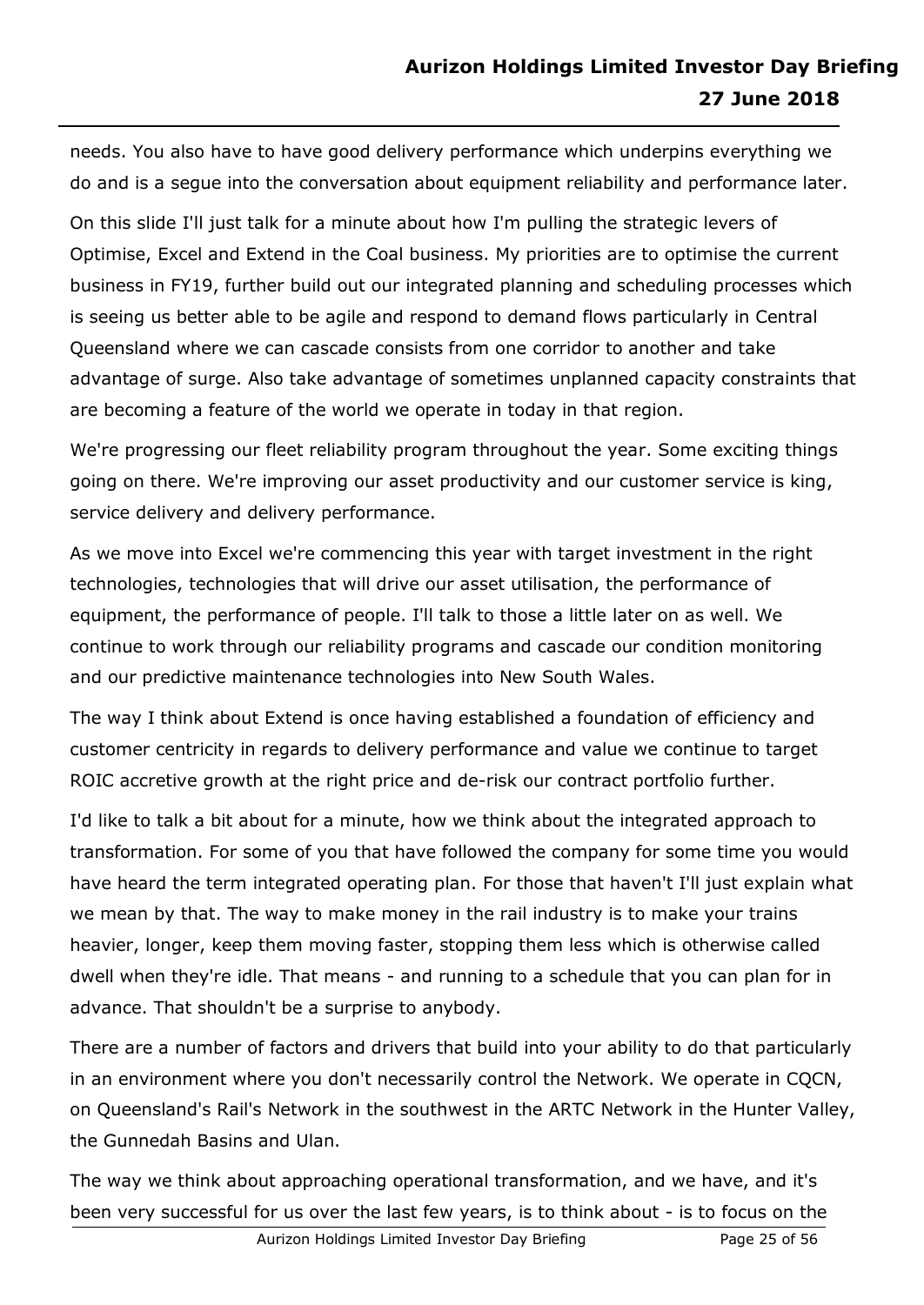things that drive asset utilisation. In the planning space we look for better ways to predict volume, determine where the volume is going to show up and ensure that we have the capacity to serve it noting that sometimes it's an 18-month lead time to have the assets and six months for the crew to be in place.

Then we determine where's the best place and how you build the deployment model around that, where you put your depots and so on. Then in the week of operation when you receive your orders you need to be able to schedule the trains, and when we run about 500 coal services a week, you need to be able to schedule them in a way that optimises their utilisation so the rotation of those trains from A to B to C to D back to A to B is working in the most efficient way. We've had some recent success in that space with a new scheduling and optimisation tool.

The future for us lies in investing in state-of-the-art rostering and time management technology. Our processes are still, despite the success we've had in transforming, there's marketable opportunity that lies within our business for the better scheduling and rostering of crew in real-time. That links to the negotiation of the EAs this year and our ability to build in the flexibilities we need to take advantage where there is variability in the chain to drive the performance and get the crew at the trains when the trains show up.

From an asset productivity the last thing I'd like to comment on is just the importance of our ability to drive the precision railway outcome that Andrew referred to in Queensland. We currently have, I've got a number of the slide there in the asset productivity box, approximately 3.5 consists of dwell every day.

What that means is that if you look at our circa 50 trains that are operating in the Central Queensland coal network at any point in time the sum of the trains that are actually sitting idle is approximately 3.5, they're either stopped at a signal, they're waiting for path to connect, they're sitting outside a port. That presents a very significant opportunity for us as a business.

Those gains will be made by better planning, scheduling and adherence to the schedule. I'll come to increased payloads in my case study slide on the next page and also the deployment of distributed power trains in the Hunter Valley.

I chose some case studies to illustrate just during real-time and this year, current case studies to illustrate what I've just spoke about in practice. Starting with the West Moreton Service Improvement on the left. We've seen approximately \$2.2 million of EBIT benefit fallout of the West Moreton corridor via 70% improvement on on-time performance year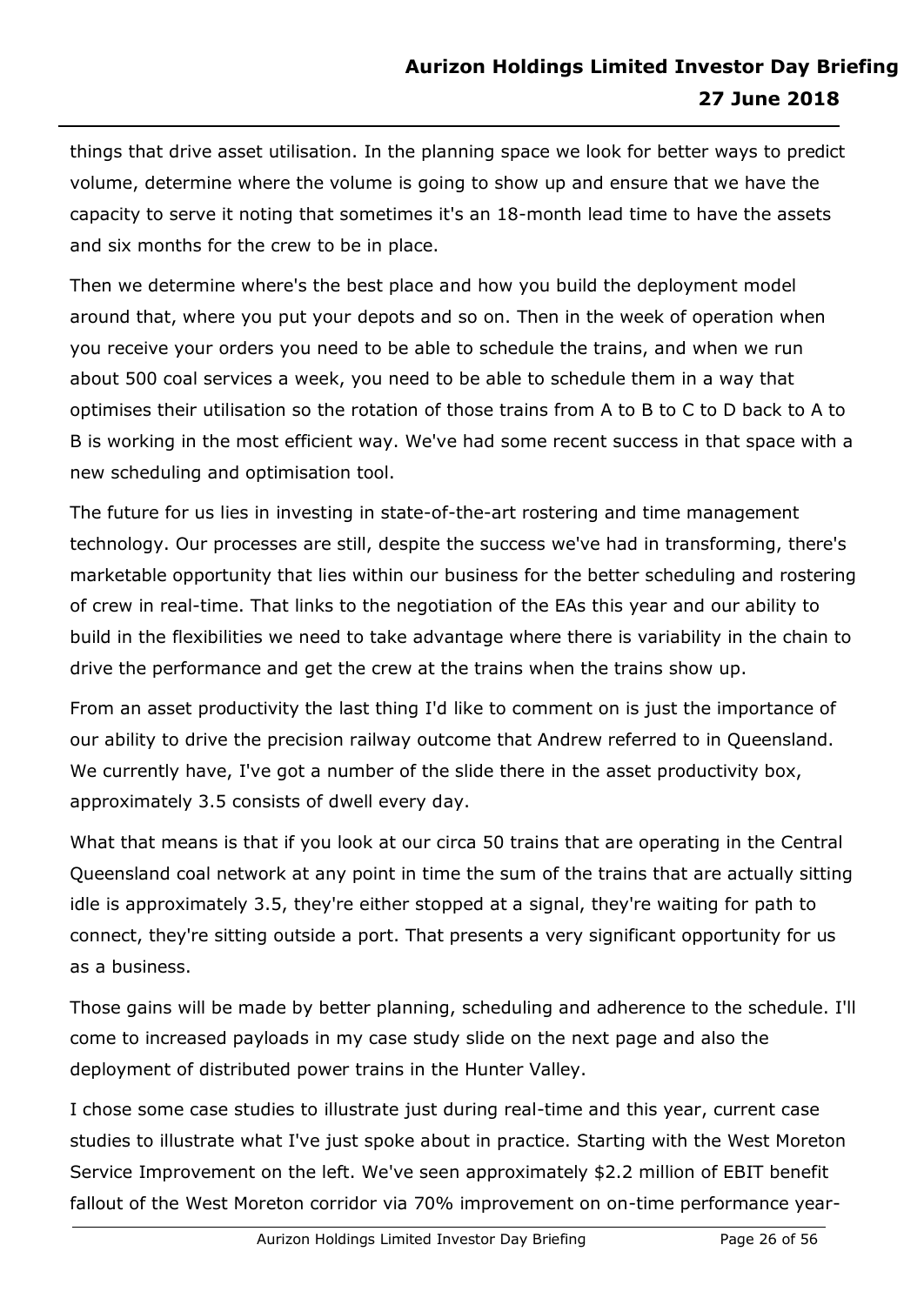to-date, financial-year-to-date and 22% reduction in unplanned leave or absenteeism since between Q1 and Q3.

There's a number of initiatives that have come together to drive this outcome including the redeployment of crew and new rosters, including the closure of our Goondiwindi depot in the corridor. The expansion of driver-only from Brisbane Port to the Ebenezer Mine. The focus on fuel efficiency by the roll-out of a driver advisory system. Also, the shutting down of locomotives whenever they're idle for more than 30 minutes.

In addition to that, probably most excitingly we've also been trialling extended length trains in the system, the standard configuration is a 41 wagon consist. We've run more than a dozen trials now of a 63 wagon consist in collaboration with Queensland Rail which would represent a 50% uplift in the payload of the train and it releases capacity in the South West corridor.

In New South Wales it's also been a very successful year. We've seen \$9 million worth of value drop out of New South Wales operations year-to-date based on the same approach to reviewing our labour deployment particularly with regards to barracks workings, introduction of distributed power consists. Distributed power means the locomotives are not all at the front of the train. In the Hunter Valley we two at the front now and one at the back.

We're the first mover in New South Wales ARTC with distributed power trains and we're enjoying a 1% to 2% improvement in fuel efficiency as a consequence, lower in-train forces and lower maintenance expenditure and virtually eliminated, certainly on those trains, any train partings which can occur and can disrupt the network and create ongoing cancellations and losses.

Customer response been outstanding and with one more customer set to sign off on accepting the trains we're likely to go from six to eight within the next six weeks in the Valley which is exciting for us and we're very proud of it.

We've also leveraged the systems from Queensland, the scheduling and planning systems I spoke about. We've seen - the outcome has been with 19 consists now additional volumes hauled with the existing crew numbers we have.

Finally, it would be remiss of me not to also call out you don't get to celebrate success like that unless you have the right safety outcomes as well. I'm very proud to say today that yesterday we passed 100 days TRI or Total Recordable Injury free in our entire New South Wales and South-East Queensland operations which is about 650 people. That's 100 days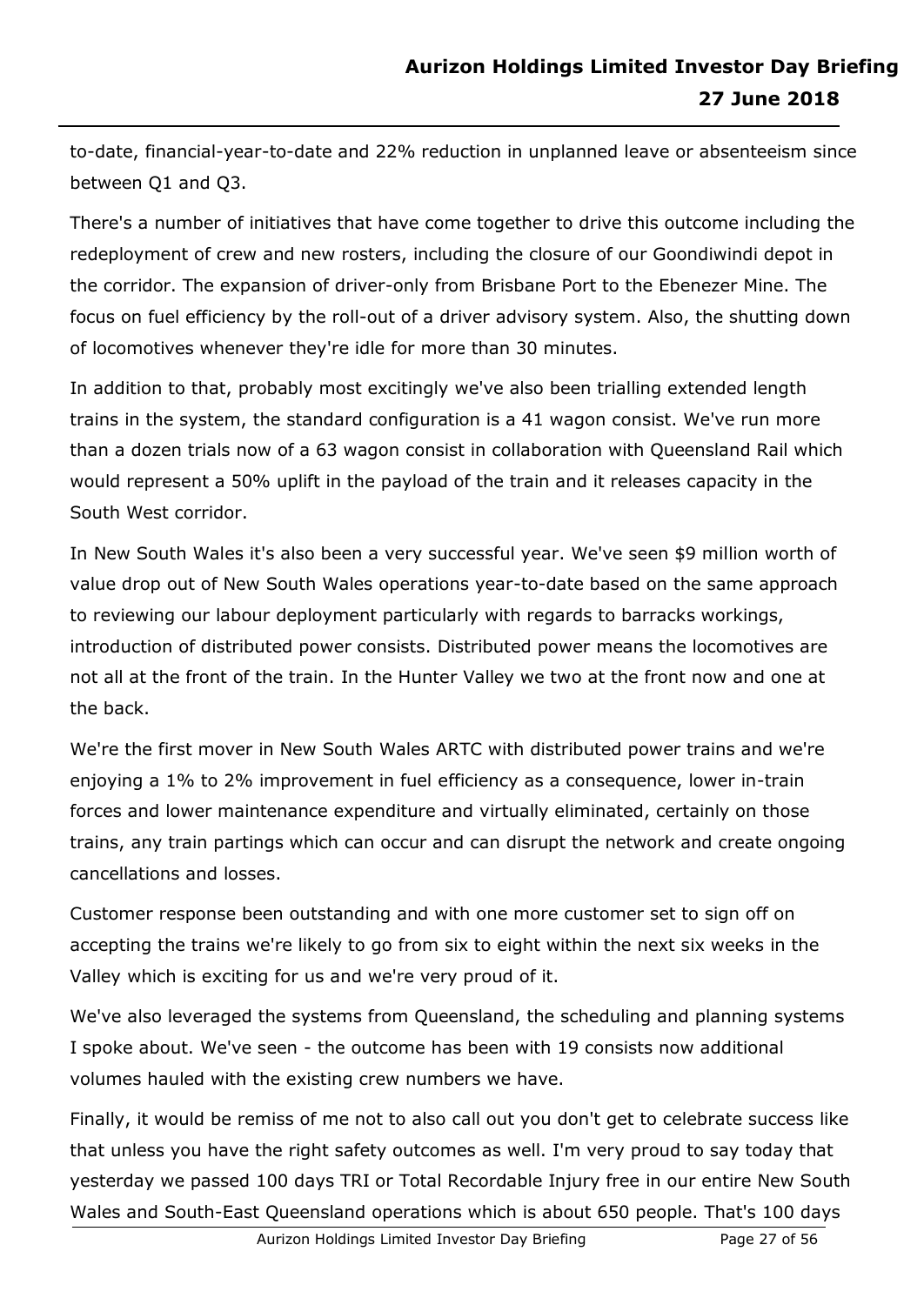without a medically treated or a restricted work injury or a lost time injury. Catherine Baxter can talk to you about that later at the networking because that's her patch.

The final example I'd like to comment on is the automated scheduling success we've had in the Queensland business for very minimal capital investment and I'm talking sub-six figures. We've been able to deploy a new scheduling technology that replaces our previously manual systems.

The ordinary course of business would be 400 trains a week to be scheduled across the Central Queensland Coal Network for us. That process would typically take two days, it now takes one hour. Not only does it take one hour and can be done the day that the customer order's land, it can be done with a level of precision and problem-solving that optimises the train schedules. We're seeing the release of five to 10 trains services per week in the Goonyella system alone which is equivalent of one consist operating just by better scheduling.

The other thing the technology allows us to do is to test and trial different scenarios. Up until recent months we've had - it's been too time-consuming to be able to go back and run the plan again in a manual way. We're rolling that through our Blackwater System now and by August it will be deployed across Central Queensland Coal Network entirely. We've already had the payback.

I'd like to talk to you about one last slide on Optimise and the importance of fleet capability and performance. I mentioned earlier as did Andrew and Pam about our one-off maintenance investments in FY19 as we roll out our fleet reliability program which is driving our capability today and also supporting our volume growth tomorrow.

There's a number of activity drivers I want to explain to you so you can understand what I mean. Firstly, we've been sweating the assets for growth. Rather than with start-ups like QCoal Byerwen and also some of the increase in nominations from some of our existing Central Queensland customers, we're able to pull rollingstock out of our stowed service and upgrade or maintain that equipment and get it back into service more quickly, avoiding capital expenditure and meeting what's increasingly a more demanding ramp-up profile from the customers that we sign up.

Secondly, there's increased volumes. Despite us coming in at the lower end of range we were geared up for the higher end of range as you would expect. That necessitates an increased maintenance spend based on the volume effect and despite, as I mentioned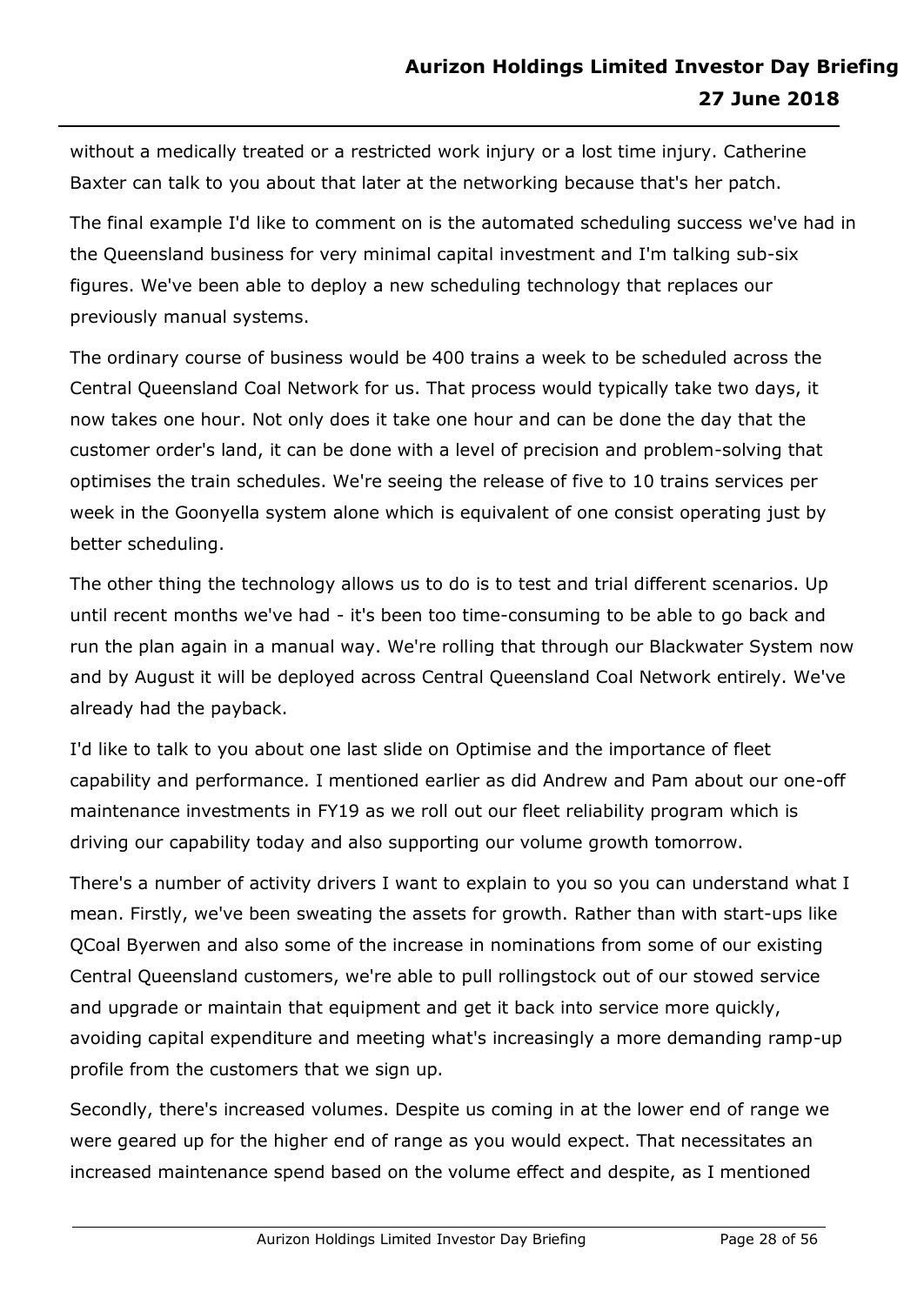earlier, the headwinds in the Central Queensland part of our business we're seeing good volumes in South-East Queensland and also in New South Wales.

Thirdly, there's the midlife overhauls. For good reasons we made decisions some years back to switch our maintenance from time-based maintenance of our locomotive fleet, particularly the 3700, 3800, 4100 diesels from time-based to condition-based. The effect of that was to enable us to harvest and sweat those assets further over the previous few years. Now those maintenance investments have synchronised and we need to start those programs. We have in fact started and they will roll through FY19.

That applies to our wagons too. Ten years ago, at the of peak of the boom that was a period where there was a large investment made in Central Queensland coal wagons our 106 tonne wagons. Ten years on those wagons have reached their midlife overhaul. That's a necessary part of doing our business and an investment which will see us sustain our performance for the next decade.

Fourthly, there's integrating maintenance planning and execution with a move to the business unit model. In the business unit we've been better able to align the capacity and demand, as I mentioned earlier. Under the functional model there was an enormous amount of excellent work done including things like the development of the condition monitoring programs and world-leading technology.

However, there was also a, and we don't apologise for this, a focus on absolute cost out. It is possible to get into the situation where you save a dollar in maintenance and you lose two in revenue. Certainly, my first year in the business has been one of taking stock and with my background in maintenance and understanding the customer side and the demand profile and having line of sight for that and making better decisions about aligning investments in maintenance and equipment reliability to meet the increasing demand and expectation of customers in relation to delivery performance.

Finally, we've also be able to optimise some standards, again unapologetically we pushed the boundary hard in recent years. A good example of what I mean by optimising standards are our condition monitoring process in Queensland allowed us to take our wheels arises from 21mm to a 19mm flange as we extended life and tried to optimise the total cost of ownership.

What we found is that it actually increased our total cost of ownership. We've undone that, we've unwound that decision in recent months and now we've reset to the original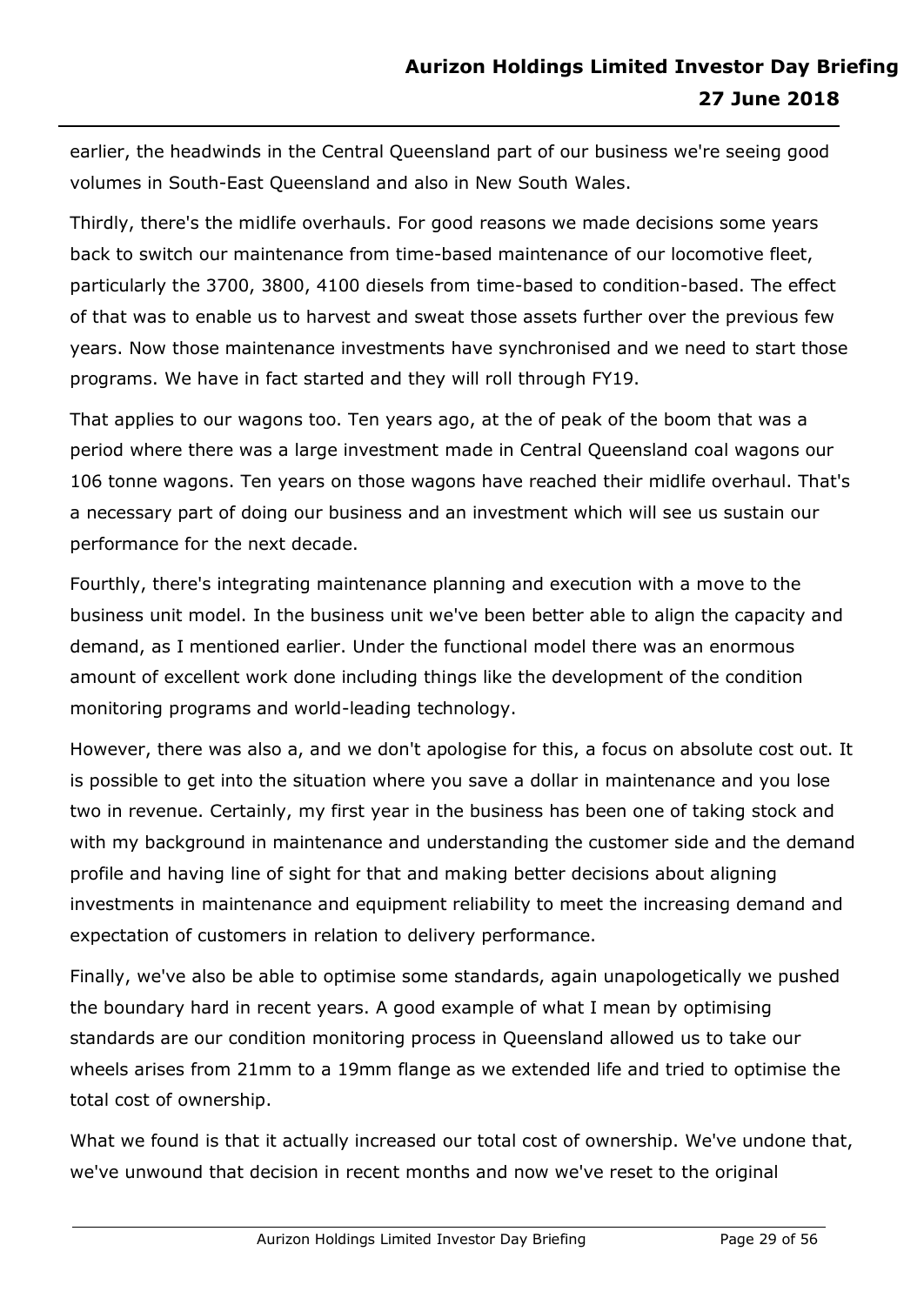standard of 21mm and that has driven the need to invest in approximately 300 wheelsets to be reinstalled through the system.

Detail of some of the midlife investments are there and I'm happy to take questions on them or talk to them later. I did want to finish on this slide by just drawing your attention to the graphs on the right and speak to you about the underlying performance improvement we've seen since the business unit or business model was introduced a year ago.

The top graph shows you our maintenance plan compliance at our locomotive depot. You can see clearly the step change in our discipline in relation to commencing and finishing the locomotive maintenance on time. We've seen a 5% uplift in maintenance work orders in our system and only 3% uplift in maintenance costs through the course of the business unit or through the course of the year.

The next graph down shows you the benefits we've seen in terms of our rollingstock stock performance and cancellations. That's also reflected in the bottom graph which I've extracted from a HVCCC monthly report which shows our relative performance in orange compared to two anonymous competitors. You can see that particularly over January, February, March, and May 2018 we had a one-off failure in April, a failure in the Bylong Tunnel on an overhauled locomotive ironically.

You can see what is now world-leading rollingstock stock performance in that corridor, culminating in May being our best ever month in the Hunter Valley at 5.3 million tonnes hauled. Record low cancellations of 13 cancellations. We have to go back more than two years to see a cancellation performance of that level. Two customers, Whitehaven telling us that we're now their major supplier and we haul more coal for them than any other operator.

We also had AGL tell us after our first year of ramp-up, during the course of the year, it's our first year with that contract, we've railed more for them in 11 months of the year coming May than they've ever seen railed into Antiene load out before - or unloading facility at the power station. Again, we're quite proud of that performance and its evidence what can be achieved when you focus on the right things including delivery performance and the underlying equipment reliability.

I'd like to finish with a slide on Excel and talk to you about three - I picked three of our major focus technology investments we are commencing rollout this year on. Firstly, on the left expanding our predictive maintenance capability. We've talked in previous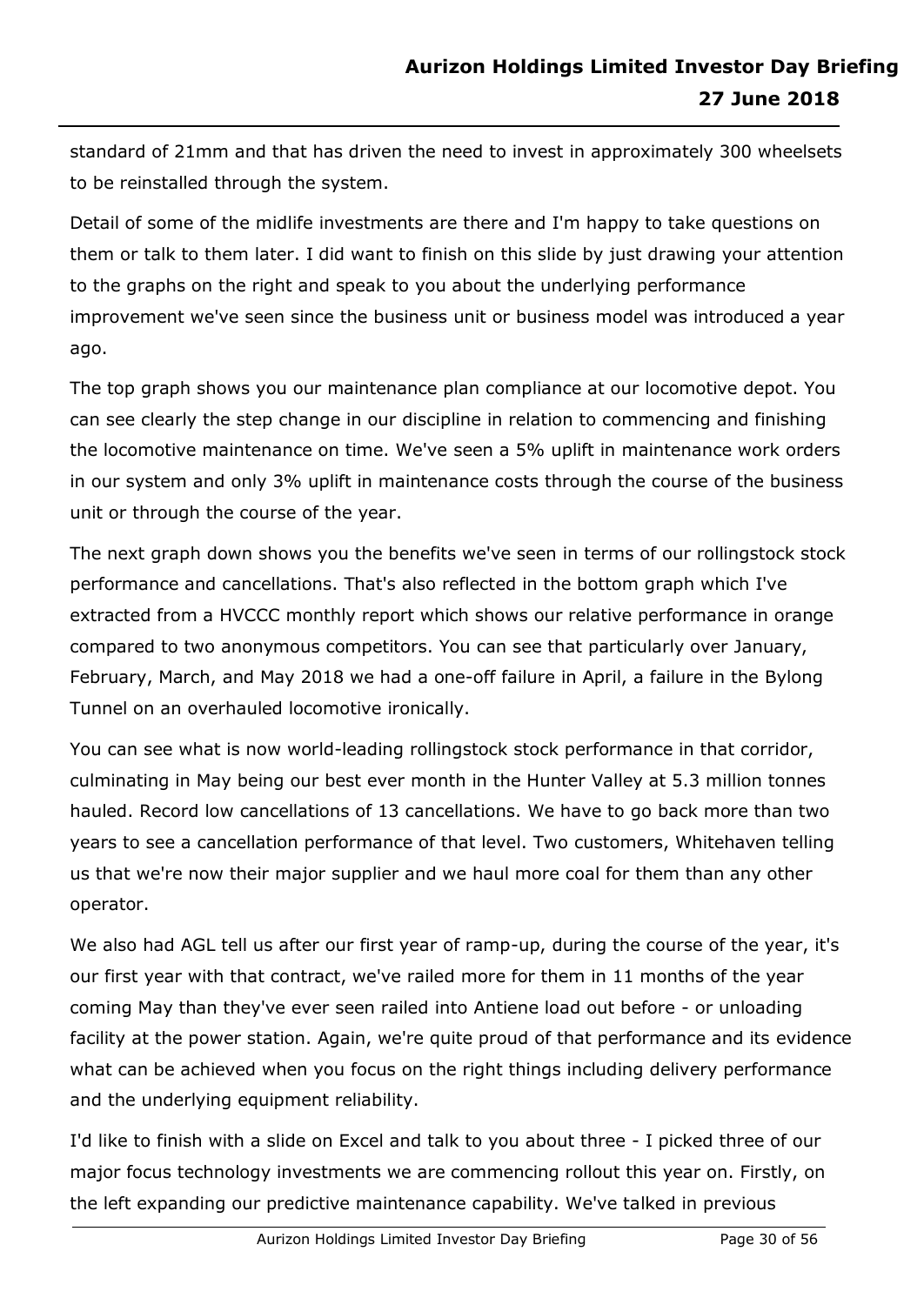sessions, I believe, about our condition monitoring program, it's world-leading, it takes photographs of trains at full line speed and enables us to identify faults and change those faults before they become problems.

We have six systems deployed in Central Queensland now. We've seen almost the complete elimination of train partings in Queensland. We've also seen the ability to extend our maintenance inspections from, if you go back far enough, seven days but certainly in recent history, 21 days to 42 days. That means the trains are in longer, it means they're still cycling, delivering revenue business, it means we have less shunting because we do our on-train repairs. It means our rollingstock stock maintainers that were previously inspecting these trains with flashlights at night-time looking for break blocks, looking for wheel faults, for [old] bearings are able now to know those things two hours in advance and get ready to fix rather than find.

The other one I would like to call attention to is the iTrigger. The iTrigger is a proprietary technology that we had developed. 14% of our cancellations occur from a wagon door fault of our fleet. The iTrigger is a technology that we've developed in-house and with an external service provider. That enables us now, where we have it installed at the ports, to detect the closing force of every door and then predict that door's failure or the potential for failure, saving us three to four times per month currently.

In the centre our ETCS technology. ETCS stands for European Train Control System. This is an exciting announcement for us today. We concurrently shared this with our workforce today. This is our first step toward active train control in Central Queensland and support driver decision-making particularly in relation to speed control and signal enforcement.

We're making an approximately \$20 million investment in FY19 to trial this technology with the potential to unlock significant value. It's very successful in Europe on passenger trains, it is yet to be proven in a heavy haul railway. Fundamentally the technology supervises, in conjunction with track technology, it supervises the train. It knows the speed that the train should be travelling. It controls that speed if the train is travelling too fast and/or does not respond to the signals in the appropriate way. This will make our operations safer and it will also make them more efficient as we see less signals passed at danger and we have better control and better train handling.

Importantly, this technology not only makes our operations safer and more efficient but it is a pathway to expanding our driver-only operations in Central Queensland. This is not new to our business. Where we have technology deployed on our freight trains we have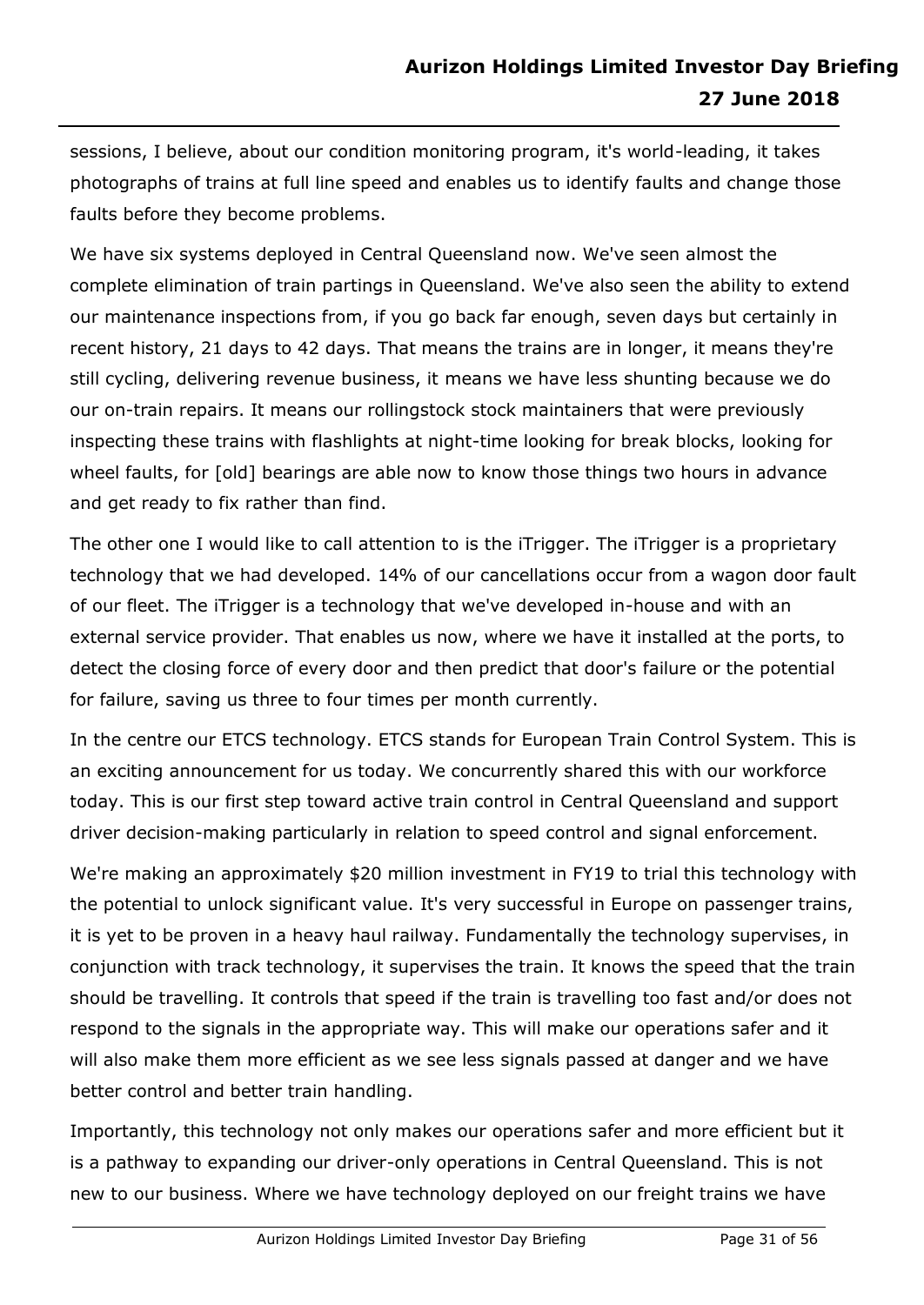been operating driver-only freight trains for many years up and down the North Coastline and on Mount Isa line. Similarly, the technology is deployed in the Pilbara. The risk here is low. We're going to trial the technology and make a decision later in the financial year about the deployment across Central Queensland.

Finally, I'd like to end on asset and crew performance and close out with what I meant by targeted investments. Locomotive and Operational Data Acquisition, we're calling it LODAM as an acronym. It's the next step on our ability to monitor condition of the train and also the performance of the driver. This technology, if you like, sits as a supervisory system that in real-time can transmit the condition of the locomotive and the performance of the train including the handling of the train, whether a driver is sweeping the throttle, whether it's applying - and therefore driving too many in-train forces.

This will unlock a new level in performance accountability within the organisation. We've seen exactly that happen with our IVMS system that was installed in our road vehicles. We saw a 95% reduction in our vehicle infringements once technology was installed that communicated the acceleration, breaking and management of the vehicle. In conjunction with ETCS there's significant up-side opportunity for us there in further delivery performance and reduced maintenance expense.

That's where I'd like to finish today. I'm happy to take questions later and hand over to our Group Executive for Bulk, Clay McDonald.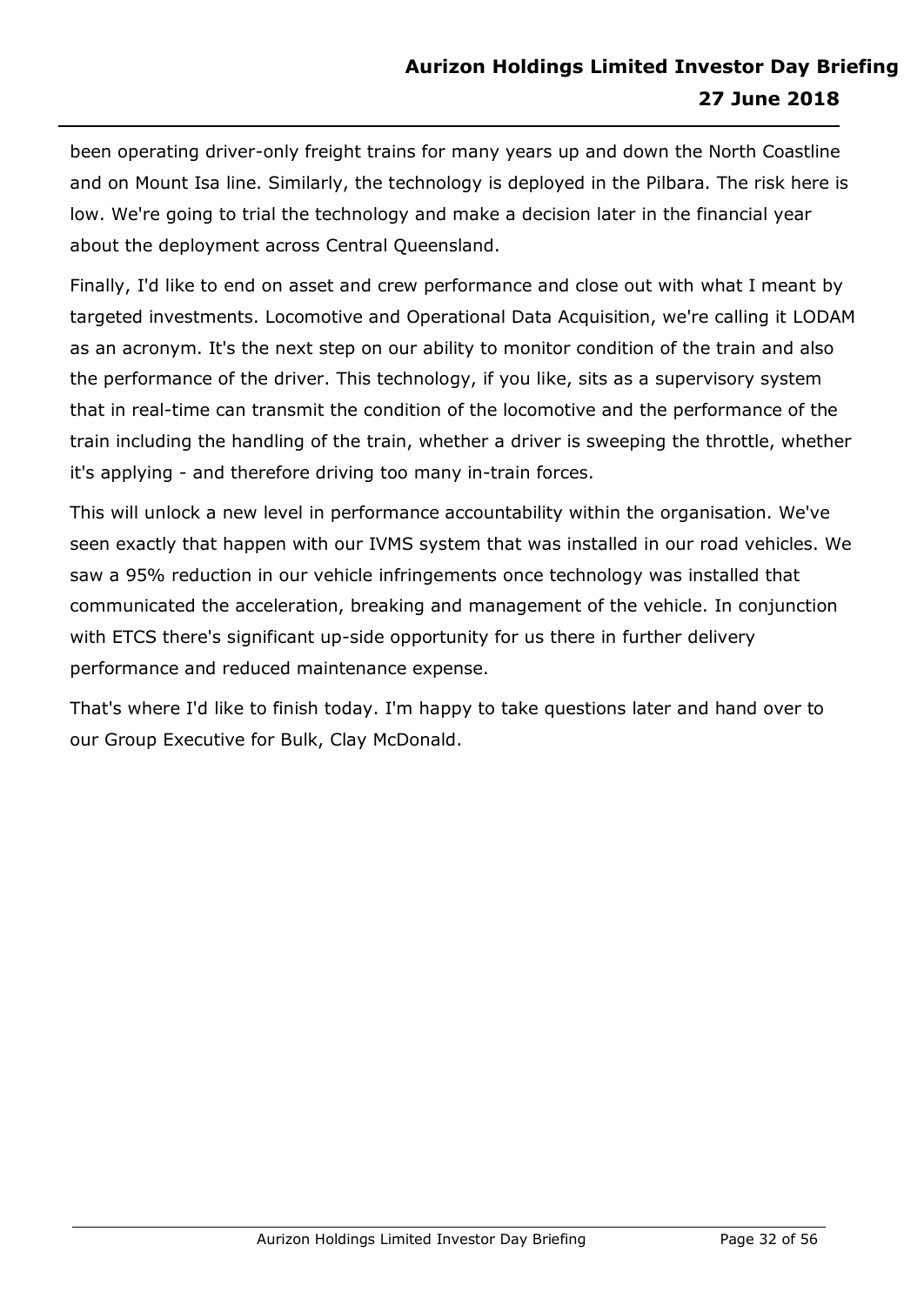#### **Clay McDonald– Group Executive Bulk**

Clay McDonald: Thanks, Ed. Hello, my name's Clay McDonald and I'm the Group Executive for Bulk. I've been with the business for 10 years, having previously served as a Group General Manager for Coal South running the Above Rail coal operations in Blackwater, Moura and the West Moreton System. I was Vice President Network Operations responsible for the operations, maintenance and renewals of the CQCN.

Part of my role now I've moved to Perth to lead the Bulk business but I remain fiercely loyal to the New South Wales Blues despite living over there in Perth.

The Bulk business is a national business responsible for a variety of industrial, mining, agricultural and fertiliser products and of course includes the iron ore business in WA. Today I'd like to provide a strategic overview on the success we are having in the Bulk turnaround primarily through disciplined cost-base review and portfolio strengthening within our revenue side of the business.

We're also growing our market opportunities through detailed market scan and how we intend to convert those market opportunities through changing our value proposition to become the customer's first choice for Bulk commodity transport solutions.

Financial Year 2018 has been a good year for Bulk with encouraging momentum created from disciplined cost-base review and some really positive contracting results. In addition, the General Managers responsible for Safety, Service and Profit have started to find their rhythm after leading their businesses for 12 months. However, with the early closure of Cliffs which was due to end in FY21 we some headwinds heading into FY19.

The fundamentals, however, in Bulk remain and today I'd like to take you through what we are doing to execute against our three strategic levers of Optimise, Excel and Extend. Immediately upon creation of the Bulk business we conducted a detailed analysis of market growth opportunities. We conducted a full cost review, benchmarking and a competitor scan.

What we found was a business with a strong operating core. It was custodians of strategically located infrastructure and terminals and predominantly a blue-chip customer base who are leveraged to strong market growth in commodities with a positive exposure to the demands of the modern economy. We also found a business despite its strong operating core that need to reinvent itself.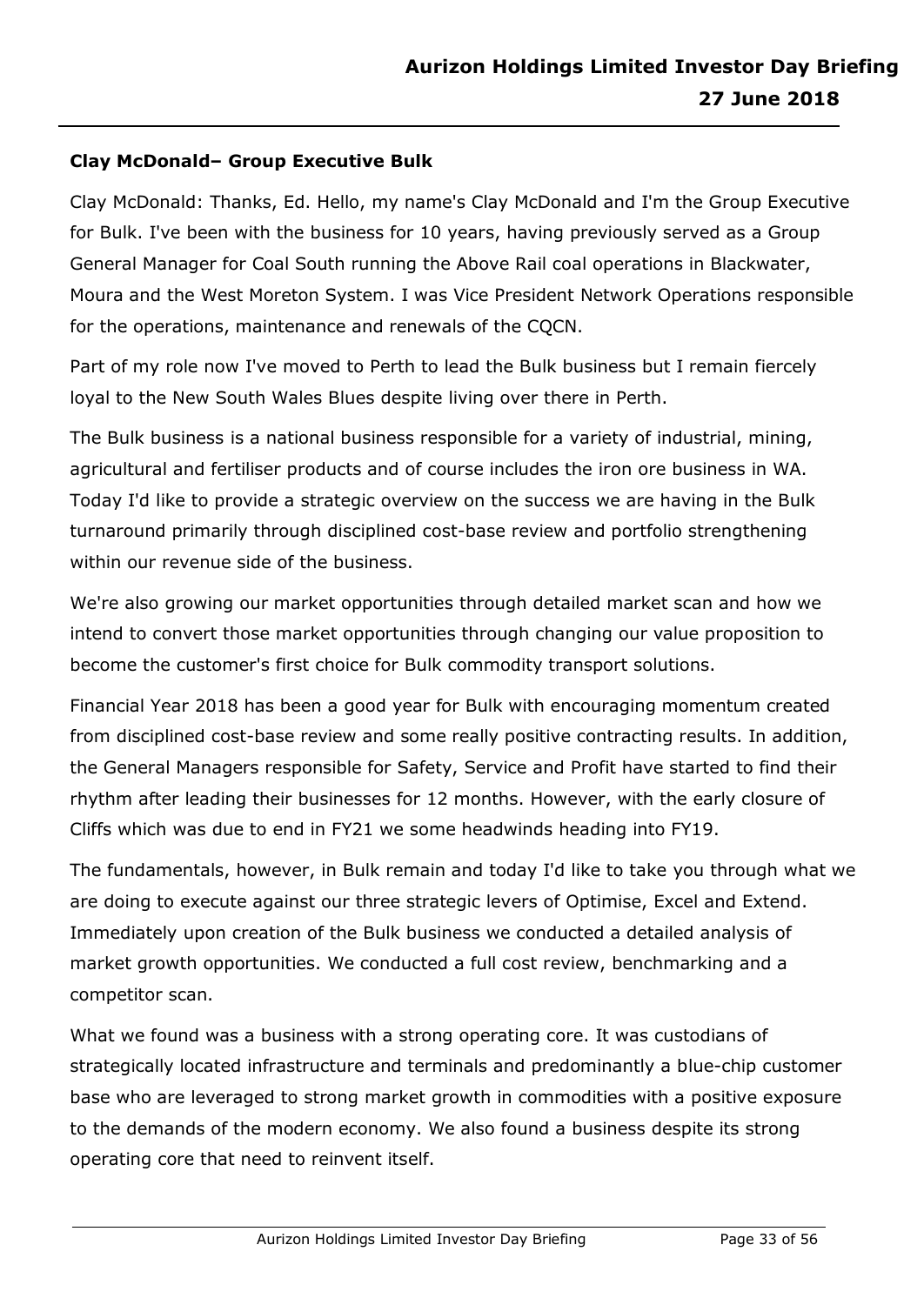The market in which Bulk operates is defined by a need to be very customer centric, operationally efficient and reliable and of course cost competitive. Due to the nature of the supply chains in which we compete and operate we need to be truck-like in flexibility and responsiveness yet retain the benefits of rail scale and cost. In the broader Bulk market there are positive profit pools and growing demand but our business needs to transform its service offering to the customer and that transformation is underway.

The Bulk business is focused or its focus has been heavily weighted towards the optimise phase in the last 12 months, certainly it's been about fixing the business. Whilst the need to accelerate cost competitiveness within Bulk has become embedded and ritual and there remains plenty of work to do. We have commenced shifting our focus and attention to the strategic levers of Excel and Extend to create longer-term value for our shareholders.

I'd like to take you through a couple of examples of what we're doing now in the Optimise space. In the last 12 months we have reduced our cost-base by 7% net of the depreciation benefits through a disciplined turnaround program. Within Bulk I chair the turnaround program with initiatives covering all aspects of our cost-base. We have a comprehensive pipeline of executable opportunities that will deliver cost-based improvements over the next 12 months to 18 months.

These initiatives are generated both from top-down and we've found through our costbased review and our benchmarking exercises but also have been generated from the bottom up with engagement with the workforce. Whilst we've been on the cost out and efficiency journey for some time in Aurizon we continue to find opportunities to remove slack, duplication and waste, improve utilisation and generate ideas that monetise some of the services we provide internally.

Core to the cost-base reduction has been increasing our labour productivity. Despite total NTK being down 12% year-on-year primarily driven by lower Cliffs volume, Cliffs being our most productive operation for NTK due to trailing tonnes and distance, our labour productivity measure which is measured by NTK per FTE is up 4%.

A simple example of how we have achieved this labour productivity is in the Bulk East business where we have introduced a program of multi-skilling. By capturing learnings in a Bulk West business and transferring those learnings to the Bulk East business we have been able to change the business and operating model in Bulk East by decreasing a number of specialist shunting staff who move and shunt trains within yards. Today train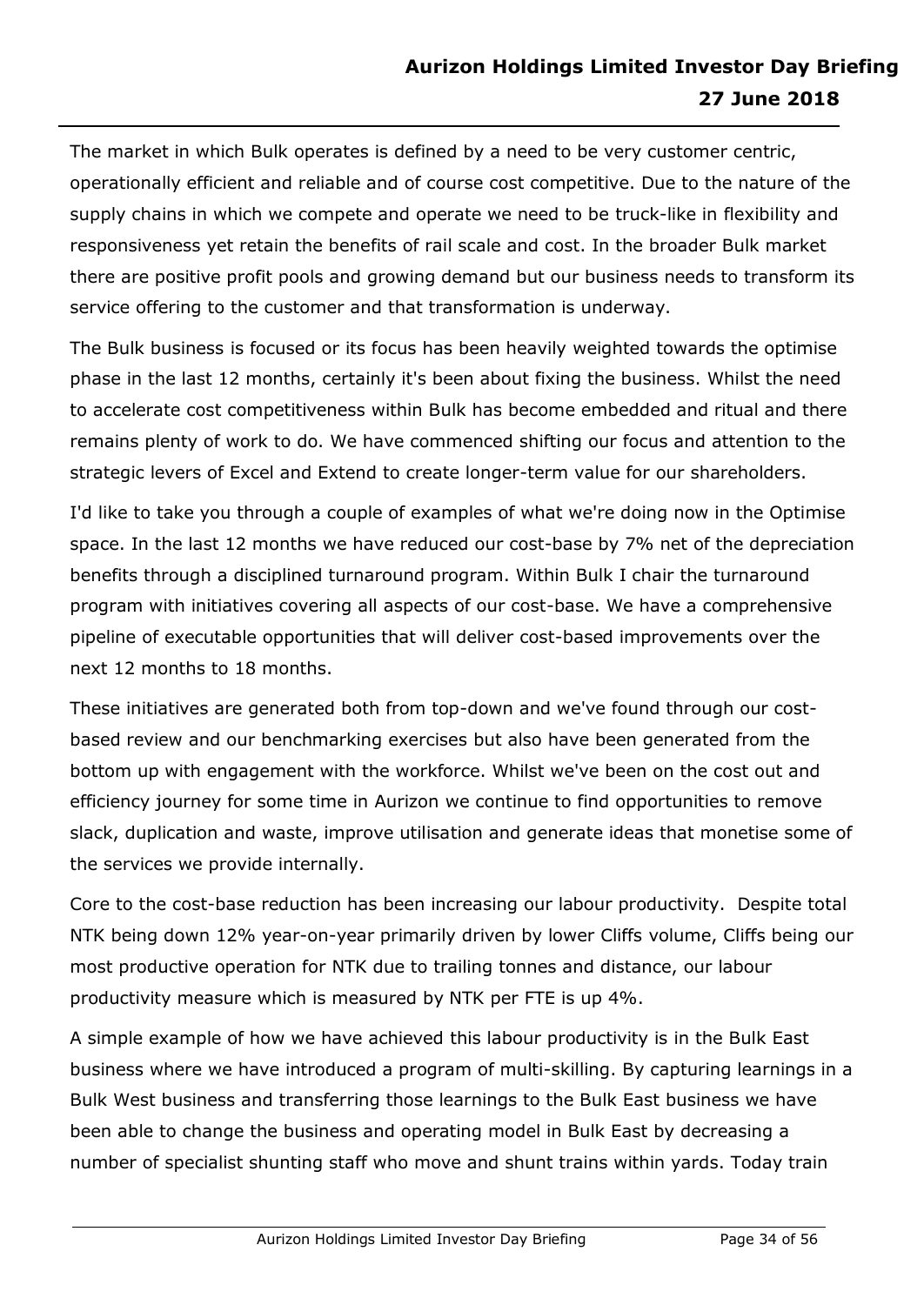crew and maintenance staff are shunting and inspecting a large number of trains in Bulk East.

Secondly, we have commenced a program that sees basic on-track maintenance being conducted by train crew. This is targeted at increasing labour and asset productivity and improving response times and customer service. What's most pleasing about this particular initiative is it wasn't generated by a general manager pushing down changes to labour within the business. This was an idea generated by a driver trainer and supported by volunteer train crew who were interested in better business outcomes rather than seeing restrictions and demarcation in the industrial instrument.

To give you a feel for the impact of this, on Saturday evening when most of you were probably watching the Wallabies get towelled up by the Irish we had a failure of a component out on-track. Without that cross-training and multi-skilling what would normally happen we would have to consider deploying maintenance staff from Townsville to where the incident occurred which was west of Hughenden about 550 kilometres or about five hours by car.

The other option for recovery was to turn the loco or find a location that was appropriate to do that, either way it was going to cost a significant amount of time. What happened on Saturday night was the driver that was trained, cross-trained and multi-skilled in those component change out simply changed the component and the service got on its way. A real tangible impact or tangible example of not only the improvements but the cultural change and willingness within our team to work hard for the customer.

In our Bulk business these multi-skilling initiatives have seen like-for-like tonnes delivered with 11% less staff. In the service delivery space our key customer measure is Delivered in Full on Time. It's a measure many of you will know about but how we measure it is it's a full payload and its arrival time is plus or minus 15 minutes on the scheduled time. This is an important measure for our customers.

It's important because our customers' inventories, buffer stock and stock piled capacity are key components to the manufacturing and mining operations. We have to perform reliably within the minimum and maximum stockpile levels to ensure we don't negatively impact on their production. As we deliver these multi products into their sites DIFOT is a key service measure for us and our customer.

Delivered In Full on Time performance has improved across most areas in our business but in particular in the complex and highly dynamic Bulk South West business of Western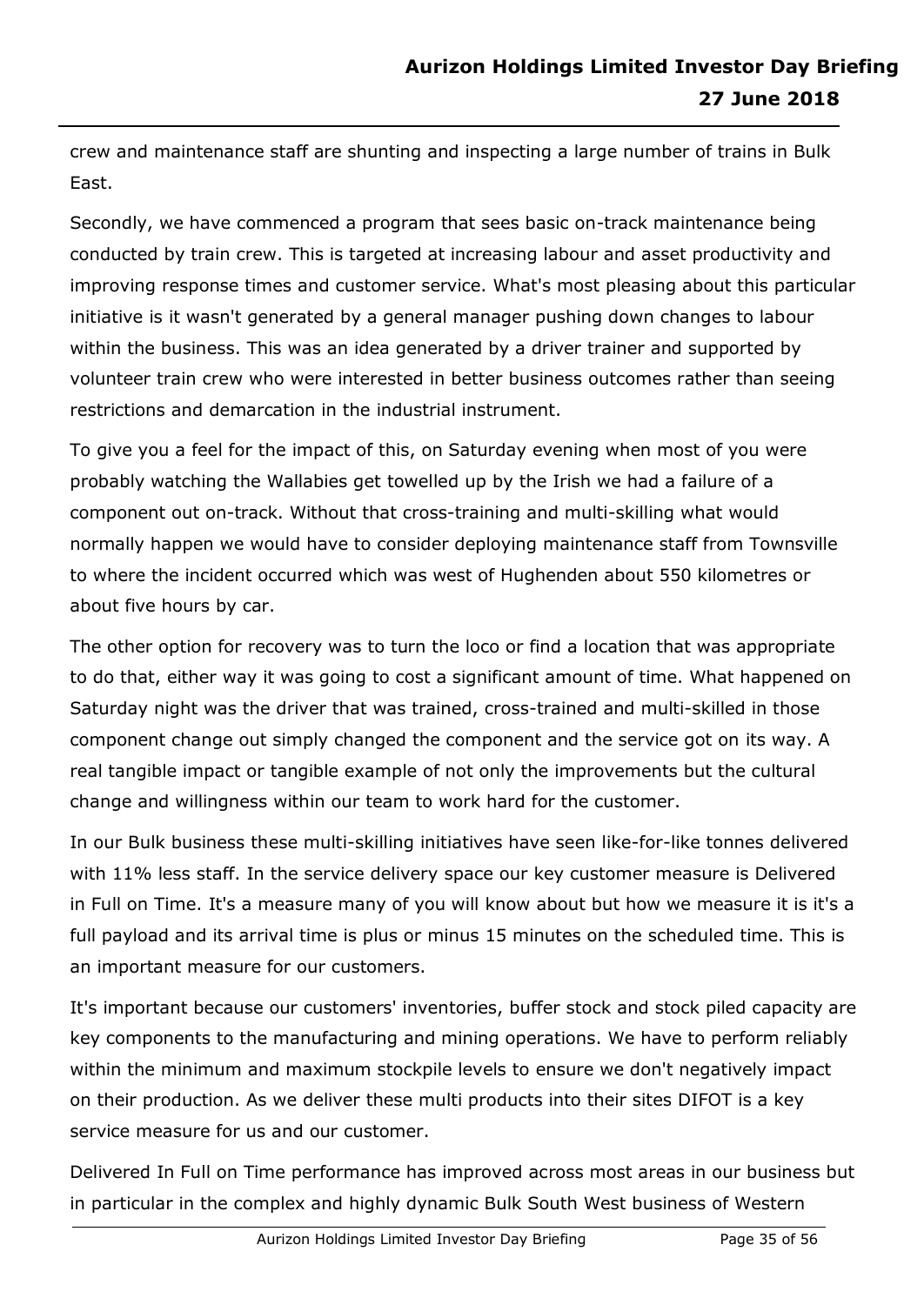Australia where we deliver over 30 trains a day for Alcoa, South32 and Nickel West. Delivered in Full on Time uplift has been driven by locomotive reliability together with payload and scheduling improvements.

Disciplined maintenance and focused rollingstock overhauls has underpinned improvements in delivery performance. Over the last 12 months we have seen a steady downward trend in locomotive failures evidenced by 47 cancellations in April 2017 compared to 28 in May 2018. That trend has been going steadily down where we had a record of only eight cancellations for the month last month.

The Bulk South West business has also been able to improve capital utilisation to improve train design and scheduling. One of the initiatives in capital utilisation has been moving from four mixed bauxite services to three longer, heavier bauxite services capable of delivering more product, more efficiently for Alcoa.

Together with Alcoa we developed a joint business improvement team that's core focus was on improving the domestic bauxite delivery so we could enable opportunities to unlock export opportunities for Alcoa. Working together the team focused on effective loading and unloading, scheduled changes and payload improvements. The result was that we were able to deliver both domestic and export a lift from 8.8 million tonnes to 10 million tonnes with one less consist. We continue to work with Alcoa on developing further opportunities to support their growth in the export bauxite market.

As I indicated at the start Bulk needs to transition towards a more customer-focused business but develops a deeper understanding of the value it can create and the problems it can solve for its customers. Each of our customers requires a different solution and operates in a different market. Unlike the coal business our equipment is often bespoke and dedicated to individual customers. By maintaining a strong market share we are able to create the networking effect of scale despite the special nature of the hauls that we service. Therein lies the opportunity for Bulk.

A good way to take advantage of this is through the early involvement in supply chain design and solutions. We are leveraging strong supply chain design and modelling capability within the business to engage projects in the prefeasibility stage to work on optimal solutions so we get an early seat at the table.

The target opportunities that we can see will benefit from our design modelling and capacity management expertise in the planning and concept stages and add significant value to the project. We are currently working on a number of these opportunities.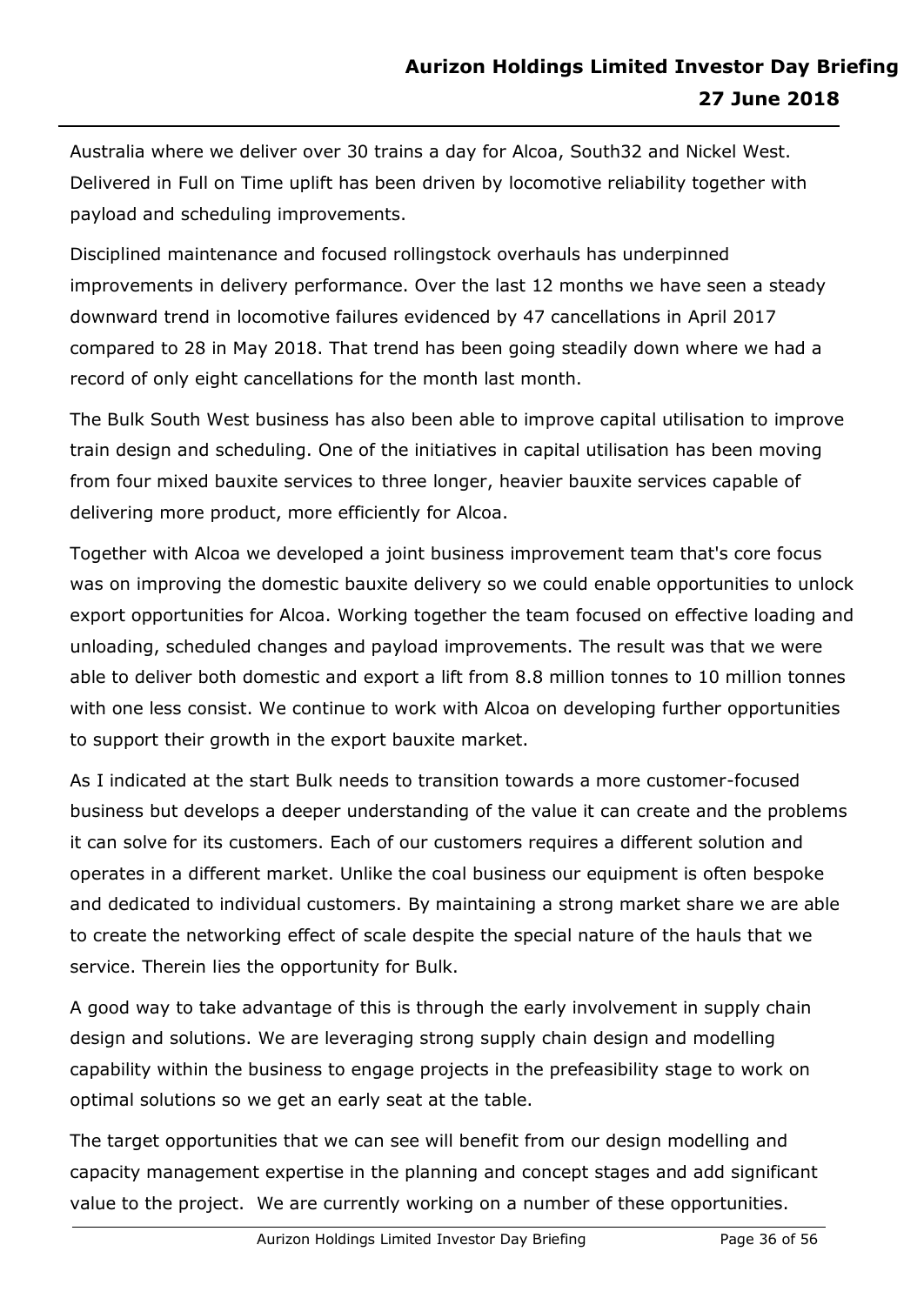I wanted to provide you with an update on our portfolio strengthening plan that we announced to the market 18 months ago. You may recall our decision to exit, transform or retain a number of the contracts with in the Bulk portfolio. As an ex-government organisation, a number of the bulk contracts were long-term agreements that were signed under a government ownership and aimed at supporting regional development and prosperity rather than standalone profitable logistics supply contracts.

We continue to work our way through these contracts with the exit of four hauls since the initial review. This is a deliberate strategy targeting improved commercial returns for our shareholders through contract or operational reform and where this can't be delivered, exiting the haul and redeploying the resources to where we can get a better return.

An example of this is where we have closed narrow gauge hauls that are loss-making, which provides us with the opportunity to redeploy equipment and focus to the growing and profitable Alcoa export bauxite business in Western Australia that I spoke about previously. This work is underway. However, there have been a number of recontracting successes this year and as a result, you can see that our average tonnes weighted contract life has been extended out by 12 months since November 2017.

An example of where we didn't achieve this was in the reform of the GrainCorp or the reform and the retain of the GrainCorp contract in Queensland. This is a small and highly variable contract that our approach and the pricing of risk was not a value proposition that was appealing to the customer. That contract will cease at the end of calendar year 2019.

One of the good examples of where we did reform a contract is the Incitec Pivot agreement where we moved fertiliser and acid on the Mount Isa line in northwest Queensland. This is a significant and long-term contract which we have serviced since the opening of the operation 20 years ago. The way the contract was structured under the original rail haulage agreement resulted in Aurizon taking on significant volume risk and sub-optimal returns, resulting in this being a significant loss-making contract.

The contract was recently tendered and was heavily contested. We were delighted to be selected by IPL as their preferred rail supplier for the next eight-and-a-half years.

Our solution appealed to IPL as it was able to deliver on IPL's key objectives around manufacturing flexibility, cost and delivery performance. This was a long and difficult negotiation and a number of rail operators provided very compelling offers to IPL. There are a number of factors why we were successful in recontracting this customer. Two of the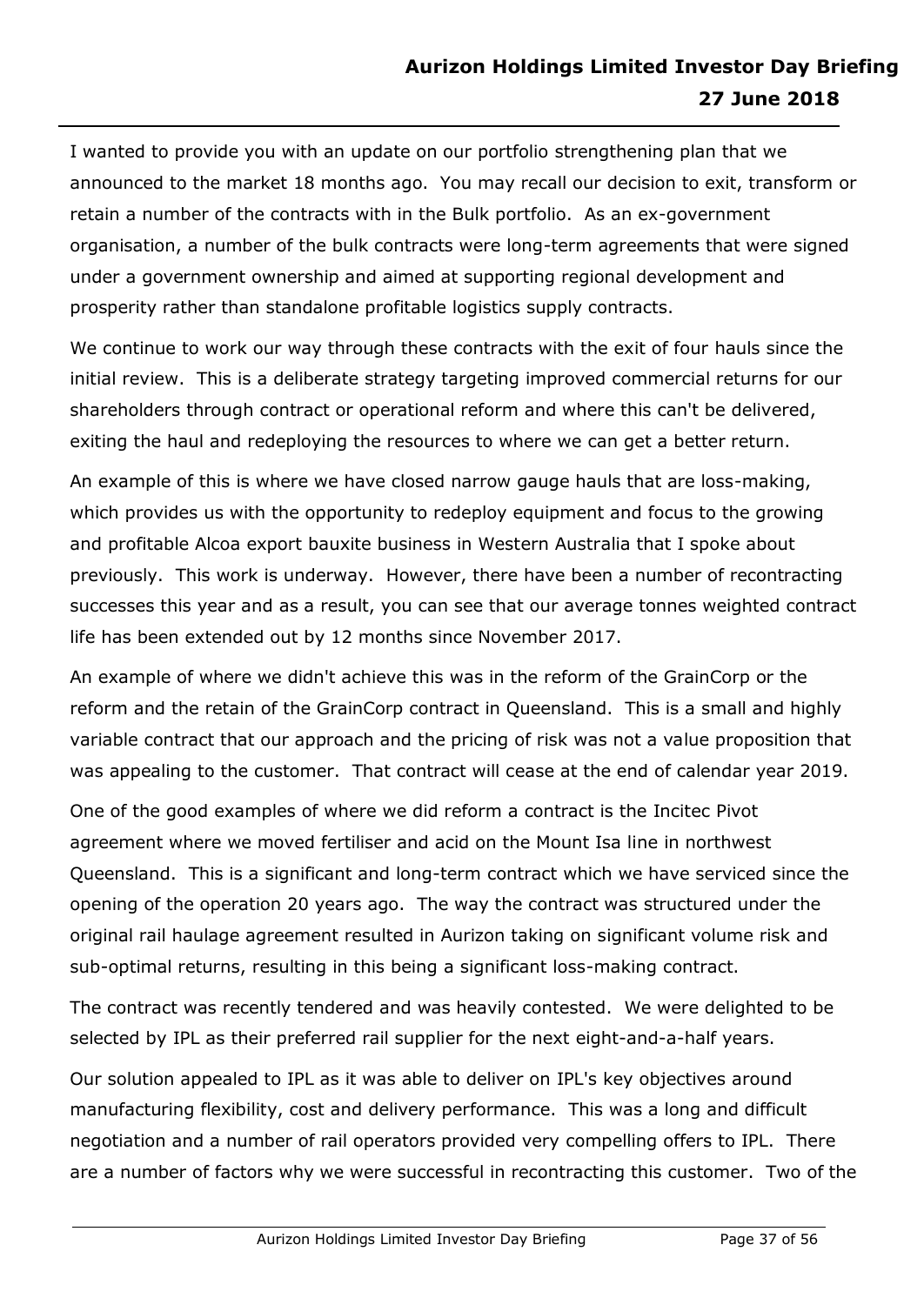most pleasing were our service delivery performance and our innovation that created a cost-competitive and flexible offer.

Whilst the contract was being negotiated, our operational team delivered over 450 services in five months without loss. This required support and engagement from the entire workforce. Secondly, as the operation were delivering that performance, our commercial teams were delivering a solution that appealed to IPL. The solution used our detailed knowledge of the customer's demand and production profiles whilst looking at a more efficient way of deploying our existing rolling stock. The result was a combo consist solution that reduced overall consists from seven to five whilst retaining the flexibility and recovery operations required by IPL. The new contract commences with IPL in January 2020.

As we increase our focus externally on the customer we continue to look for operational opportunities to lift performance, increase capital turns and reduce cost. A positive example of this work was the Forrestfield by-pass project. The Kalgoorlie Freighter is an industrial and mining freighting service that runs daily between Perth and Kalgoorlie. We move mining inputs and outputs for key customers Nickel West, AGR, Cockburn Cement, Lynas and the major fuel companies of Caltex and BP.

The performance and operating costs was negative impacted by the requirements to duplicate shunting and inspection services as this train could not be made up in one location. The train has a maximum length of 1800 metres and trailing capacity of 5000 tonnes. However, this could not be coordinated from one single point. With a capital light solution, we have increased a road in departure roads at the strategically located terminal of Kwinana to enable the train to be serviced at full length in one location, removing duplications and delays.

The value generated for us and the service improvements for our customers have been extremely pleasing. On-time performance has increased by 7%, train starts have been reduced by 20% whilst the freight volumes have increased by 14%. As an added benefit, when we put the two terminals together, Kwinana and Forrestfield, and started the multiskilling program with our drivers so that they could both drive narrow gauge and standard gauge operations we were able to deliver this task with 22 less FTE.

This project continues to deliver and has unlocked additional potential opportunities in regard to real estate, rolling stock and terminal operations.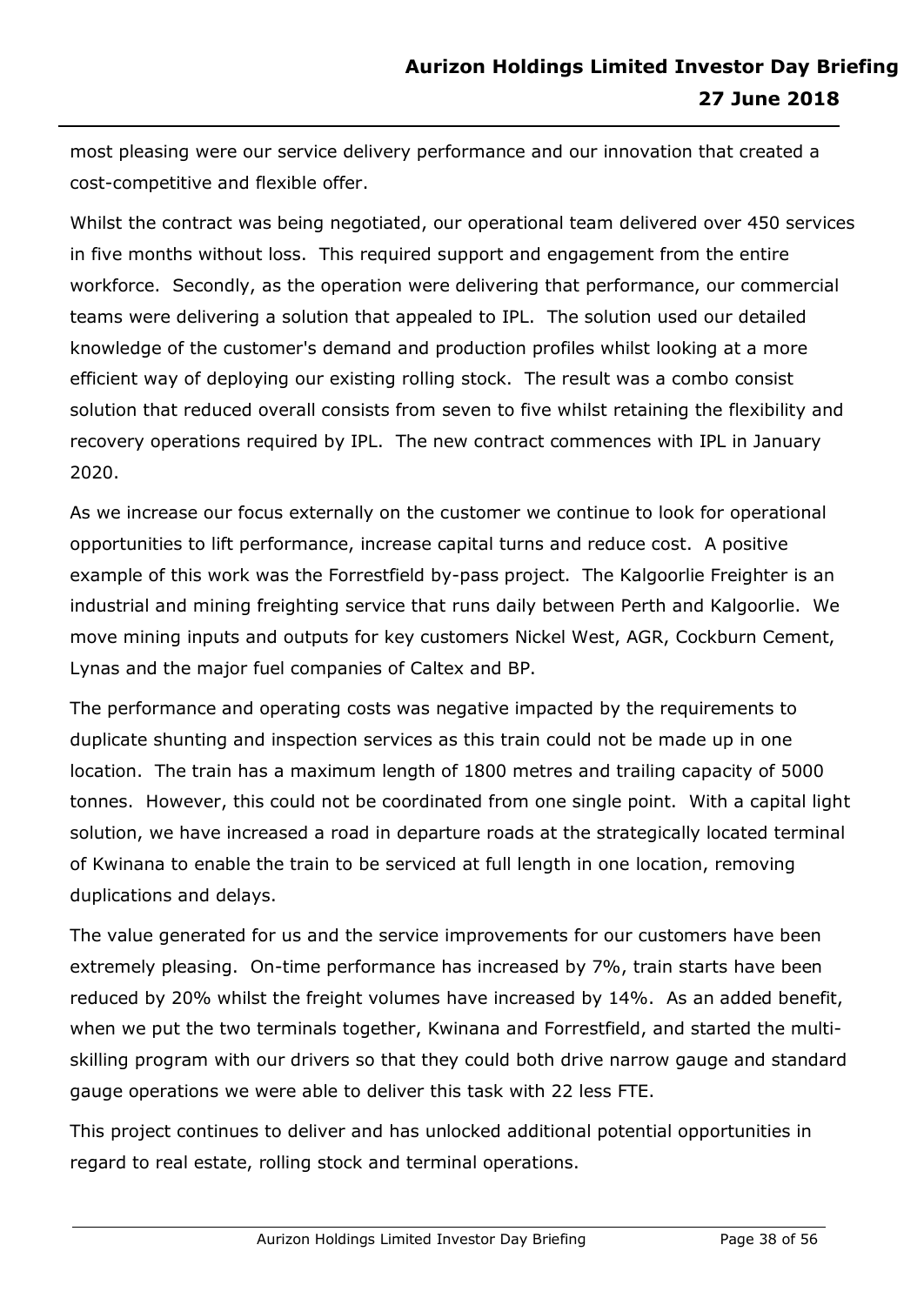As the general managers firmly focus on costs and service delivery, we have improved our line of sight on the growing opportunities in the bulk market. Growth in battery, solar, electric cars and telecommunications is directly driving export growth in our target markets. The canary in the cage for us is the increasing spend in exploration in all key commodities which commenced in March 2017 and continues today. You can see on the slide in the bottom left-hand corner as an example we have cobalt and nickel exploration expenditure but that number's consistent for all our target commodities.

We have a business development pipeline and you can see that in the bottom right-hand corner that captures these projects and rates them on likelihood, timing and fit to the bulk service proposition. We don't intend to chase everything. Our pipeline plots volume and distance from end markets' vicinity to existing infrastructure and counterparty risk to assess which opportunities we take through to our key account plans.

Bulk rail has a sweet spot on distance and volume trucking and it's encouraging to see the amount of opportunities that exist in the Mount Isa minerals province, the Western Australian mineral province and the New South Wales construction market that fit an efficient rail solution. These opportunities generally suit an aggregation or capacity share opportunity as the project sizes range from somewhere around 50,000 tonnes annually up to 500,000 tonnes per year. This is often too big or too far for line haul trucking but too small for a fully dedicated rolling stock or train solution.

The opportunity for our customers in supporting their project development by lowering their supply chain costs through aggregation and for us, improving our returns by increasing utilisation of our train services. We have seen this EXCEL lever being applied to the Kalgoorlie Freighter where revenues have grown from \$134,000 a day to \$165,000 a day over the last five months. This is primarily on the back of aggregation opportunities and growth in our target markets.

Demand in the key commodities supported by the Kalgoorlie Freighter, nickel, lithium and rare earths all have positive CAGRs out to 2023.

Key to these opportunities is the very efficient trucking operation and terminal operations and of course back to our key customer measure, delivered in full on time, DIFOT.

Finally, looking at our EXTEND strategy. Our EXTEND strategy clearly looks to expand our service offering in the growing minerals provinces by improving our utilisation and service offering around inland terminals and considers the two key pillars of strategic partnerships and the development of terminal services. Inherent in this strategy is an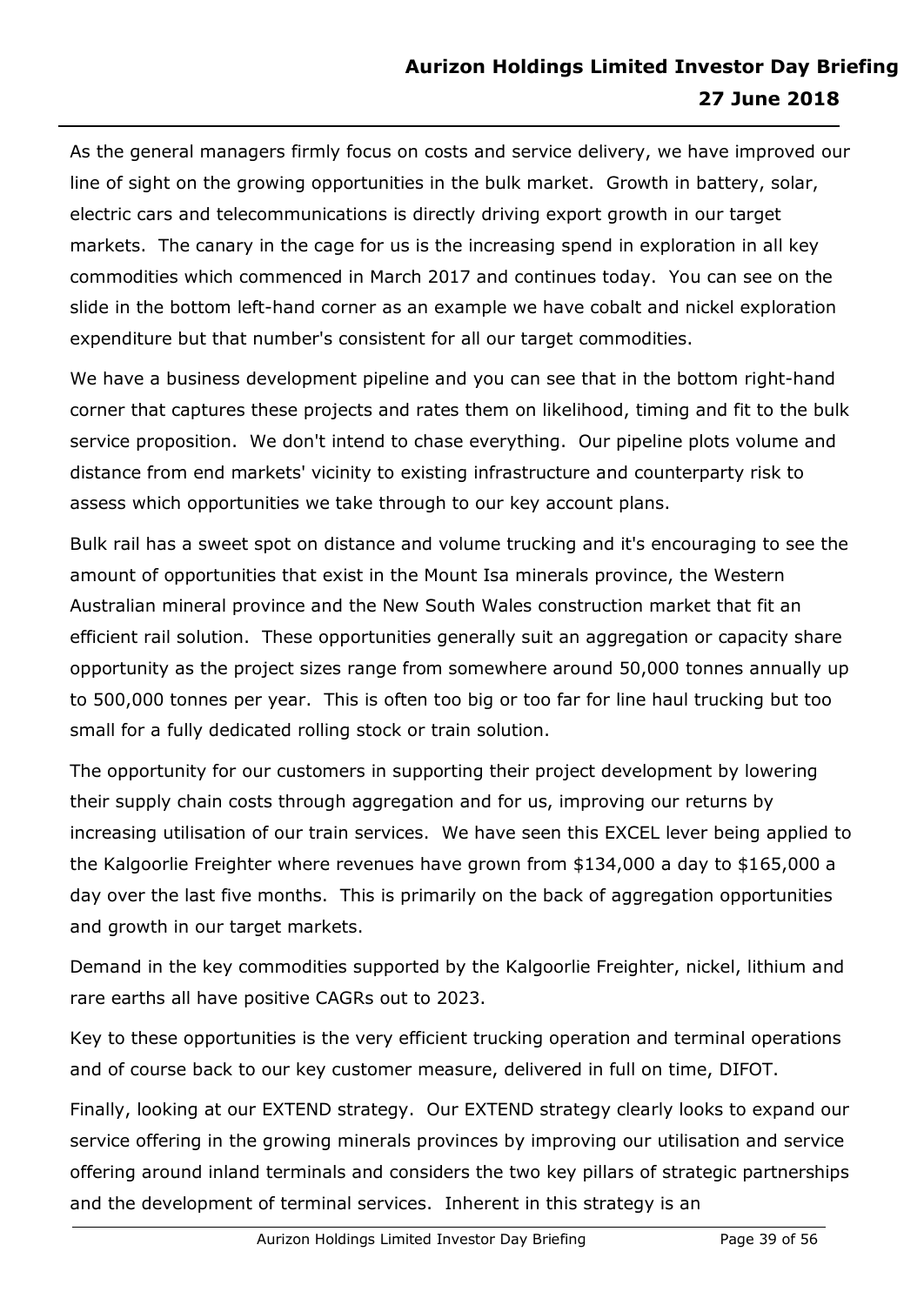acknowledgement that there is a really important first and last mile. Very rarely is someone building a mine right next to your terminal operations.

The competitiveness and attractiveness of this rail solution is often impacted by the requirement for the service. We understand the need of the service offering and the value that these nodes need to create. We also understand that the terminal operations need to be efficient. That might require strategic partnerships as part of the value proposition.

Leaders in the trucking industry are developing high tare, multi-trailer powertrain trucking solutions that in partnership can feed our inland terminals, offering an extremely efficient solution for long haul heavy industrial products. In partnership we see their services as complementary to our service offering as they open up the longer distance brownfield opportunities and offer lower cost greenfield start-up opportunities.

The second pillar of the Bulk EXTEND strategy targets value add services at our terminals to reduce project and development costs for greenfield and brownfield expansions. Our flow connecting structures need to be utilised better to provide improved connectivity, switching, sorting and consolidation services to drive down supply chain costs for our customers whilst avoiding bulk becoming a simple point to point haulage provider.

A good example of this is our contract with MMG that commenced in November last year. We moved 400,000 tonnes for MMG that is trucked to our Cloncurry terminal, consolidated and moved in full trainloads to the port at Townsville. The first and last mile legs are done by Wagners and we manage the terminals at both Cloncurry and Stuart. There is a clear and near-term benefit in utilising this service to grow throughput and providing additional services to MMG or other start-ups in the vicinity of the Cloncurry terminal.

In conclusion, despite the near-term headwinds facing the business in the early closure of Cliffs and the planned closure of Mount Gibson I'm pleased with the results that have been delivered in FY18. The business general managers are achieving momentum in both cost out and improving revenue quality. Whilst there is more work to do in this area, the team is now shifting its focus into the EXCEL and EXTEND phases to take advantage of the strong growth pipeline to deliver on our purpose of growing regional Australia by delivering bulk commodities to the world.

Thank you.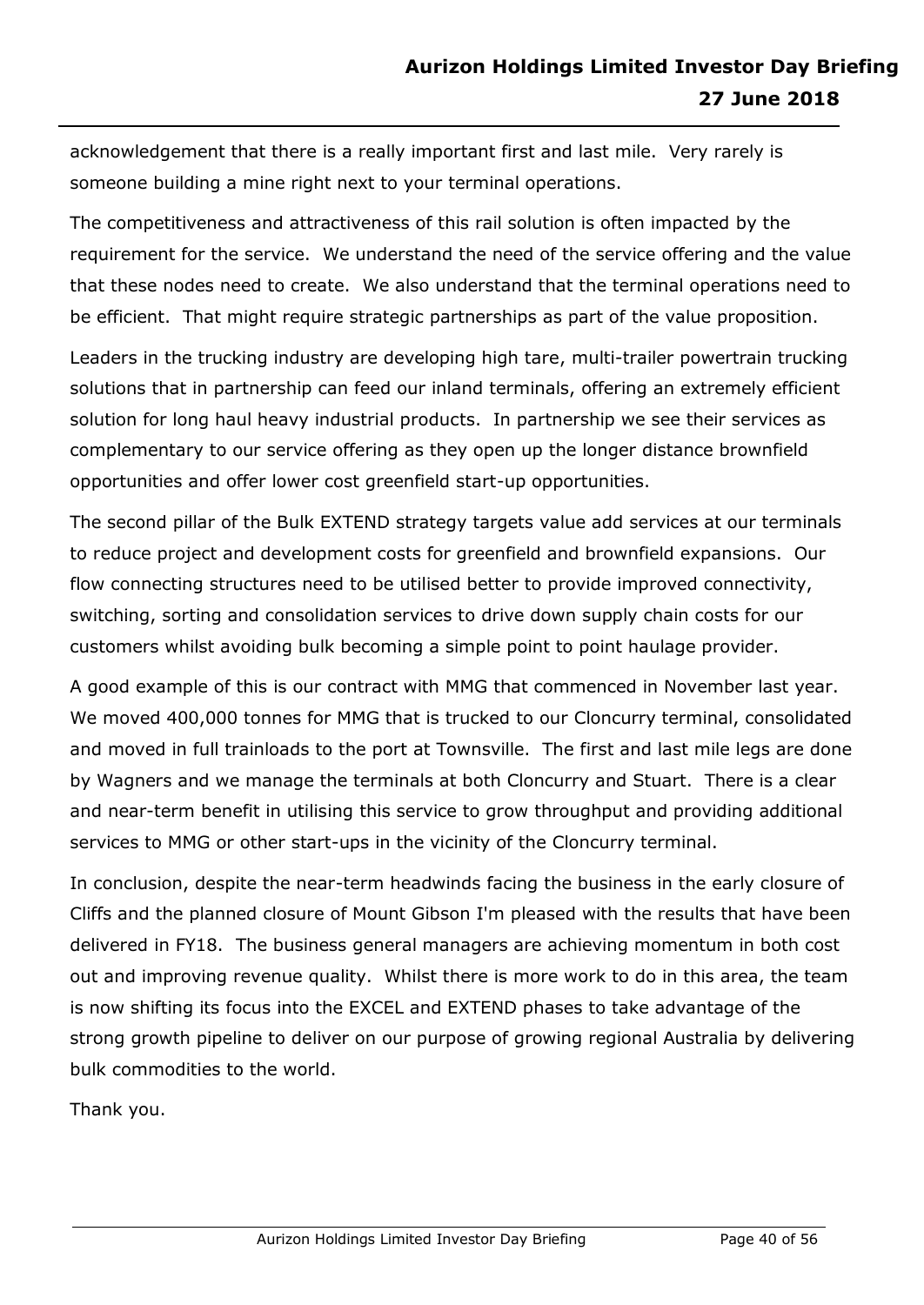**Andrew Harding**: Thanks, Clay. Before we go to Q&A I'd like to provide you with a quick summary of what we've said here today.

Financial year 2018 represented a year of consistently delivering on our promise in a strengthening coal market and we look forward to providing more detail at full year results in August.

2019 sees Aurizon face a number of headwinds and challenges in each of the businesses but these challenges are well understood and are being addressed in a structured and co-ordinated way. Our strategic framework sets us up for the future and will contribute to earnings growth beyond 2019 in the above rail businesses with transformation, productivity and asset efficiency continuing to deliver value for many years to come.

With that, I'll ask the executive team to join me here on stage while we go to Q&A.

# **Chris Vagg**: **Head of Investor Relations**

Okay, just while we're getting ourselves organised there's a few roving mikes in the room so if you just want to raise your hand. We'll just go first down here to Simon Mitchell here on the left from UBS. And just remind you that we do have other Aurizon Execs in the front row should you need any more detail.

**Simon Mitchell: (UBS, Analyst)** Andrew, I just want to pick up on a comment earlier on about reviewing the vertical integrated structure. Can you just go through the - talk to the potential scenarios that play out as a result of that review and timing of that review?

**Andrew Harding**: It's very early days. I'm saying that we're studying it after having known it was studied a decade ago. I think it's probably to help place it in your mind. When we announced a freight review some years ago which ultimately led to the bulk turnaround that you've just heard about and indeed the intermodal - exiting the intermodal, we were faced with an area of the business that was significantly underperforming, indeed losing a great deal of money and we weren't happy with.

That's a very different situation to the study that I just talked about starting on vertical integration where there was a great deal of work done back a decade ago. People were very happy with the decision that was made. It's just that it's a decade later and we should do the right thing as part of the strategy is to actually work our way through that. We will work our way through that through the financial year that we're coming into.

Thank you.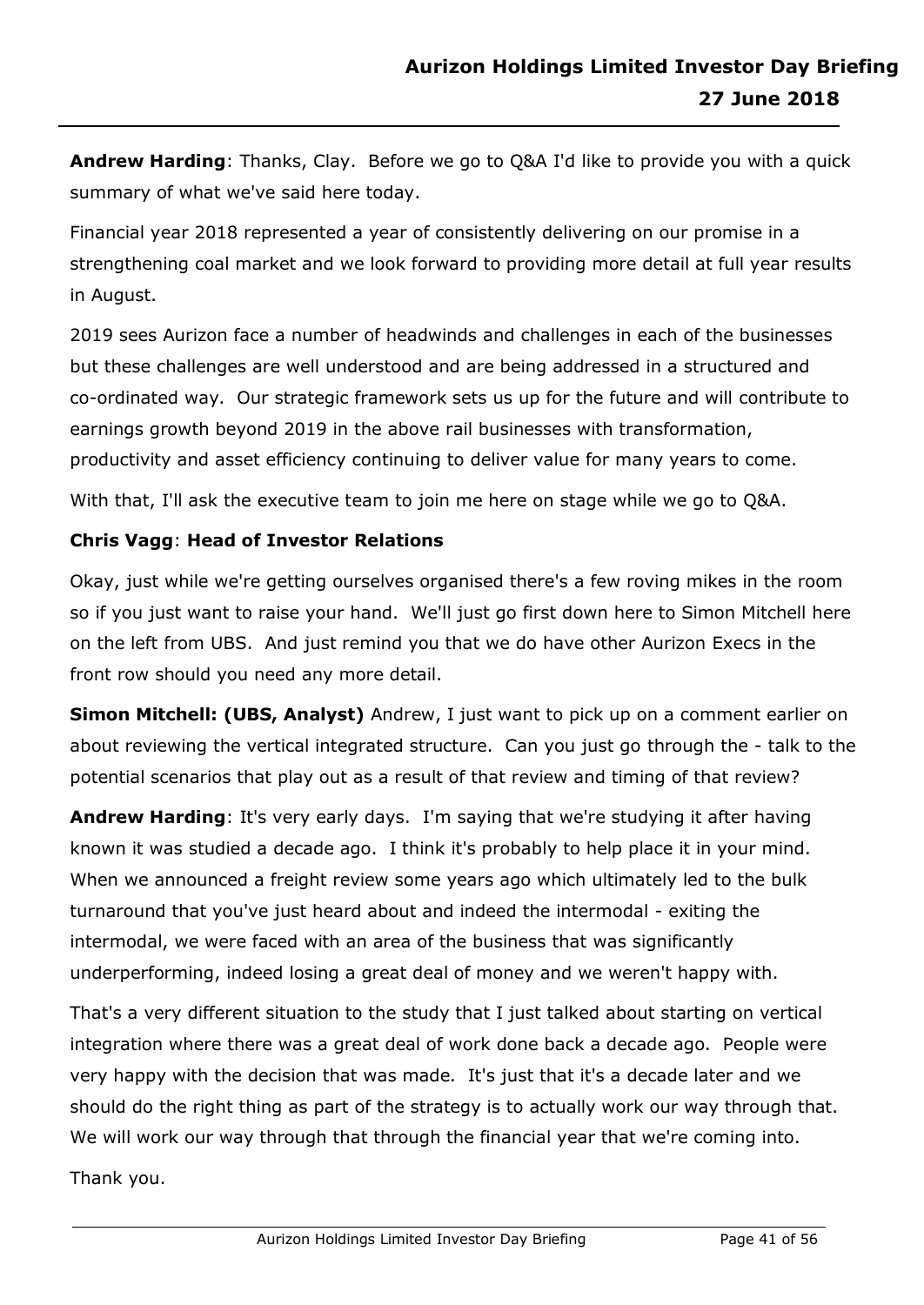**Simon Mitchell: (UBS, Analyst)** Just secondly around the various targets you talked about today in terms of cost out. The bulk turnaround that was talked about, do we think of those being on top so, incremental to the \$70 million you've outlined today? And if so, how should we be thinking about the pathway on that turnaround? Related to that, the EAs, how far away from best practice are you now with productivity, particularly things like footplate hours as an example? You haven't really talked about upside from EAs in terms of increased productivity.

**Andrew Harding:** I might get Clay to talk a little bit about the bulk turnaround and then Ed, if you could just talk about footplate hours to give people a sense from an EA point of view.

**Clay McDonald:** Thanks. We were really pleased with the turnaround progress in FY18. As I spoke about, a lot of value created in our cost base reducing our cost base down 7%. Obviously, the one-off benefit, depreciation, is also involved in that and the growth pipeline and revenue quality we're seeing coming through. We go into FY19 with some positive momentum in regard to that.

Obviously, the impact at Cliffs is significant to us and you've seen that in the numbers that Pam's put there, about \$50 million. Regardless of that impact we see that the bulk portfolio will remain positive in FY19 and we'll continue to see those benefits come out from cost reduction and growth in both organic and new growth in the business.

**Ed McKeiver:** From an EA perspective, just to contextualise my answer the New South Wales coal EA currently under negotiation has expired and the Queensland one's about to commence negotiation. I'm a little reluctant to list our log of - too much detail in relation to the things we'll be seeking.

That said, there remains a tremendous upside in the labour productivity within the organisation, within the coal business. Our footplate, while we've seen a lift in productivity of our drivers' footplate meant the hours that the driver spends in the cabin of the locomotive rather than waiting for a train or in a car. We've lifted it from about 40% to 45% over the last five years to 65% to 70%. That's a significant, almost doubling of our labour productivity but there's still upside.

Getting that upside means you have to look at things like the underlying variability of the system and match your - resource your crew resource to that variability. In some systems it's very good or low variability and there can be - and Central Queensland is better than we see on the ARTC in New South Wales. In a place like New South Wales you need more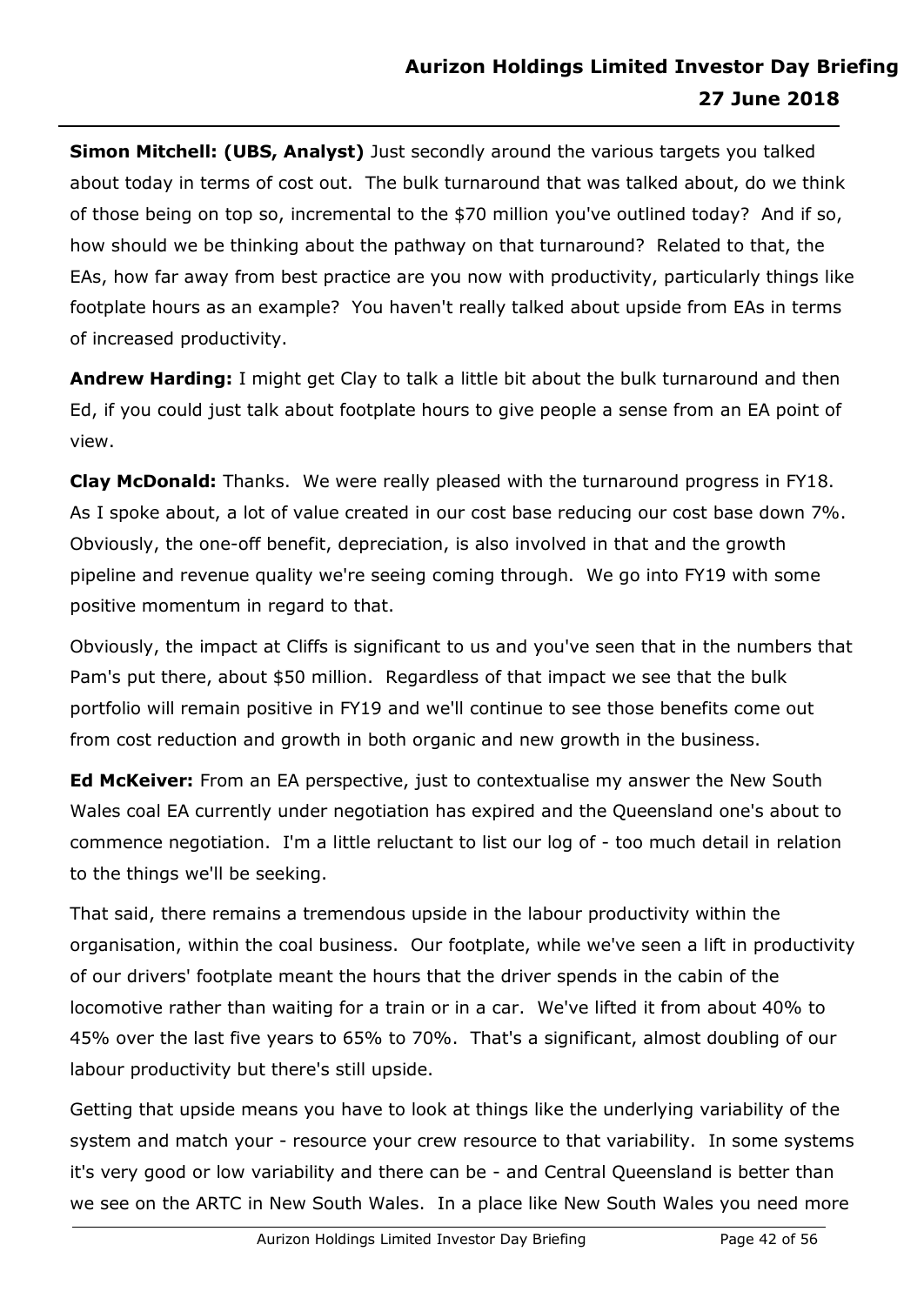flexibility in relation to lift up and lay back. You need to be able to deploy your crew. You need to be able to change the rosters within shorter timeframes. That's where we see the value lying.

**Chris Vagg**: We'll just go up the back here. Anthony Moulder from CLSA.

**Anthony Moulder: (CLSA, Analyst)** Thank you for the intro. If I could say, Andrew, the integrated review, is that in any way related to a focus to look at any changes to the constitution around the 15% maximum shareholding?

**Andrew Harding:** Great question but just way too early. We're just starting a process. There's going to be lots of things that would be considered as part of it. Again, I'm saying all we're doing is checking 10 years on that the work - that the decision was still appropriate. That's the heart of it.

**Anthony Moulder: (CLSA, Analyst)** Thank you. Understood. Michael, obviously some fairly blunt comments regarding the QCA. Can you quantify how many tonnes you expect to have been lost out of the system as a consequence of the change in maintenance for this current year?

**Michael Riches:** Yes, we started introducing the change to operating practices at the end of February this year so, four months. We estimated that we would have an impact on throughput of 20 million tonnes per annum. I think despite and as Ed said, we have seen record tonnages. What we've also seen is clear indication through stockpile growth at mines in particular, that there has been an impact. Our estimation is it is consistent with that 20 million tonnes per annum number so, it is in the vicinity of 5 million to 6 million tonnes.

It probably took us - as you implement these changes there's always a period where the teams get used to the changes and implement those practices so it might be a little bit down for that four months but predominantly we're certainly seeing that run rate apply now.

**Anthony Moulder: (CLSA, Analyst)** Should I take anything from the wording of the QCA's letter yesterday or the request for submissions on the timing of the averaging for the risk-free rate seemed more conciliatory. Do you think there is a changing of their terminology or their views as to this dispute?

**Michael Riches:** I certainly agree with you in terms of the language and the tone. I think you'd have to ask the QCA specifically around that but we continue to engage with them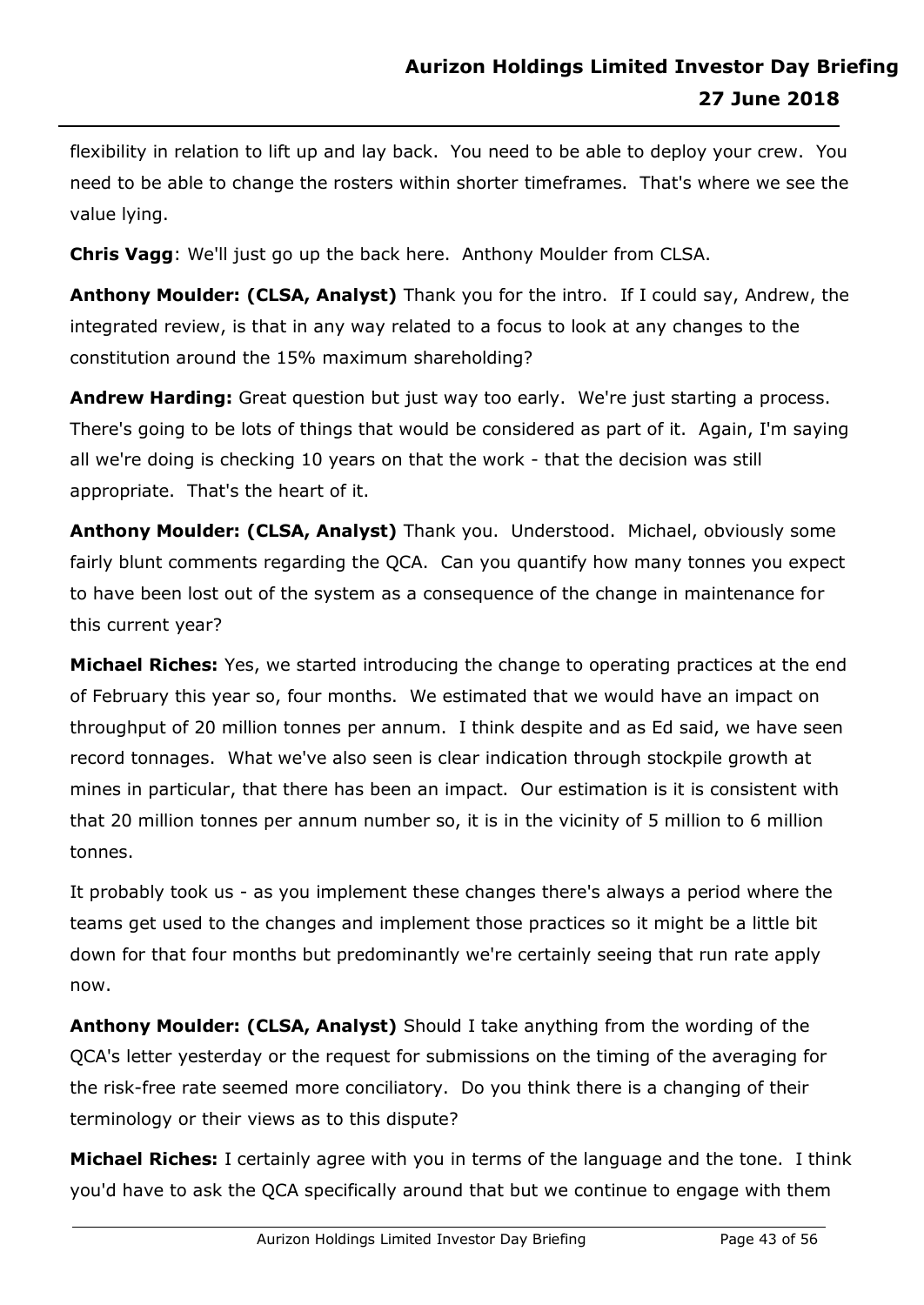constructively on a range of the elements of the final decision as they keep asking questions. That process is still a constructive one and we'd certainly hope that there's a recognition within the QCA that as we provide more information and give them more detail they're hopefully able to think about things a little differently.

**Anthony Moulder: (CLSA, Analyst)** Thank you and lastly for Ed, you talked to improved delivery for your customers and then started to talk about coal pricing. Is there a link between that delivery to ensure that there isn't too much of a discount to pricing going forward through that re-contracting period?

**Ed McKeiver:** In general, in terms of re-contracting or relation to UT5?

**Anthony Moulder: (CLSA, Analyst)** No, just general re-contracting.

**Ed McKeiver:** General. I think you can solve for both things. I think you can find - we can find a way and we continue to find a way to meet the market pricing and at the same time improve our delivery performance. We just continue to focus on that and driving out variability in the operation, finding better ways to deliver at a lower structural cost and back ourselves and ultimately our service quality is finding a way for us to protect margins.

# **Anthony Moulder: (CLSA, Analyst)** Thank you.

**Ian Myles: (Macquarie Group, Analyst)** Ian Myles. Just on the CapEx, do you want to give more clarity? It seems when you discuss the coal business you're bringing in old equipment. There seems to be like a structural change in the CapEx regime that we've had in the last three to five years to where we're going forward in the next three to five years to stay in business. I'm wondering what that increase probably is.

**Pam Bains:** It's probably more just a reflection of the fact that we're utilising rolling stock that we previously took out and bringing rolling stock into service. What we have done through the engineering is we have been able to extend life of our rolling stock and push them beyond. Some of the studies we are doing is to ensure that by doing the overhauls we are able to extend the life.

Also, the point I made earlier and I think Ed touched on as well, because of the peakiness of sometimes when we're bringing in consists you will see peaks above the 500 but there'll be times when it will drop off. It's really about bringing in rolling stock for the volumes that we're seeing. You do have to look short-term and long-term. From what we're seeing in volumes today that's the basis of which we've brought rolling stock back into service.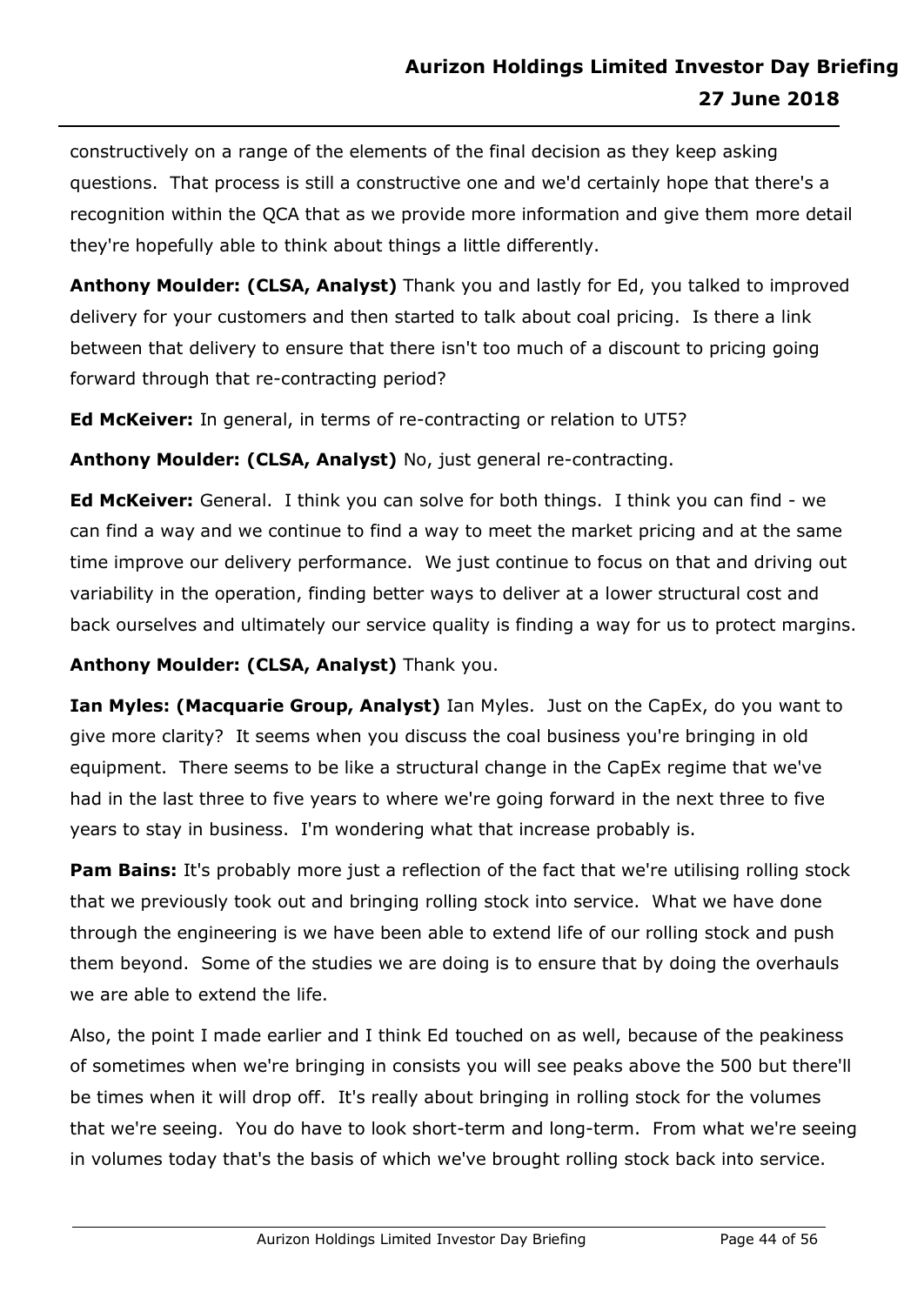**Ian Myles: (Macquarie Group, Analyst)** In the coal industry you made an observation at the beginning that there's 2% per annum growth for the next 10 years. Do the coal owners actually have the capability of actually handling that volume if you were to achieve that or is that actually subject to a new coal loader being built somewhere in the system?

**Ed McKeiver:** Yeah, I can comment on that. The 2%'s a top down assessment, Ian, in relation to the demand, the projected demand for Australia for thermal and met coal. Every port that I'm aware of and I've been to all nine of them, have got focused productivity improvement. The most - plan is underway. The most recent example is Hay Point certainly with the HPX55 and also some in-loading trials they're doing right now. They're all in their way looking to debottleneck.

The port with the most capacity is WICET. That remains a significant opportunity for export and there's still tremendous opportunity in scheduling and the planning and scheduling the alignment to release capacity in the systems. You've got a port like DBCT with a nameplate capacity of 85 million tonnes per annum, railing more than 10% less than that or processing more than 10% less. There's upside to be had in eliminating variation and driving broader supply chain efficiency.

**Ian Myles: (Macquarie Group, Analyst)** Okay. Final question. Just in terms of listening to the rhetoric on the network with regard to your commentary that you need to see your revised draft application be adhered to, where's there room for some sort of negotiation between the three different parties? Because no one seems to be in a room, you all acknowledge it's a problem but there just seems to be some sort of impasse where you're saying at this presentation that if we don't get what we want we're not happy.

**Michael Riches:** I'm not sure that's quite right, Ian, but in terms of opportunity for engagement - and we did have a meeting with the QCA and the QRC a few weeks ago. I think we post that meeting, made a couple of offers to the QRC to actually cease our operating practices for a period and we offered to cease them for 10 weeks to allow time for a discussion around UT5. That was rejected. I think there remains a clear desire across all three key stakeholders to see an acceptable outcome. It's how we create that environment.

Certainly, our indications to industry have been we're willing to have a discussion. We know there's elements of the draft decision and things more broadly that they'd like to address. We're happy to consider those. It's really a question in our mind as to how we can create that environment to bring industry to the table where there's a proper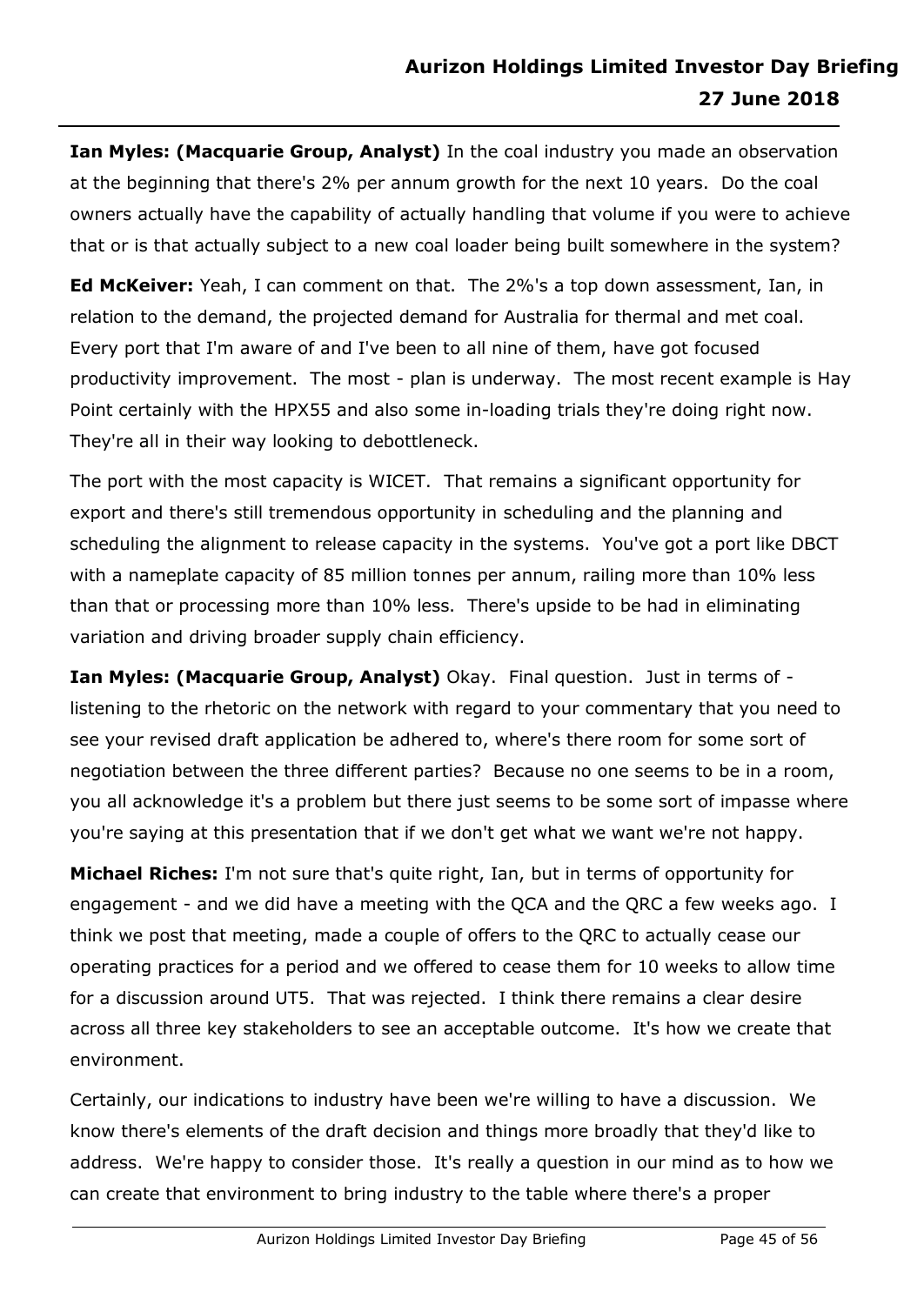recognition that we can't for an unlimited or indefinite period of time cease our practices with no certainty of what the outcome is going to be. That would not be a sensible thing to do.

**Ian Myles: (Macquarie Group, Analyst)** You mentioned on a go forward basis the ideal world of negotiating and having a light-handed regulation and the likes. More realistically to try and engage in that with the UT5 uncertain, is it even feasible that a UT6 could actually get that sort of futuristic approach? The timeline's just simply too short for government, QCA, mining industry, you putting in thousands of pages of review submissions and the likes to actually get to that process.

**Michael Riches:** It's a good question. If you follow the current model of the way regulatory change happens I agree that trying to get something done before UT6 would be extraordinarily challenging. I think the way we look at it is there's a clear indication across all stakeholders that there is need for reform and change and to do that you actually need to create a different way of implementing that change. If you're going through it through a draft access undertaking process, it gets reviewed, draft decision and the like yes, it's going to be challenging to get there before UT6.

We think there's actually better models around. There's ways that have been done before. We don't need to recreate or reinvent the wheel here. Actually, strong engagement with government and the QCA in particular around a recognition of change and the desire to get a better outcome will lead to an opportunity for accelerate that and adopt a different way of dealing with it.

**Chris Vagg**: Okay, we'll do Scott on the left here. Scott Ryall.

**Scott Ryall: (Rimor Equity Research, Analyst)** Thank you. Maybe I'll just stay on Network. Michael, can you just comment if you've got some protected action potentially coming up that you've notified the miners about? Can you just talk to how that links in to some of the other initiatives that you've taken, please?

**Michael Riches:** Yeah, sure. It's very specific protected action which is limited to 33 train controllers. They're the only ones entitled to take the protected action. We've obviously got our contingency plans in place and are working towards those. We've obviously notified industry that there is the potential for that. We have yet to receive any notice of protected industrial action. We remain confident that we'd be able to deal with that if it were to arise. We have gone back out to the workforce through our staff EA process to seek a further vote on the staff enterprise agreement. We don't see it a major issue.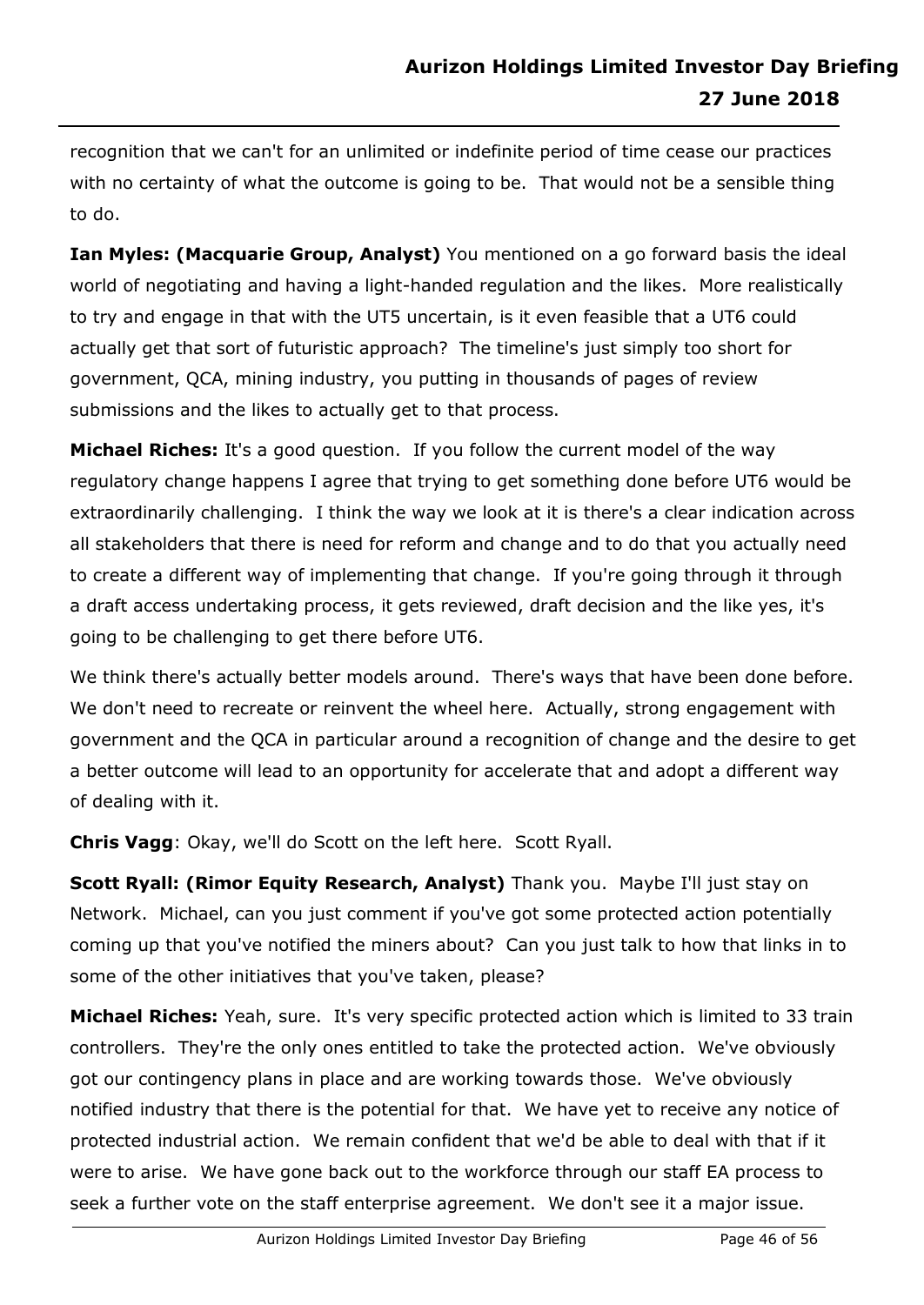**Scott Ryall: (Rimor Equity Research, Analyst)** But the bottom line is you think you can manage through it. Okay.

#### **Michael Riches:** Correct

**Scott Ryall: (Rimor Equity Research, Analyst)** Then, Pam, this one's probably for you. In terms of what you presented as the waterfall chart out to 2020 I think it was, 2019 sorry, that looks very much like a low case to me. Is that a fair point? Because it doesn't offset for any of the maintenance that the QCA's come back with. It doesn't account for any change in the risk-free rate which Michael pretty clearly had a strong view on and they've asked for submissions on that yesterday and it doesn't take into account any cost reductions that you may take in the meantime. Is all of those fair?

**Pam Bains:** What the bridge provided at the end of 2019 you saw the bottom end, which was based on a UT5 outcome in line with the draft decision and then you saw the lift to that 500 number. Essentially, we've given you the full range so draft decision transitional tariffs, I guess you'll call what we actually get to in terms of an outcome. Yes, if the maintenance is given there's obviously - that's a revenue uplift but then we'll also have to look at our maintenance practices depending on what changes we need to make so there's a cost. Those haven't been factored into that bridge. It was just to give you the two ends of the spectrum.

**Scott Ryall: (Rimor Equity Research, Analyst)** Sure, thank you. These ones are probably for Andrew. Could you tell me who on your Board has experience dealing with Queensland Government?

**Andrew Harding:** Individually picking their names…

# **Scott Ryall: (Rimor Equity Research, Analyst)** Yes.

**Andrew Harding**: …as part of their CV? Well there's myself that spends quite a bit of time doing that. I'm on the Board obviously. The other individual with considerable experience would be Michael Fraser.

**Scott Ryall: (Rimor Equity Research, Analyst)** Okay, good. Then could you talk to with the wind down of the official transformation targets that were set three years ago, that's been a material part of the STI program over the last few years. Can you just comment on what the incentives are going to look like for fiscal 2019 please?

**Andrew Harding**: Sure. This is in the context that the Board's got to do a sign-off. This is just generally a view yet to be agreed to. I would say…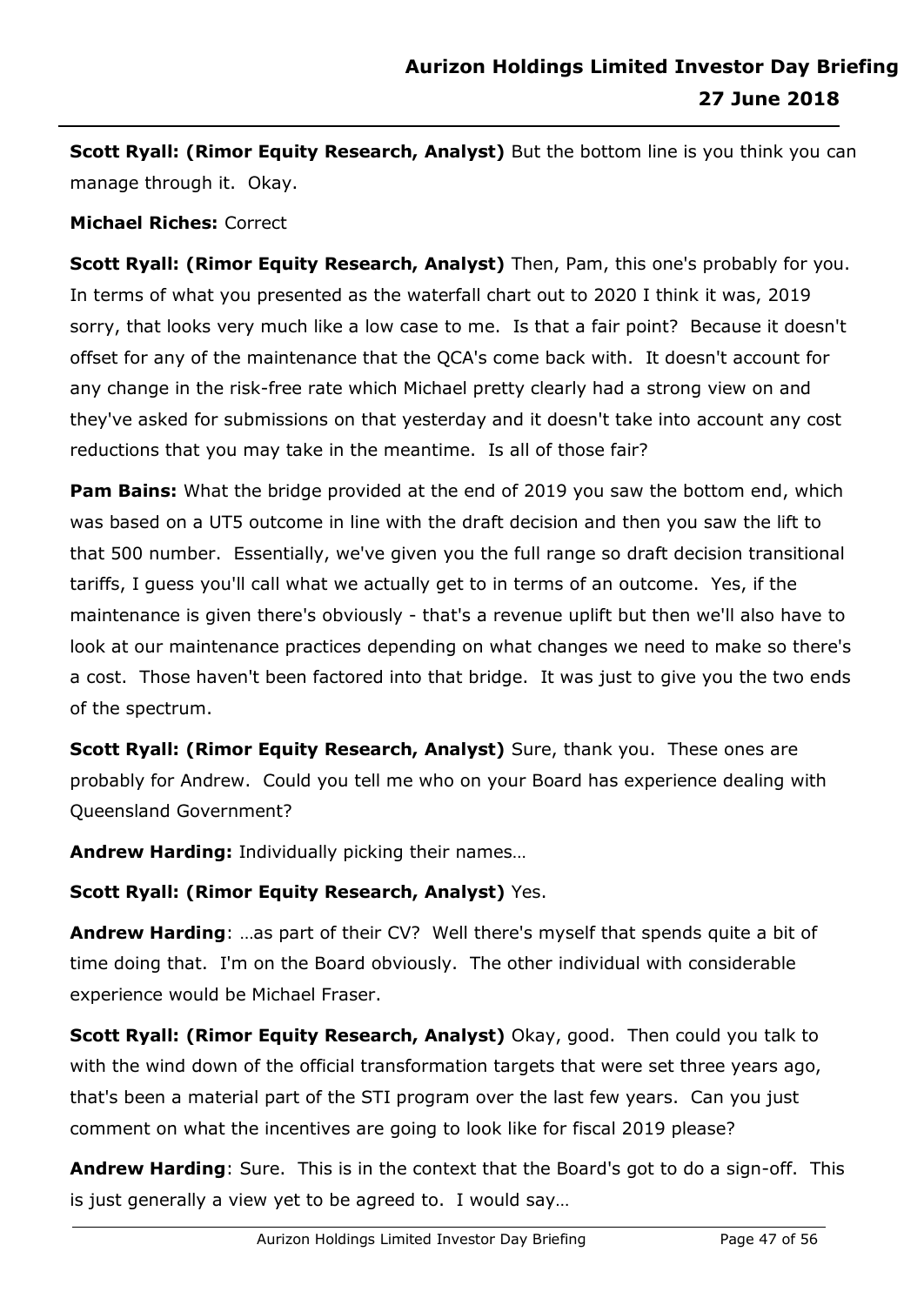**Scott Ryall: (Rimor Equity Research, Analyst)** Can I just clarify? Four days before, three days before the end of financial year and the start of the period, they're yet to sign off on remuneration targets?

**Andrew Harding:** We're close.

**Scott Ryall: (Rimor Equity Research, Analyst)** Okay, yep.

**Andrew Harding:** The LTI will have two components to it which is TSR and ROIC as you would undoubtedly expect. STI is pretty heavy around EBIT and safety of course. Transformation really does feed back into EBIT and ROIC, because your issue is where does that go, it goes back into EBIT and ROIC. Then the other part is personal KPIs and I would hope that you would think that they would be attached to some of the strategic stuff that we've talked about and some of the important issues. If I was to name one of them you would expect something like a UT5 to feature in that sort of personal KPI.

Does that give you a picture of where we're up to?

**Scott Ryall: (Rimor Equity Research, Analyst)** Yes. No customer aligned metrics in there? You've talked a lot in all your presentations about alignment with customers. I'm just wondering if there's anything in the STIs that actually shows that that's real.

**Andrew Harding:** If you looked at the strategy and you counted the number of times customer was actually said and that will feed into everything, for sure.

**Scott Ryall: (Rimor Equity Research, Analyst)** Okay and then one more just on adjacencies that you've mentioned. Clay talked a lot about them and you can see that there's some pretty bespoke adjacency opportunities potentially there. But is it realistic to think that you would be able to participate in adjacent opportunities in the coal business given the ACCC's attitude to vertical integration, the current regulatory process which obviously is in what I would define as a combative stage at the moment? Is it realistic that you can participate in any WICET restructuring or anything like that that comes up in that context?

**Andrew Harding:** Well, I'll use WICET as an example because it's obviously been something that we are interested in. An issue still exists at WICET. It needs a solution from a supply system point of view. We're quite uniquely placed for that and our initial idea would have led to a dramatic improvement in the competitiveness of that port as a result of - if we were to execute. Now, that didn't happen for a whole lot of reasons but the issue still exists.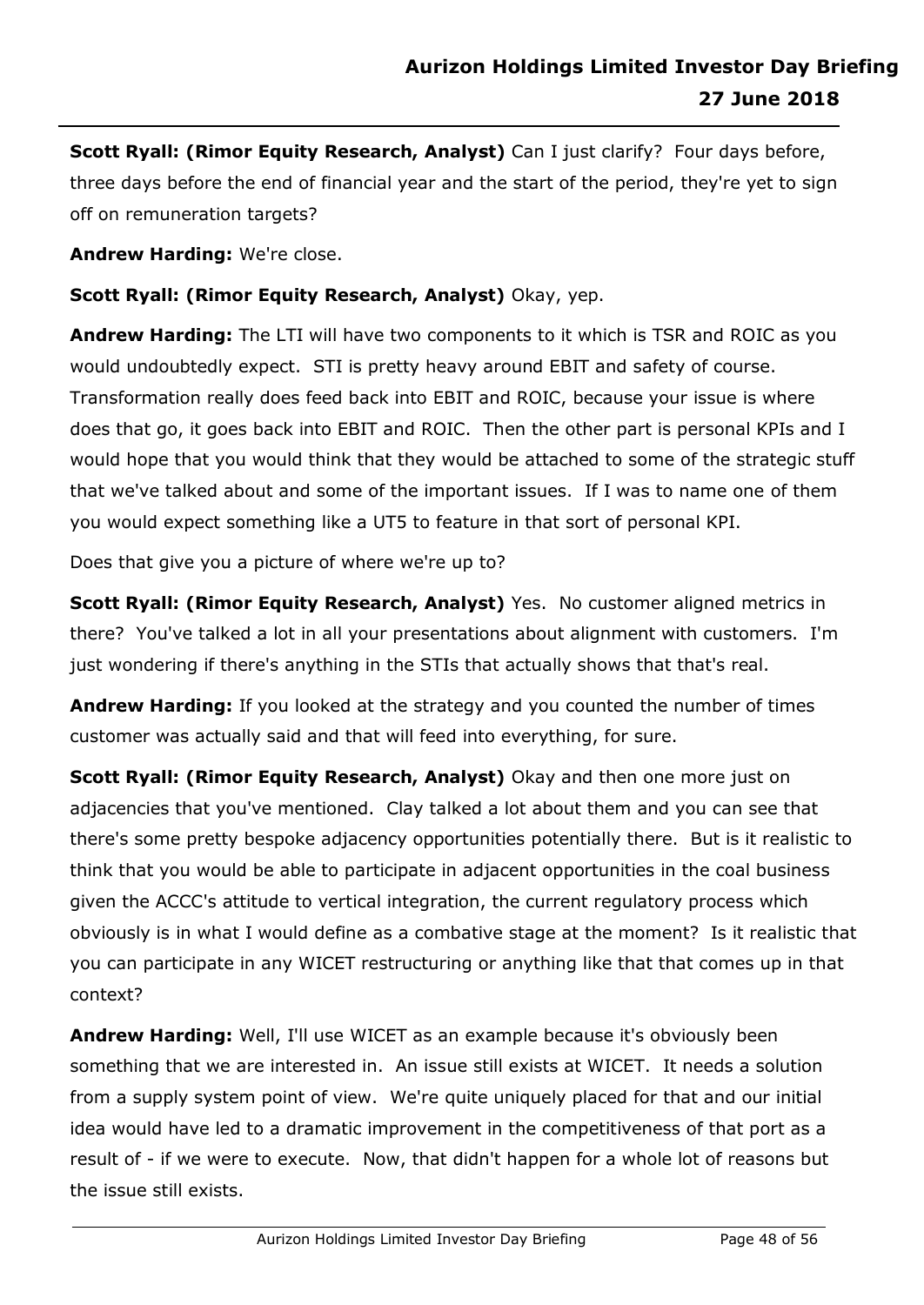My belief is that I wouldn't pursue them if I didn't think there was a possibility and I do think that where we bring some unique opportunities to fix a problem, I think that that's a reasonable expectation that it would be part of our solution.

# **Scott Ryall: (Rimor Equity Research, Analyst)** Thank you.

**Chris Vagg**: Here in the centre. Nathan. Nathan Lead.

**Nathan Lead: (Morgans, Analyst)** Yes, first one for Michael. I suppose there's been a lot of focus on the regulatory debate in terms of maintenance and the rate of return allowance but could you talk a bit more in terms of AT5, the electric infrastructure and the risk of asset stranding there? Is that something we really should be factoring in to our thinking or is that something that you expect over time will be dealt with?

**Michael Riches:** No, definitely factored into the thinking. We have put an amendment to the AT5 tariff regime to the QCA. We received a draft decision about a month ago and effectively that looked at greater socialisation of the AT5 tariff should there be switch from electric to diesel traction. At the moment, the way the tariff operates, if someone switches even though that ends up being a free option to switch back, once they've switched they don't pay the AT5 tariff even though the capacity is there. We see that as an inappropriate approach to the utilisation of electric infrastructure.

We put that forward and we received albeit a rejection of the initial proposal some clear indications of what needed to be rectified in the QCA's mind. Submissions go back in at the end of this week on that and we feel that we're putting a proposition up that has strong industry support as well as clearly addresses the QCA's issues.

That's one element. We are looking very closely at it.

The risk of asset stranding, there's a lot of variables in it. What happens with oil is obviously key but it is a factor. That's why, as I indicated in my presentation, the other thing we're working hard on is reducing electric traction costs both in terms of electricity supply costs and working with our suppliers there and also the costs around the infrastructure, both our own and our other suppliers. We're attacking it from both angles.

**Nathan Lead: (Morgans, Analyst)** Can you just remind us, what's the size of the electric RAB?

**Michael Riches:** About \$700 million.

**Nathan Lead: (Morgans, Analyst)** Yes, right. Okay. Andrew, a question for you. The \$50 million plus \$20 million cost out, in the context of Aurizon's overall cost base it's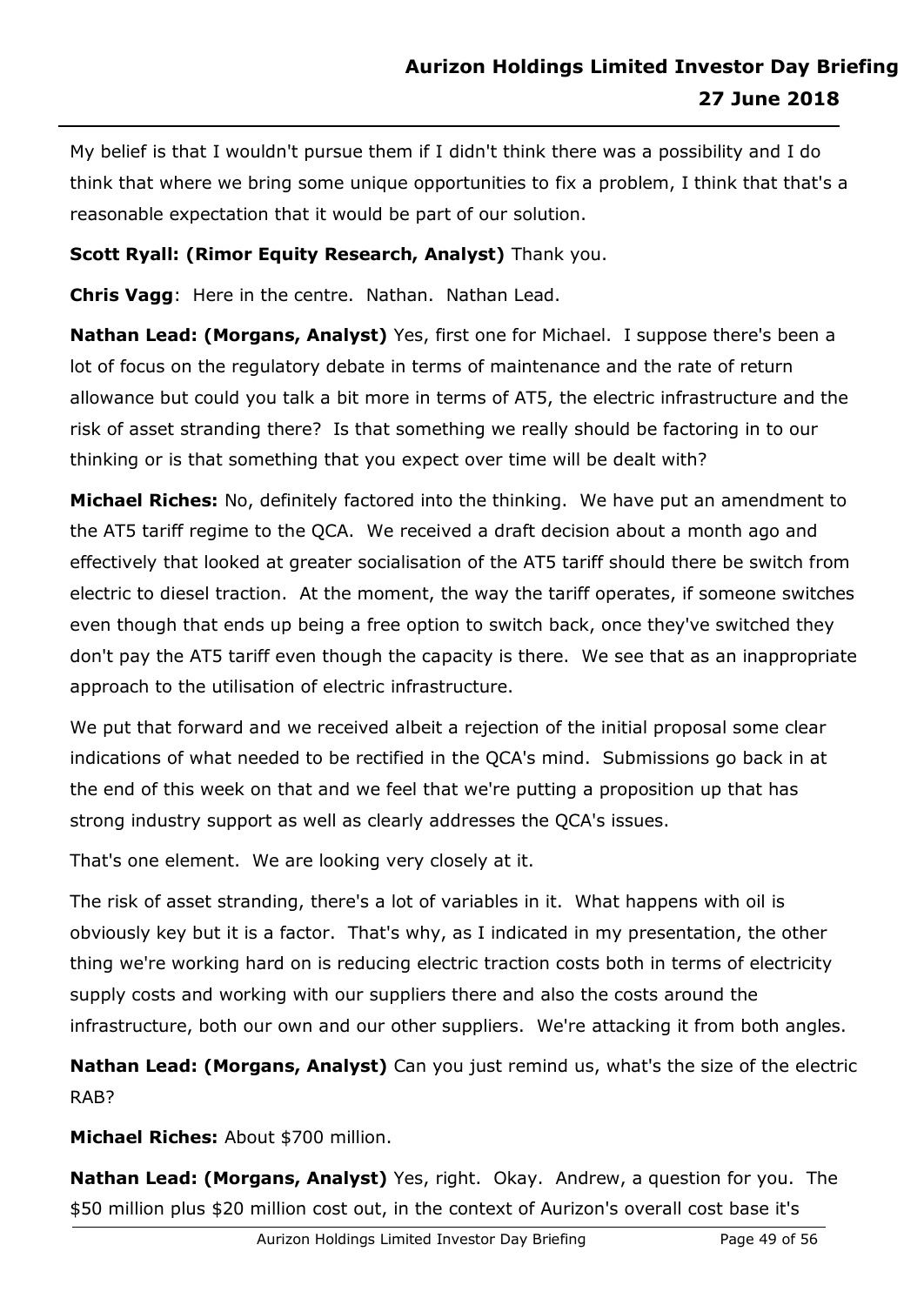relatively small. I think I did the maths. It was about a \$1.6 billion cost base. Is that a low case? Is that a high case? How should we be thinking about that in terms of cost escalation and upfront costs also? Is there a lot more to come out beyond that?

**Andrew Harding:** Well the answer is yes, there is a lot more to come out. What we're doing by indicating those projects was to give you an idea of what a few projects could actually generate from an improvement point of view. Hopefully you picked up with the greater insight into detail that you got from the business unit leads that there's a lot of stuff that can still happen. If you want to take it as the low case as the only two things we talked about, that's absolutely fine. There's a lot more to add as we go through the various years for sure.

**Pam Bains:** Can I just add to that? Of this \$1.6 billion there's quite a lot of cost that's in there that's non-compressible so access costs, the depreciation, fuel, energy costs which obviously we're still working on, ability to compress but there are other initiatives which Andrew touched on that we are working through even though we've only named a few.

**Nathan Lead: (Morgans, Analyst)** Hi, Pam. Just while you're speaking could you just give an indication of the amount of cash and material items that wouldn't be included in that underlying number that's likely to come through over the next couple of years just related to transformation redundancies, et cetera?

**Pam Bains:** We'll provide more detail as we get into our full year results so, probably not at this stage.

**Chris Vagg:** More questions? Over on the right here. Guy Bunce. Just wait for the mike.

**Guy Bunce: (JPMorgan, Analyst)** Thanks very much. Ed, you mentioned earlier in your presentation on coal that the market's very competitive at the moment. Can you just give us an idea of the decline in haulage rates that you've seen so far?

**Ed McKeiver:** I'd prefer not to talk details and I certainly can't disclose commercially sensitive information but suffice to say that when I talk about the market being competitive and pressure - price on pressure it's natural that where contracts were negotiated the contracts are expiring now. They're typically 10-year contracts in the haulage industry and the contracts that are expiring now were negotiated in the 2010 period, or were set to expire in a very different set of circumstances.

Over the last 10 years with transformation and increasing competition operators have got more productive and operators are prepared to pass those efficiency gains on to customers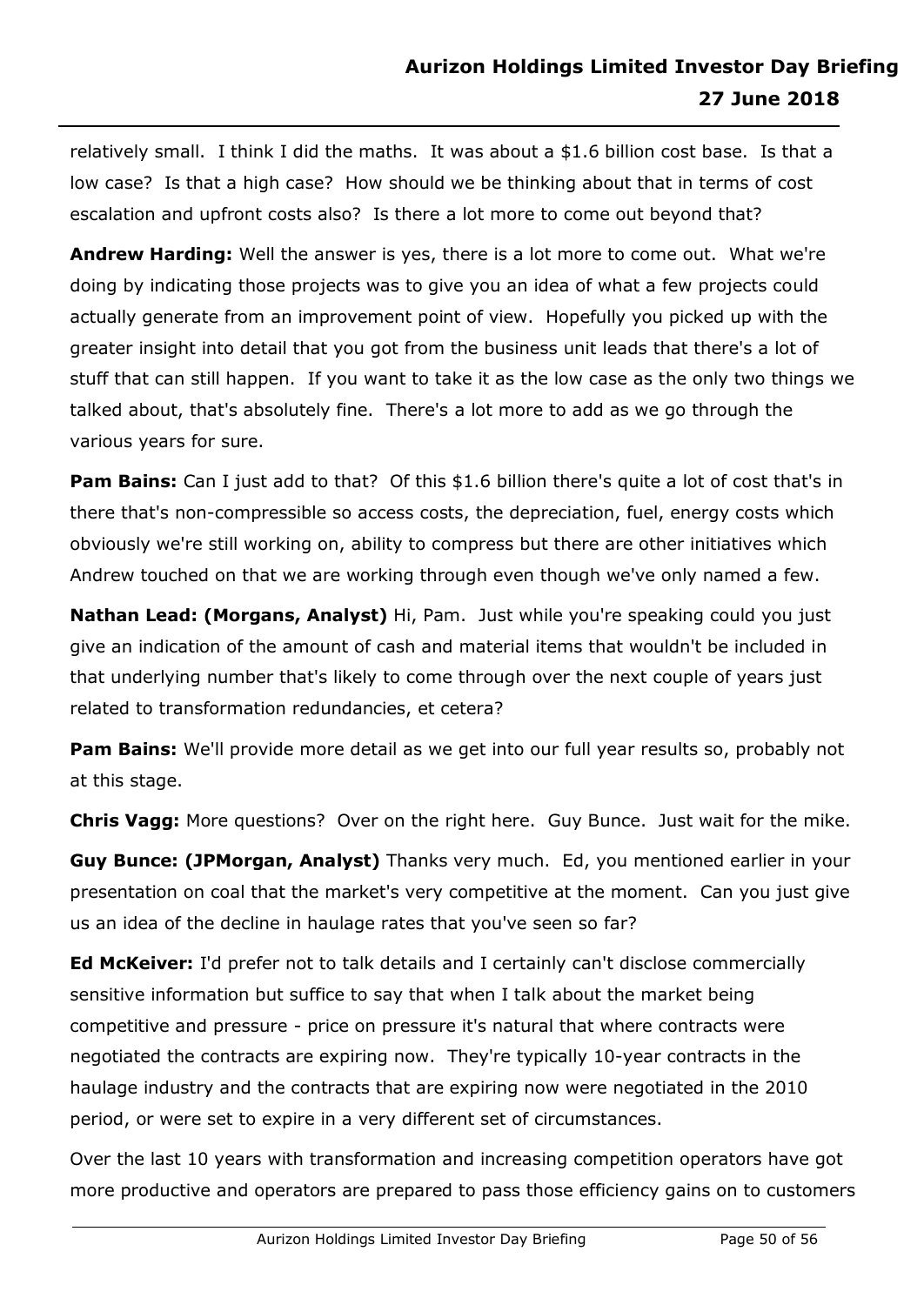for market share. That's what's playing out. That's why we continue to focus on our cost base as being the thing that we can control and driving out our variance in the business.

**Guy Bunce: (JPMorgan, Analyst)** Just secondly in terms of customers must be somewhat frustrated by the whole UT5 process and what impact do you think that's going to have on your contract renewals going forward?

**Ed McKeiver:** That's a good question. There's no doubt that there's frustration and customer dissatisfaction certainly in our Central Queensland business or operation. Demand's strong, the capacity's constrained and stockpiles are filling and customers are getting frustrated and some of them are even curtailing production as those stockpiles stock out. There's no evidence yet of a contract loss and our first one's due in FY20. That is for contest. In fact, we've won a contract in this context signing up Bounty in the Blackwater system in March.

We're alert. I'm alert to the risk. My team's alert to the risk. We've got a professional team. There is absolutely tension in the tender process. Our customers are sophisticated counterparties and some of them can look through and continue to assess our suitability for their haulage solutions based on our service quality, scale and the long-term value we can deliver for their business.

**Chris Vagg:** Down the front here. Paul. Paul Butler.

**Paul Butler: (Credit Suisse, Analyst)** Hi. Thank you. Ed, can you just comment on what risk you see around contract renewal from the fight that's going on with customers in the network part of the business? Do you foresee that as going to be a challenge for you with trying to renew customers that are unhappy with other parts of Aurizon?

**Ed McKeiver:** Yes, I think it's a very similar response, Paul. There's absolutely tension and the customers, as I said, they're sophisticated and some of them can look through. I run a commercially autonomous business as part of the above rail business, and some of the customers absolutely look through the current temporal situation. Others are sending different signals but there's yet to be an impact. We work through that. We certainly acknowledge it.

We are doing whatever we can for our customers in CQ every week by scrambling and pushing and demanding access and trying to get as many trains scheduled to meet the demand as we can. Whether that translates to lost contracts remains to be seen.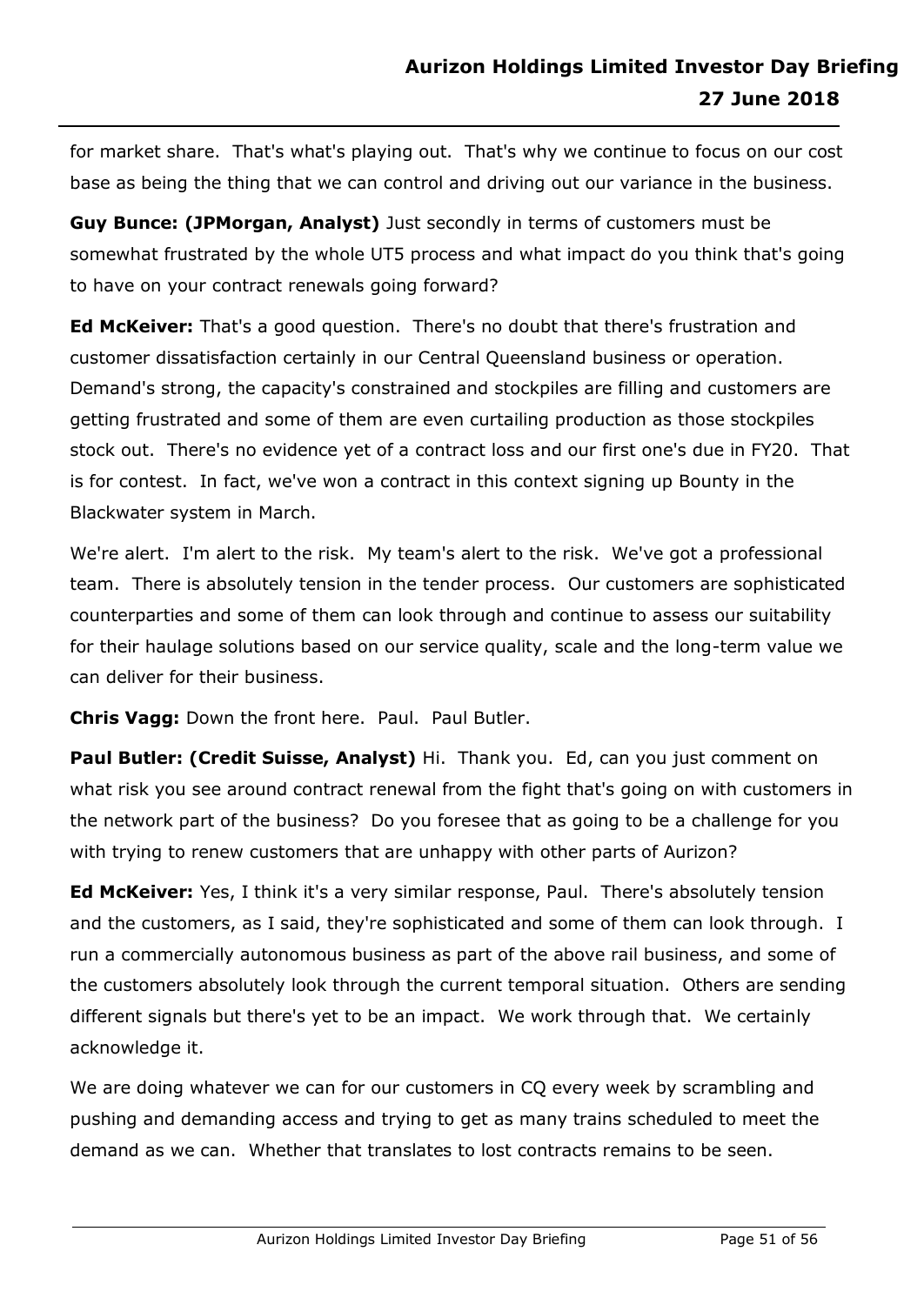**Paul Butler: (Credit Suisse, Analyst)** Could I ask, on the customer side is it the same individuals that are managing the haulage contracts that are also the individuals that are pursuing you on the network side? Or is it different?

**Ed McKeiver:** It's mixed. In some cases, yes. In others, not. What I'll say is largely because of the long-term nature of the contracts depending on the scale of the counterparty at the larger end of town the commercial teams have put in place the haulage contracts. They set them up then largely they've handed to the functional operational business to administer and manage the contracts. In those cases, they're typically not the same but there are examples. We have a range of customers right down to small one pit mining companies that have a very lean team.

Paul Butler: (Credit Suisse, Analyst) Yes, okay and, Michael, if I can ask you. You've set out a pathway to a solution of a more functional regulatory structure and I recall that when we were hearing about the challenges of UT4 there was the hope that UT5 might be better and now we're talking about UT6 possibly being better. You've set up this pathway but what's the catalyst? What's going to kick it off to actually make a change?

**Michael Riches:** I think the situation we're in at the moment is I expect a key catalyst for both Aurizon and for industry to make a change. You will have seen in a number of the submissions that industry made to the draft decision. They actually indicated themselves that the system was broken and there needed to be regulatory reform. They're certainly very focused particularly in this coal market on ensuring optimisation of the supply chain and the maximum throughput.

If the regulatory system doesn't support that, which it clearly doesn't at the moment because it's driving us to take actions to minimise costs that are actually impacting throughput, I think we'll create an environment where there's a recognition that we have to, once we get through UT5 and come to a resolution, work out what is a better regulatory framework that supports a situation that is vastly different from when the regulatory framework was initially set up. You go right back to the first undertakings and although there's been changes incrementally, the fundamentals of the system are exactly the same almost 20 years later.

**Paul Butler: (Credit Suisse, Analyst)** Do you think legislative change is required to get to a more functional regulatory structure or does the QCA have the leeway to make…

**Michael Riches:** I think definitely government support will be critical. Whether that translates into specific legislative change it depends. I think there is some broad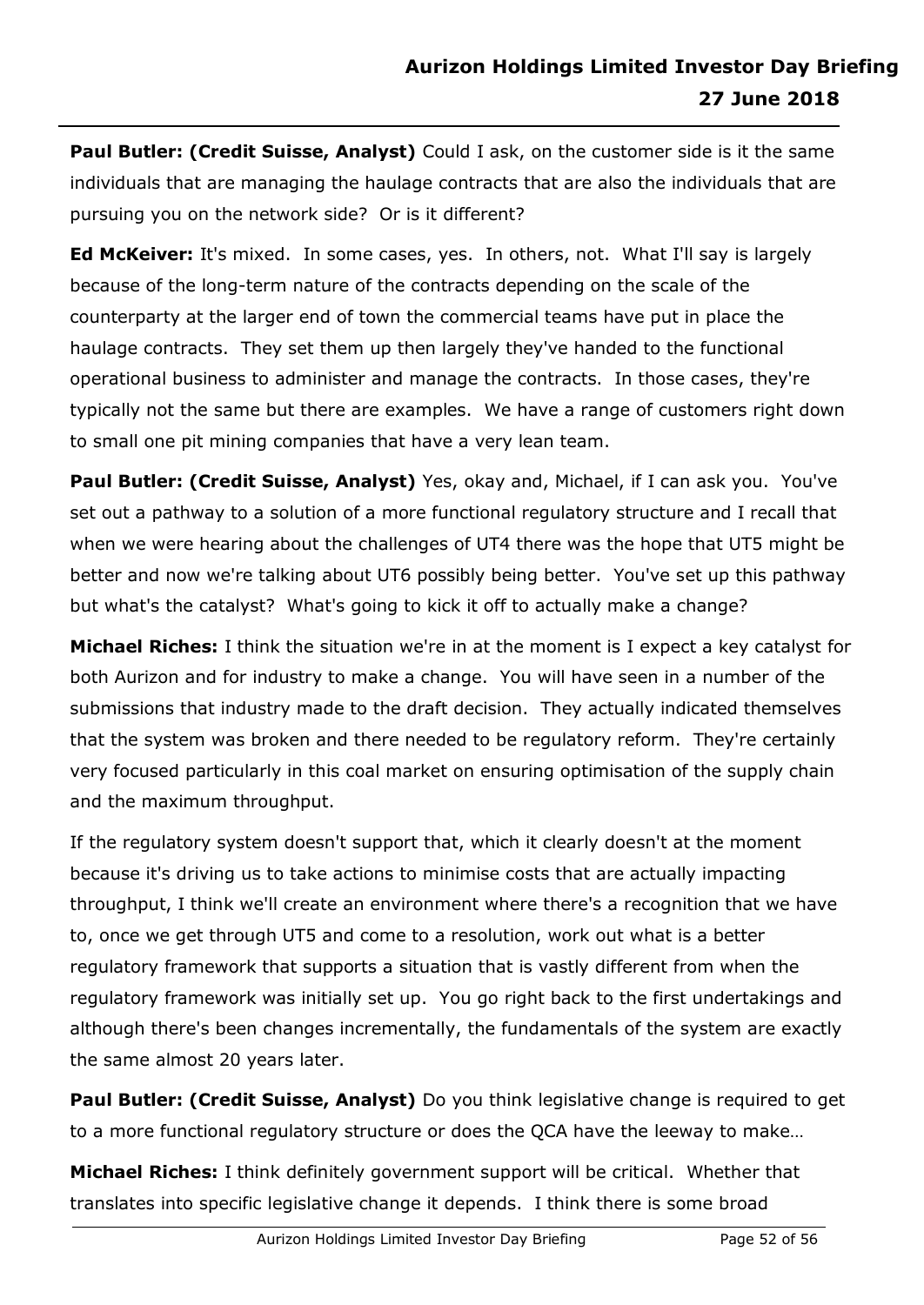discretions within the QCA and they introduced some of those recently with amendments to the QCA Act. But certainly, to implement it there needs to be strong government impetus as well. We're certainly talking to all key stakeholders about the necessity for that change.

**Paul Butler: (Credit Suisse, Analyst)** You've talked about cost out and efficiency improvements within Network. Are you doing these with the view that you might be able to keep the benefits for the period of UT5? You might lose them after that?

**Michael Riches:** I think under the current regulatory model we all know you might get them for a short period and then you're going to pass them on to the customers. From our perspective as I said, a lot of the transformation we're making is not UT5 related. It's not regulatory orientated. It's the fact that we actually feel leaving aside the difficulties associated with UT5 at the moment that driving better value for customers and creating an environment where we're delivering that is going to lead to long-term benefits for Aurizon.

The changes we're making across the electric traction sector, there's no value in that for Aurizon network. It's purely pass through. When we take cost out of electric traction that is benefit that goes directly to the supply chain but we're working on it because we see the value in creating those positive constructive customer relations as a result.

**Paul Butler: (Credit Suisse, Analyst)** Andrew, if I could just ask you one question. You've talked a lot today about customer and customer focus. Are the customers feeling that?

**Andrew Harding:** I think we were talking about our strategy, our intentions and where we would like to take the business and also where we're at at the moment. I thought we did that pretty honestly. The reality is where you want to go to has to be an improvement on where you're at, at the moment. If it's not then go somewhere else and do something else. We see a future where the organisation in all the various business units is very much focused on the customer and we will absolutely execute to that point over time.

It's the nature of the strategy. If the strategy is you start at the end point it doesn't make any sense. You need another strategy.

**Chris Vagg:** Up the back. Another one from Ian.

**Ian Myles: (Macquarie Group, Analyst)** Sorry, can you just remind us - 10 years ago I don't think AZJ was listed. I can't remember. What was the conclusion for why you guys should actually stay together 10 years ago?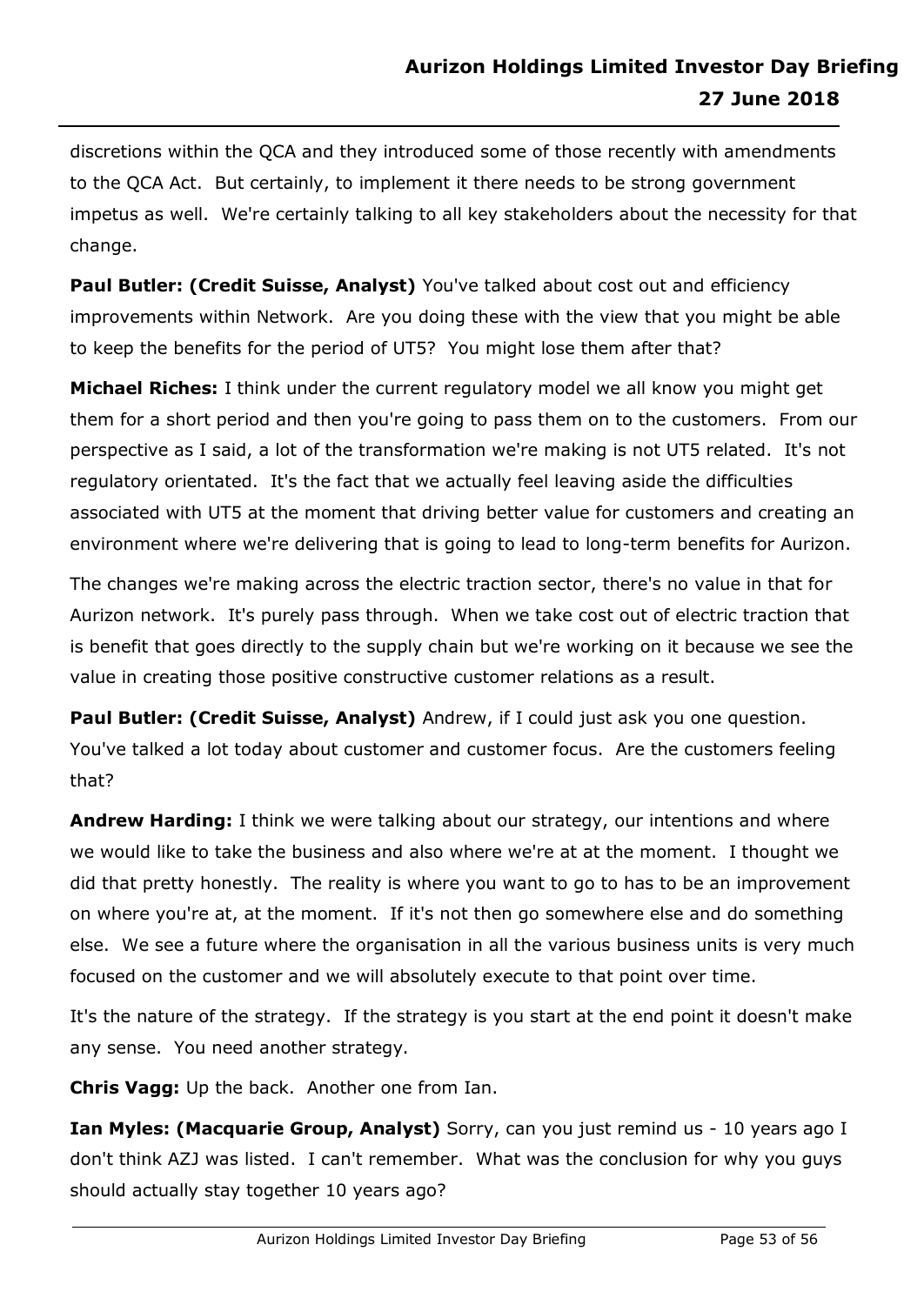**Andrew Harding:** I'd have to find an expert that was around at the time. I know the outcome of it.

**Ian Myles: (Macquarie Group, Analyst)** Mike? Where's Mike? Mike can talk.

**Michael Carter (Group Executive Technical Services & Planning)**: Ian, there's three timelines that you look at in terms of integration benefits: one, long-term investment; two, contracting; three, day-to-day operations. The benefit of integration really manifests in long-term investment in your day-to-day operations.

In the contracting environment, if the access undertaking, aside from debates about UT5, is functional then you'll have an equitable competitive market. But that does not guarantee that long-term investment, electric traction being your classic example, that you'll get alignment of incentive in terms of where the supply chain should be positioned. Undertakings come and go but they don't look 10 years out. Investments in rail whether it's above or below rail are normally at least 10 years out in their context.

At the other end in the timeline is day-to-day operations. As both Michael and Ed have referred to in a number of examples there are all sorts of trade-offs that are made to try and make the supply chain more efficient. I think if you ask Clay McDonald and some of his observations since he left network about day-to-day operational matters in separated environments, it takes a long time to get alignment. Conceptually it can occur but practically it's very hard.

I think Ed referred to condition monitoring in the Hunter Valley. We were able to get that through in Central Queensland - it's not a competitive issue - in about a third of the time that we'd been able to negotiate it in the Hunter because you've got to work through a theoretical construct without an ultimate alignment of commercial interest in the same way. But if you've got a good contracting framework you can still get the best of both worlds with a competitive environment. That's the heart of the debate.

**Andrew Harding:** Mike, thank you for that. I didn't know you could answer that like that. Thank you so much.

**Chris Vagg**: Any other - another one from Nathan.

**Nathan Lead: (Morgans, Analyst)** Andrew, with what's going on with the coal customers, from what I hear is the customers are berating the above rail guys, the above guys are berating the below rail guys, you've got union negotiations going on this year - I don't know how to phrase this properly but what's your sense of the spirit of the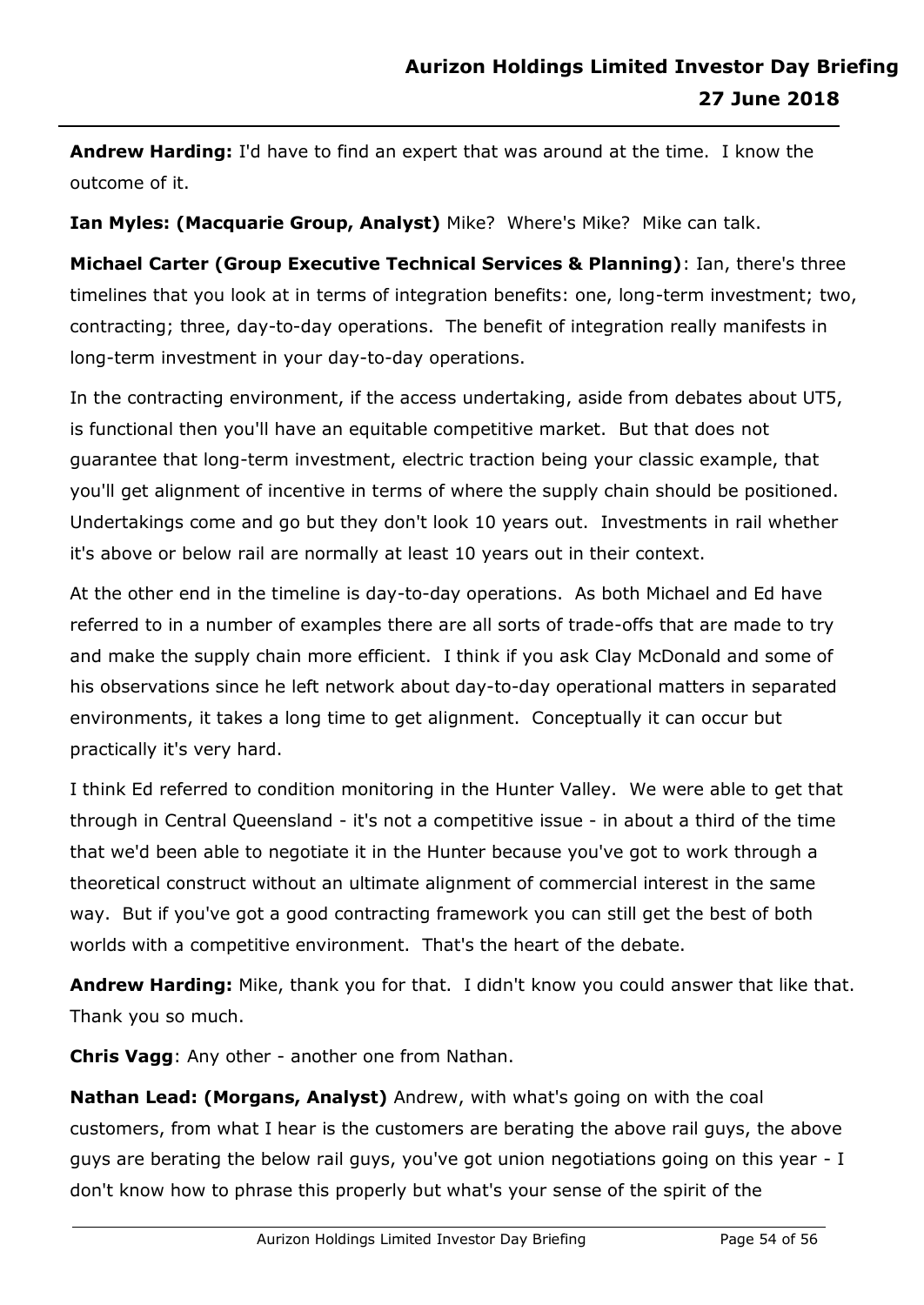employees within Aurizon at the moment? Is it a positive place to work, negative, et cetera?

**Andrew Harding:** Michael answered that question actually very early on in his presentation but at the end of the day while there is some recognised tension and we do recognise at the executive level the QCA matter plays out and UT5 matter plays out. At the working level we're still achieving operational improvements and still working very hard to keep the business moving forward and keep improving every day. I think that's the best way to understand the situation.

**Nathan Lead: (Morgans, Analyst)** Just one technical question. If intermodal sale doesn't go through you've said you're going to exit or shut down the rolling stock operations. What happens to Acacia Ridge? I'm assuming you're not going to be closing that so is that going to go into another sale process? Are you going to continue to own it and operate it? Sorry, at least own it?

**Andrew Harding:** If you waited one more week you could actually find out and there would be - but look, as far as Acacia Ridge goes we believe that we've put a very strong case forward for the process. The reality is we would have to review our commercial and our legal position if we were to get an answer that was negative.

**Chris Vagg**: Scott. Up the back.

**Scott Ryall: (Rimor Equity Research, Analyst)** Thanks. One follow-up for Michael. You're relatively new. Your boss is relatively new and both of you were not there when the original UT5 submission went in so, you guys are probably in a good position to comment on what Aurizon needs to change going forward once we're through the regulatory system - the regulatory process that we're currently in.

**Michael Riches:** Yeah, I think as I've indicated and we all have, greater customer orientation and alignment is absolutely critical. It's going to be a core part of what we seek to deliver for our customers going forward, a better recognition and understanding of their requirements. I think what we have certainly from a network perspective is a customer base that is significantly diversifying and as it diversifies there are different needs and requirements of those customers. Our focus will be on understanding all of those and then how we develop both a regulatory framework and a business approach that delivers for them.

I don't want to comment on what things were done in the past and how they were done. Again, it's framed around a different environment. What we know is that going forward